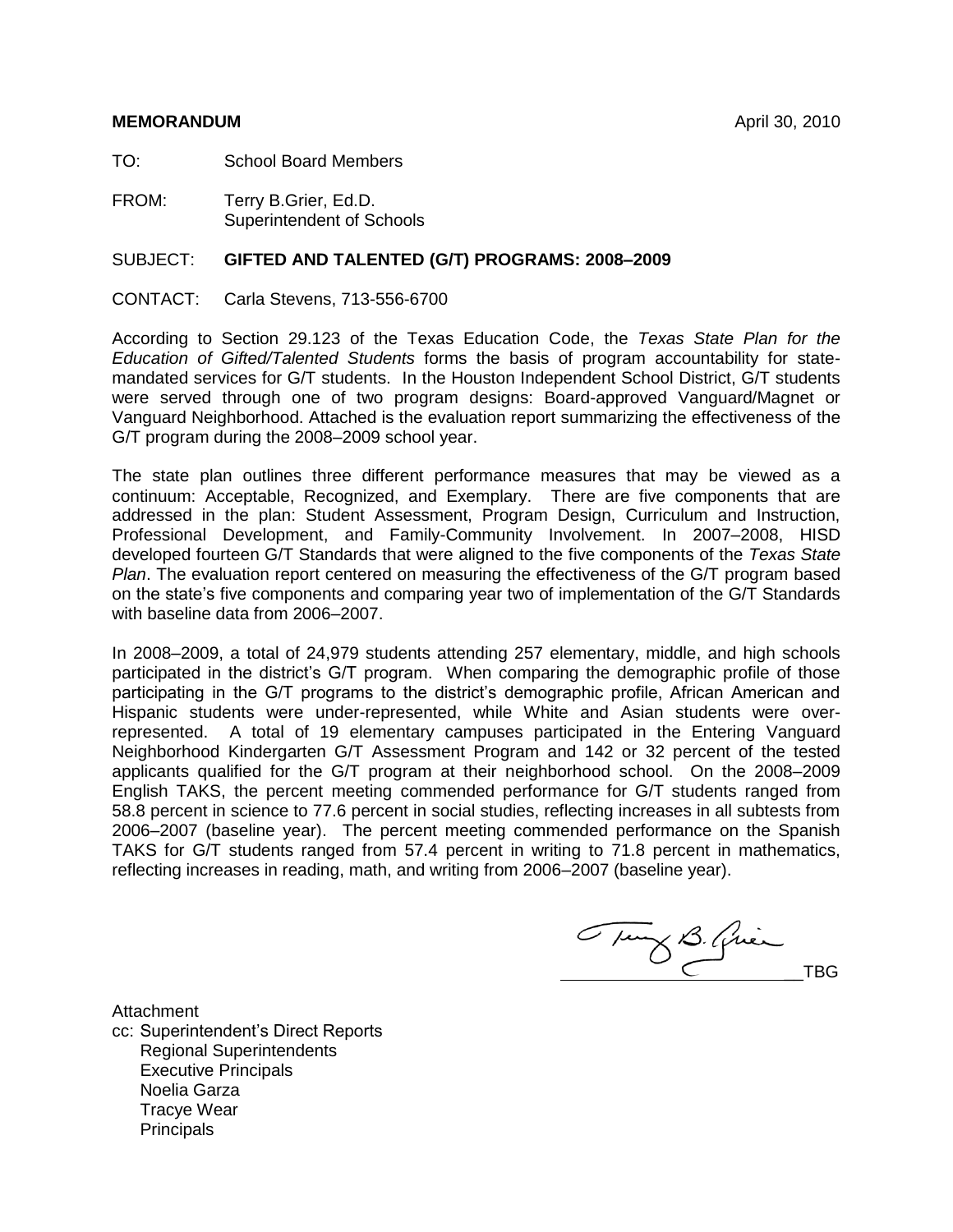

## **Gifted and Talented (G/T) Programs 2008–2009**

**Department of Research and Accountability Houston Independent School District**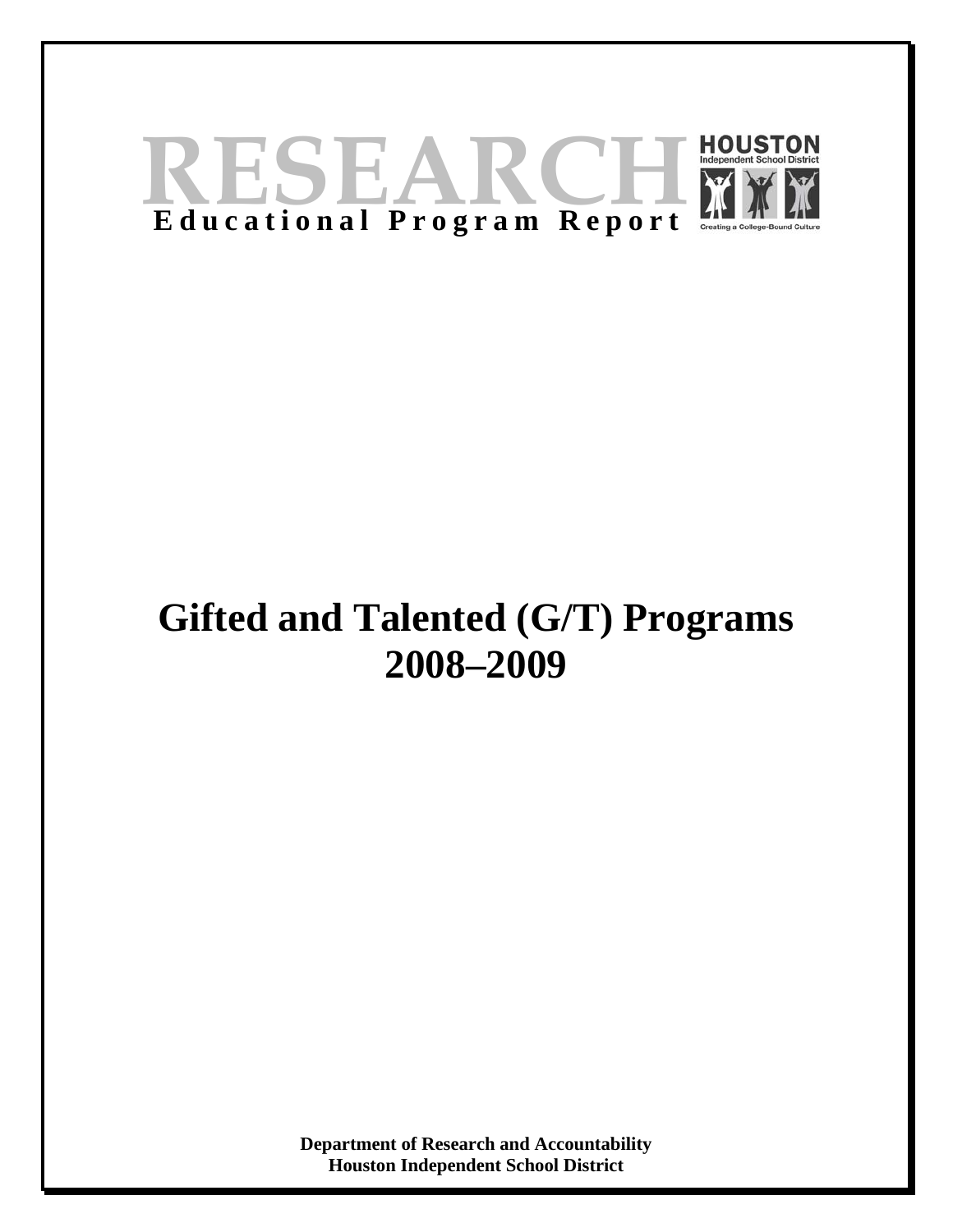

#### **2010 Board of Education**

**Greg Meyers**  PRESIDENT

 **Paula M. Harris**  FIRST VICE PRESIDENT

 **Diana Dávila**  SECOND VICE PRESIDENT

 **Carol Mims Galloway SECRETARY** 

 **Anna Eastman**  ASSISTANT SECRETARY

**Michael L. Lunceford Lawrence Marshall Harvin C. Moore Manuel Rodríguez Jr.** 

 **Terry B. Grier, Ed.D.**  SUPERINTENDENT OF SCHOOLS

 **Carla Stevens**  ASSISTANT SUPERINTENDENT DEPARTMENT OF RESEARCH AND ACCOUNTABILITY

 **Laurie Zimmerman, Ph.D.**  RESEARCH SPECIALIST

 **Renmin Ye, Ed.D., Vera Lewis, and Naim Ullah**  APPLICATION SPECIALISTS

 **Harry M. Selig**  RESEARCH MANAGER

#### **Houston Independent School District**

Hattie Mae White Educational Support Center 4400 West 18th Street Houston, Texas 77092-8501

Website: www.houstonisd.org

It is the policy of the Houston Independent School District not to discriminate on the basis of age, color, handicap or disability, ancestry, naitonal origin, marital status, race, religion, sex, veteran status, or political affiliation in its educational or employment programs and activities.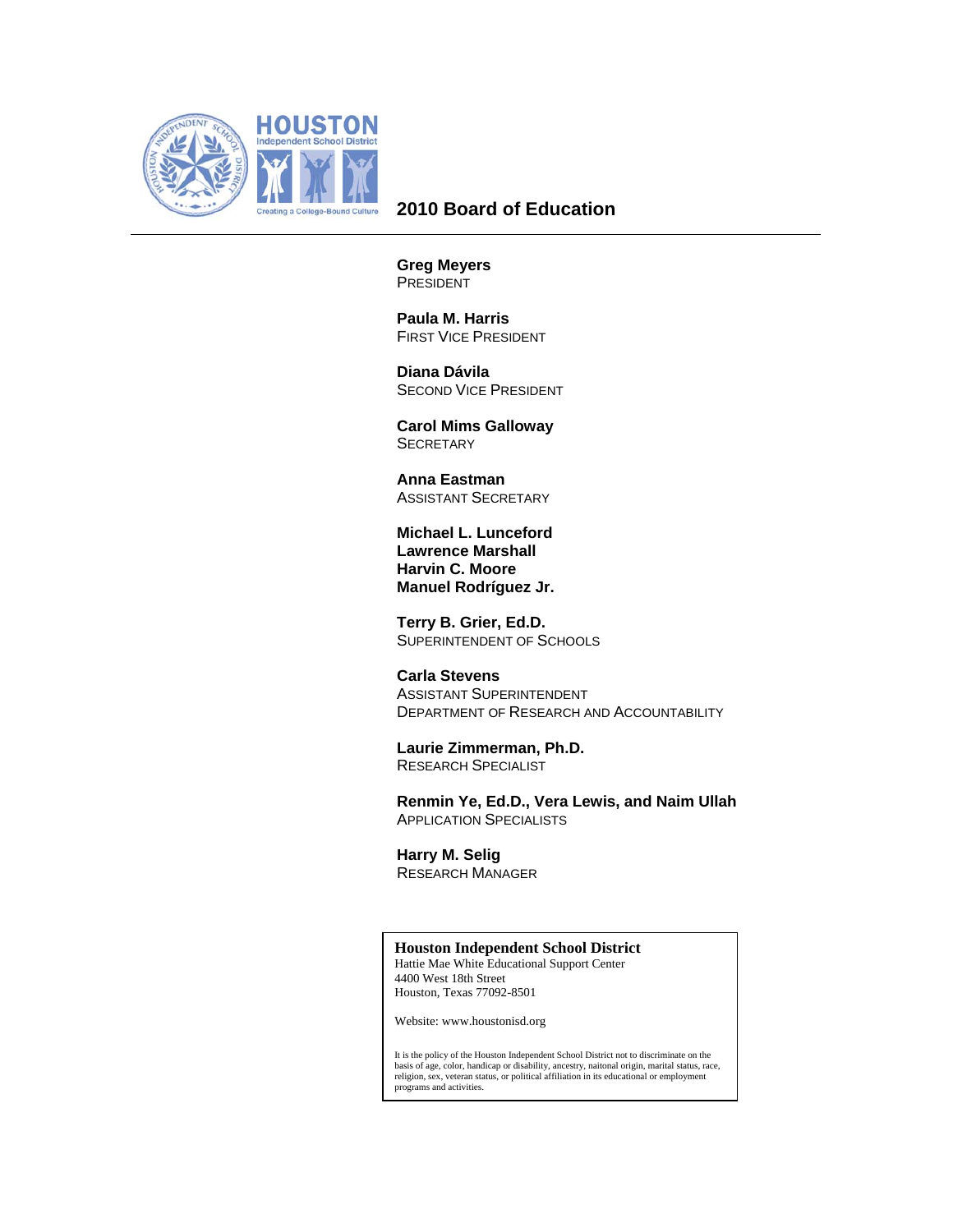# **HOUSTON** RESEARCHI

## Gifted and Talent (G/T) Program Evaluation 2008-2009

## **TABLE OF CONTENTS**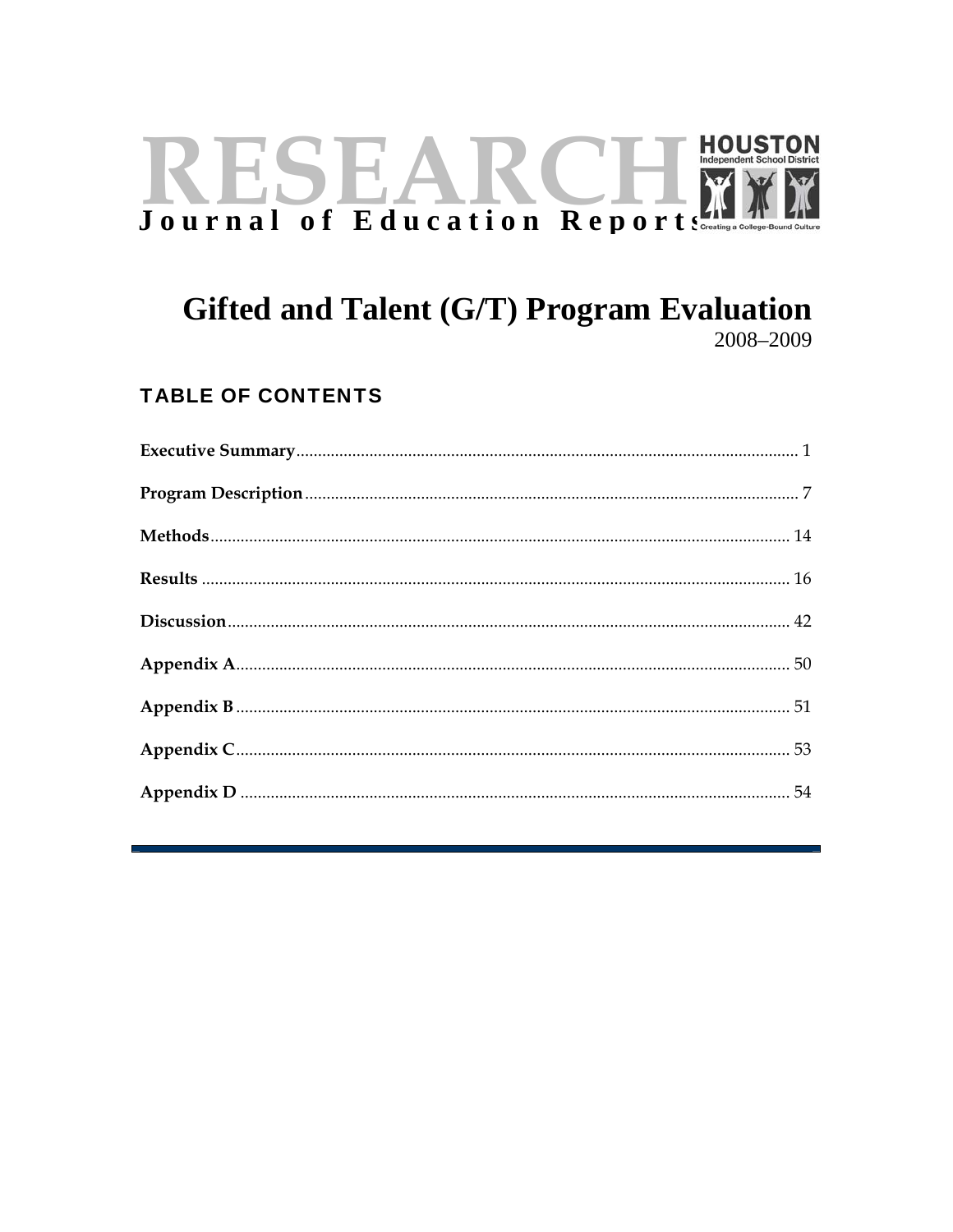#### **EXECUTIVE SUMMARY**

#### **GIFTED AND TALENTED (G/T) PROGRAMS 2008–2009**

#### **Program Description**

*Definition of Gifted and Talented (G/T)* 

According to the Texas Education Code §29.121 and the Houston Independent School District (HISD) Board Policy, G/T students are "those identified by professionally qualified persons, who perform at, or show the potential for performing at a remarkably high level of accomplishment when compared to others of the same age, experience, or environment. These are students who require differentiated educational programs and/or services beyond those normally provided by the regular school program in order to realize their contribution to self and society. Students capable of high performance include those with demonstrated achievement and/or high potential ability in any of the following areas:

- Exhibits high performance capability in an intellectual, creative, or artistic area,
- Possesses an unusual capacity for leadership, or,
- Excels in a specific academic field (Houston Independent School District, 2008a, p. XIX-1, 2008b, p. XIII-1)."

According to §29.123 of the Texas Education Code, the *Texas State Plan for the Education of Gifted/Talented Students* (Texas Education Agency, 2000) represents the program accountability plan for state-mandated services regarding G/T students. There are five components that are addressed in the plan:

- Program Design,
- Student Assessment,
- Curriculum and Instruction,
- Professional Development, and
- Family-Community Involvement.

The state plan outlines three different program performance measures that may be viewed as a continuum: *Acceptable*, *Recognized*, and *Exemplary*. All districts are required to meet the accountability measures set forth under the *Acceptable* category. In addition, the state plan is to serve as a guide for improving program services. To accomplish this, districts and campuses may review the recognized and exemplary measures to improve student services that are not mandated (Texas Education Agency, 2000).

In HISD, G/T students were served through one of two program designs:

- Board-approved Vanguard Magnet, or
- Vanguard Neighborhood.

Vanguard Magnet is a program that is districtwide in scope and open to all G/T students within HISD regardless of the home school to which they are geographically zoned. The Vanguard Magnet program is designed to meet the needs of G/T students in grades K–12 by providing an environment for students to work with their cognitive peers. The Vanguard Neighborhood program is designed to meet the needs of G/T students in grades K–12 at their neighborhood (zoned) schools.

#### *HISD G/T Program Standards*

The HISD Vanguard *(G/T) Standards* have been established in accordance with the components of the *Texas State Plan for the Education of Gifted/Talented Students* and the state goal for gifted students and are designed to ensure equity in access for all students and to maintain consistency and integrity in program implementation. It is expected that all HISD schools will adhere to these standards.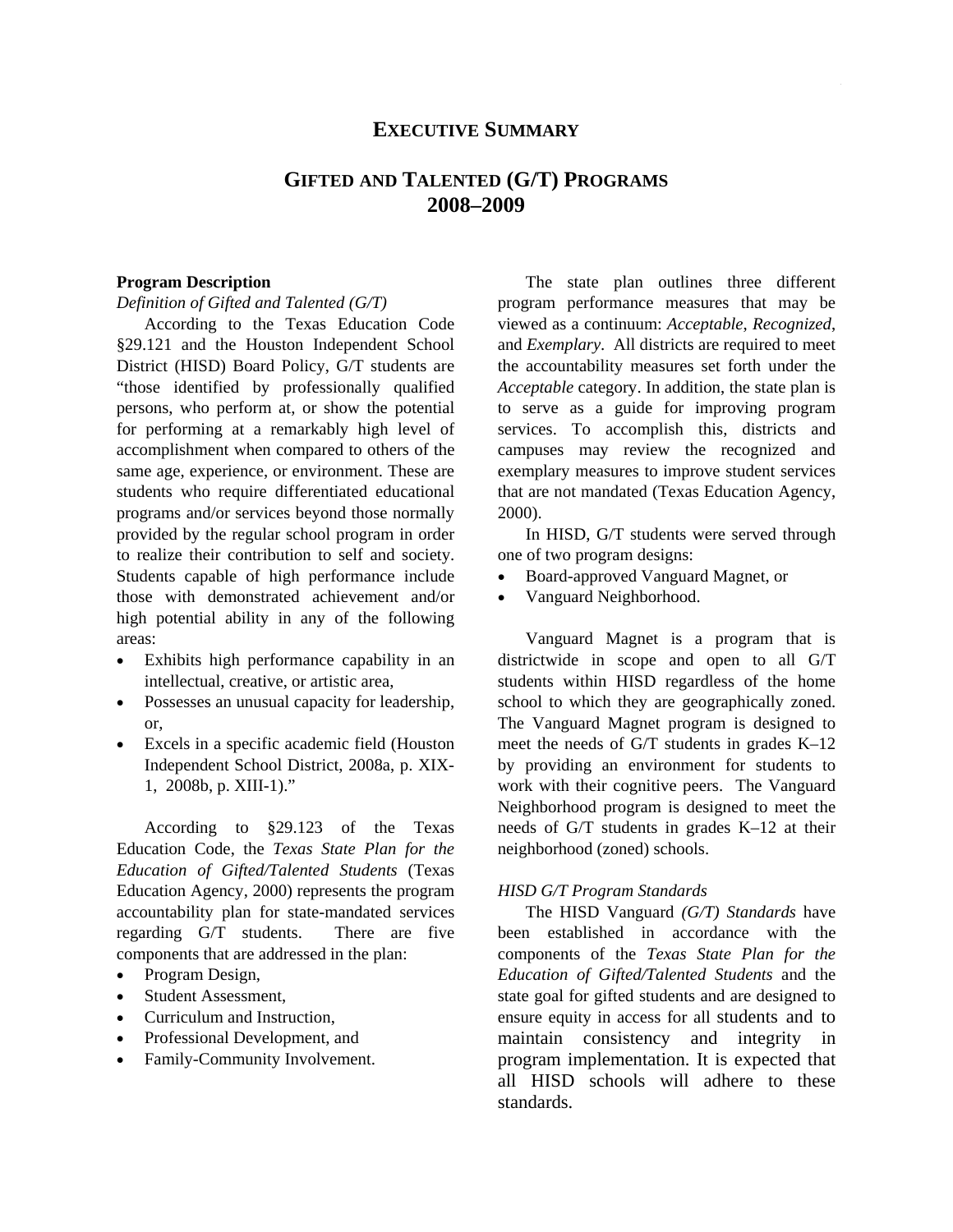The changes to the district G/T programs were approved by the Board of Education on March 8, 2007, with implementation slated for the 2007–2008 academic year. HISD schools were expected to adhere to the following standards:

- #1 Program Design,
- #2 Assessment,
- #3 Identification of G/T Students,
- #4 Admissions,
- #5 Instructional Delivery Models,
- #6 Curriculum and Instruction,
- #7 Monitoring Program Implementation-Quality-Rigor,
- #8 Student Success (Expectations),
- #9 Professional Development for Administrators,
- #10 Professional Development for G/T Teachers,
- #11 Data Quality and Compliance,
- #12 Parent/Community Communication and Involvement,
- #13 Evaluation, and
- #14 District Commitment and Support.

#### **Purpose of the Evaluation**

The purpose of this evaluation was to comply with state mandates requiring school districts to evaluate the effectiveness of the G/T program annually (TEC §11.251-11.253). Consequently, this evaluation focused on the degree to which the G/T program operated in compliance with the policies and procedures developed by the legal and administrative authorities. In addition to addressing issues of compliance to state mandates, baseline data were collected for each of the 14 G/T Standards from 2006–2007 and compared to the second year of implementation in 2008–2009.

#### **Key Findings**

1. What program options were provided to G/T students during the 2008–2009 school year, and how does current implementation compare to the Board-approved G/T Standards?

- For the 2008–2009 school year, 5,502 and 19,477 G/T students were served through one of two program designs, Vanguard Magnet or Vanguard Neighborhood, respectively.
- Analysis of the instructional delivery model worksheets from 171 campuses indicated that two G/T models or a combination of the two G/T models were implemented across the district for 2008–2009. These included a Homogeneous G/T Classroom (9.9 percent), G/T Clusters in the Regular Classroom (98.8 percent), or a combination of the G/T Homogeneous model and the G/T Clusters in the Regular Classroom model (8.8 percent). Percentages do not add up to 100 because more than one model could be implemented.
- There were two Vanguard Neighborhood campuses that reported offering G/T services, but did not identify any G/T students. These schools are out of compliance.
- Although Sections 2, 2.1A, and 2.2A of the Texas State Plan mandate that G/T students served in the regular classroom need to work together with groups (minimum of three), there were 84 campuses that identified fewer than three G/T students for at least one grade level. These schools are out of compliance.
- 2. What evidence was there that the instruments and procedures for G/T identification met state mandates, and how will implementation of the Board-approved G/T standards continue to ensure equity of opportunity?
- In 2008–2009, a total of 24,979 students attending 257 elementary, middle, and high schools participated in the G/T program.
- The percentage of G/T students identified in the district (12.5 percent) is nearly twice the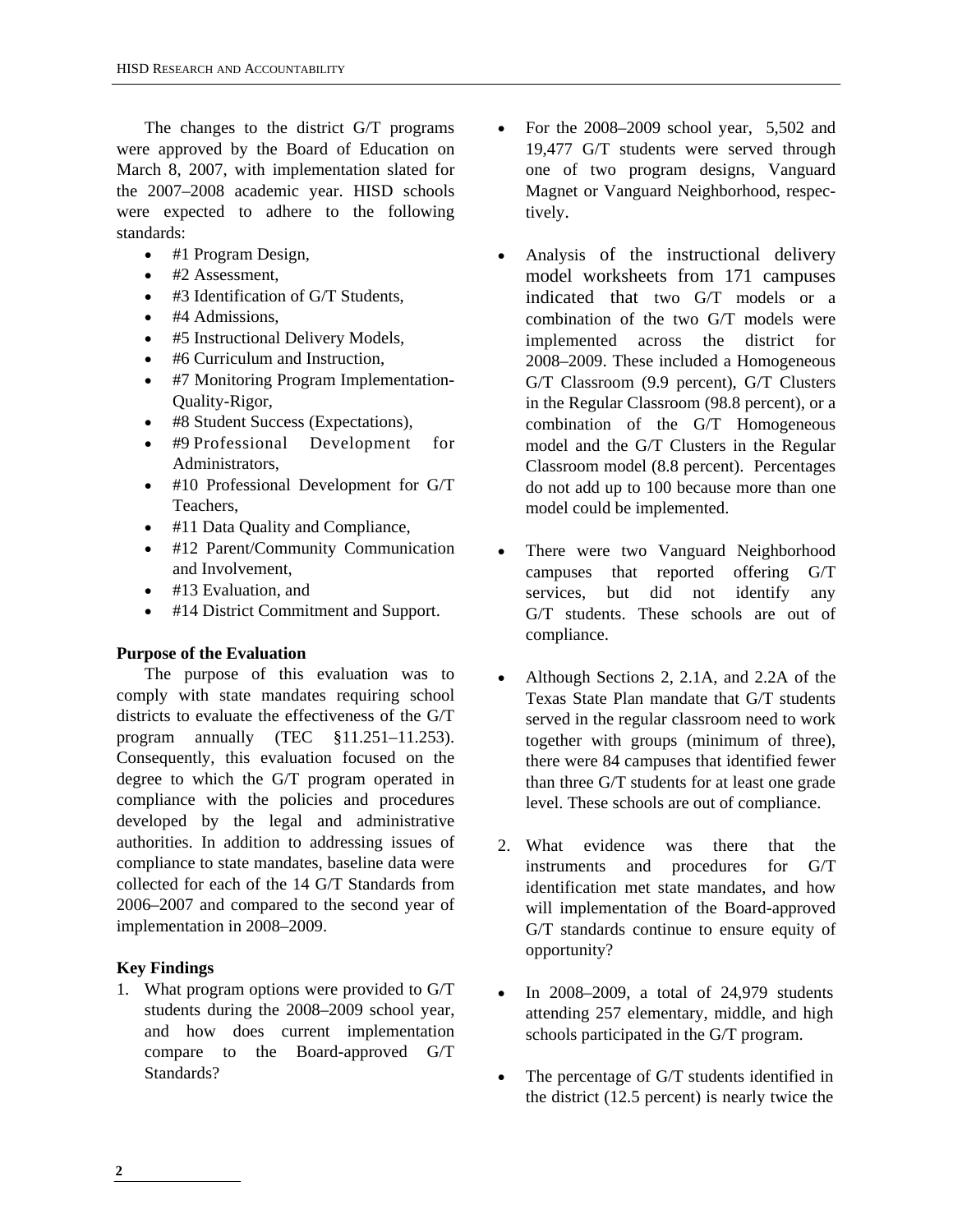percentage identified by the state (7.5 percent), using state calculations.

- Although African American students comprise 27.8 percent of the total HISD population in grades K–12, these students represent only 15.0 percent of the G/T population reflecting an underrepresentation of African American students by 12.8 percentage points.
- When comparing the percentage of African American students enrolled in the G/T program from 2006–2007 (baseline) to 2008–2009 (year 2 of implemention of G/T standards), there was a decrease from 16.9 percent to 15.0 percent.
- Although Hispanic students comprise 60.4 percent of the total HISD population in grades K–12, these students represent only 48.3 percent of the G/T population, reflecting an underrepresentation of Hispanic students by 12.1 percentage points.
- When comparing the percentage of Hispanic students enrolled in the G/T program from 2006–2007 (baseline) to 2008–2009 (year 2 of implemention of G/T standards), there was an increase from 43.8 percent to 48.3 percent.
- Although economically disadvantaged students comprise 79.7 percent of the total HISD population in grades K–12, these students represent only 53.5 percent of the  $G/T$  population, reflecting an underrepresentation of economically disadvantaged students by 26.2 percentage points.
- When comparing the percentage of economically disadvantaged students enrolled in the G/T program from 2006–2007 (baseline) to 2008–2009 (year 2 of implemention of G/T standards), there

was an increase from 50.0 percent to 53.5 percent.

- In 2009, A total of 15 elementary campuses and 4 early childhood centers participated in the Entering Vanguard Neighborhood Kindergarten G/T Assessment Program. Out of the 643 applicants who were tested, 185 or 28.8 percent qualified for the G/T program at their neighborhood school. All qualified students will retain their G/T identification status upon entering kindergarten, will be coded as G/T on the Public Education Information Management System (PEIMS) database, and funded accordingly for the 2009–2010 school year.
- The Tier system placed qualified G/T students into three different groups, with Tier I students meeting the highest criteria. Since the Tier system was eliminated for the 2008– 2009 school year, an analysis was conducted to determine the impact of the policy for Tier I students by comparing it to 2006–2007 (prior to implementation). In 2006–2007, 184 students were identified as Tier I compared to 213 in 2007–2008, reflecting an increase of 29 students. The percentage of Tier I students that stayed in the distict was comparable for both years (82.6 percent vs. 83.1 percent).
- The number of campuses for which Tier I students enrolled for sixth grade increased from 21 in 2006–2007 to 27 in 2007–2008. The Vanguard Magnet schools that attracted the highest number of Tier I students were Sidney Lanier and T.H. Rogers middle schools, and the Vanguard Neighborhood schools that attracted the highest number of Tier I students were John Pershing and Pin Oak middle schools.
- 3. What evidence existed to document positive student performance trends for students participating in the gifted program?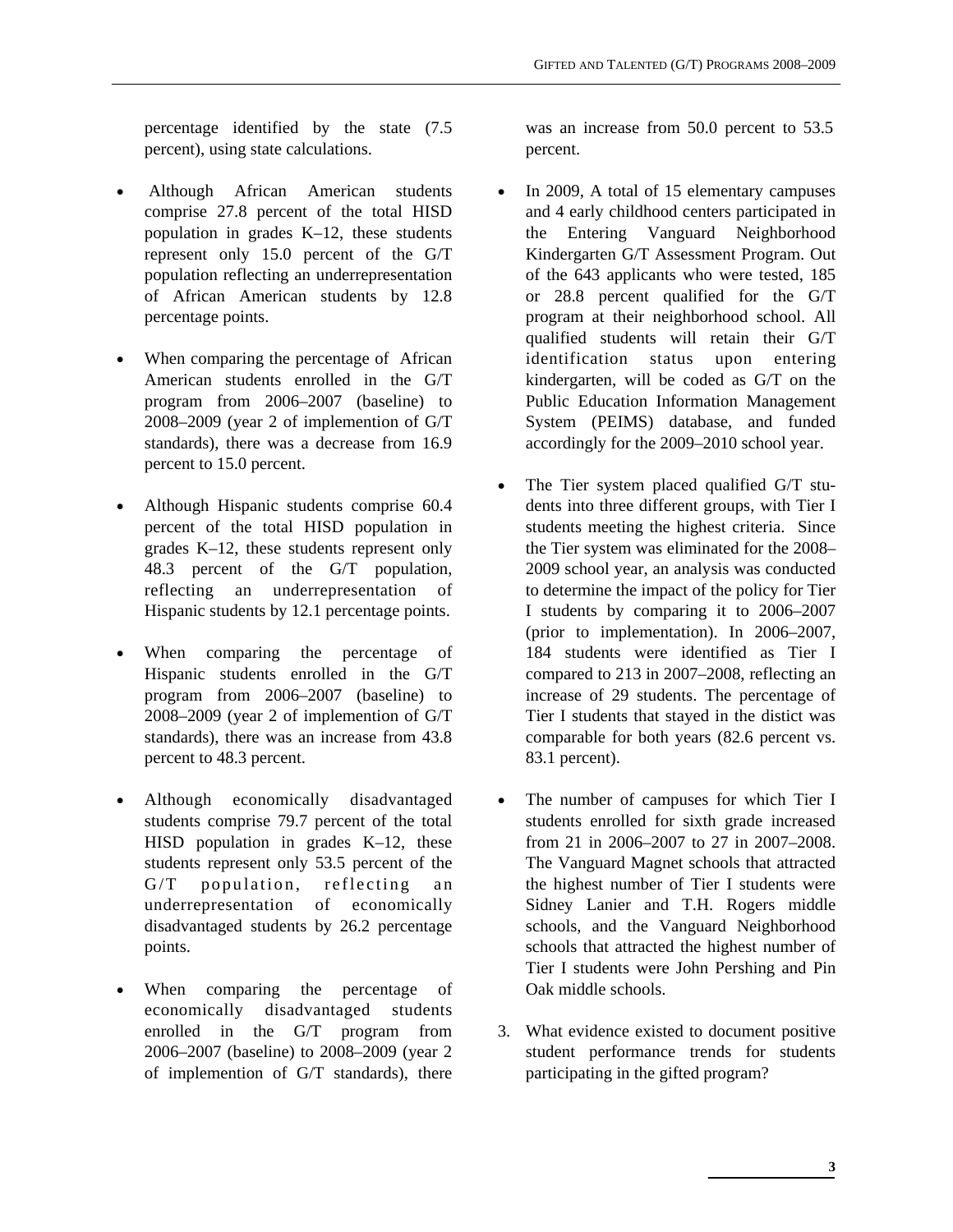- According to Standard 8–Student Success (Expectations), G/T students were required to perform above grade level, defined as achieving a 61 National Percentile Rank (NPR) or greater, on the Stanford 10 and the Aprenda 3. Stanford 10 data from 2008– 2009 indicated that there was no grade level for which 100 percent of the students scored a 61 NPR or above. The standard was not met.
- For 2009, Aprenda 3 achievement test results indicated that 100 percent of fourth grade G/T students achieved a 61 NPR or greater on the mathematics, science, and complete battery. For second grade G/T students, 100 percent scored a 61 NPR or above on the complete battery. The standard was met for the aforementioned grade levels and subtests.
- When comparing districtwide G/T performance on the Aprenda 3 for 2007 and 2009, G/T students improved on the mathematics, environment/science, and social science subtests, while a decline occurred on the language subtest. Reading and the complete battery results were comparable for 2007 and 2009.
- According to Standard 8–Student Success (Expectations), G/T students were required to score at the commended level on Texas Assessment of Knowledge and Skills (TAKS). English TAKS commended performance data for the 2008–2009 school year indicated that the percent of G/T students scoring at the commended level ranged from 58.8 percent on the science subtest to 77.6 percent on the social studies subtest districtwide. The standard was not met.
- The percentage of G/T students achieving commended performance on the English TAKS for 2009 exceeded 2007 performance levels for all subtests.
- Spanish TAKS commended performance data for the 2008–2009 school year indicated that the percent of G/T students scoring at the commended level ranged from 57.4 percent on the writing subtest to 71.8 percent on the mathematics subtest. The standard was not met.
- The percentage of G/T students achieving commended performance on the Spanish TAKS for 2009 exceeded 2007 performance levels for the reading, mathematics, and writing subtests by 6.3, 0.7, and 8.2 percentage points, respectively.
- For 2009, a total of 6,818 Advanced Placement (AP) exams were taken by 2,985 G/T students, and 54.5 percent of the scores were three or higher on a scale of one to five.
- From 2007 to 2009, the number of G/T AP test-takers increased by 13, the number of AP exams taken increased by 409, the number of tests scoring three or higher increased by 65, but the percent of exams scoring three or higher declined by more than 2 percentage points.
- For 2009, AP test participation varied markedly by campus. G/T high school participation rates ranged from 3.1 percent at Mirabeau Lamar High School to 84.8 percent at Robert E. Lee High School. Lamar High School also offers the International Baccalaureate Program.
- The percentage of G/T AP tests scoring three or higher by Asian and White students exceeded that of African American and Hispanic students.
- In May of 2009, 302 HISD G/T students took a total of 1,093 International Baccalaureate examinations (IB), where 81.4 percent scored a four or above on a scale from one to seven.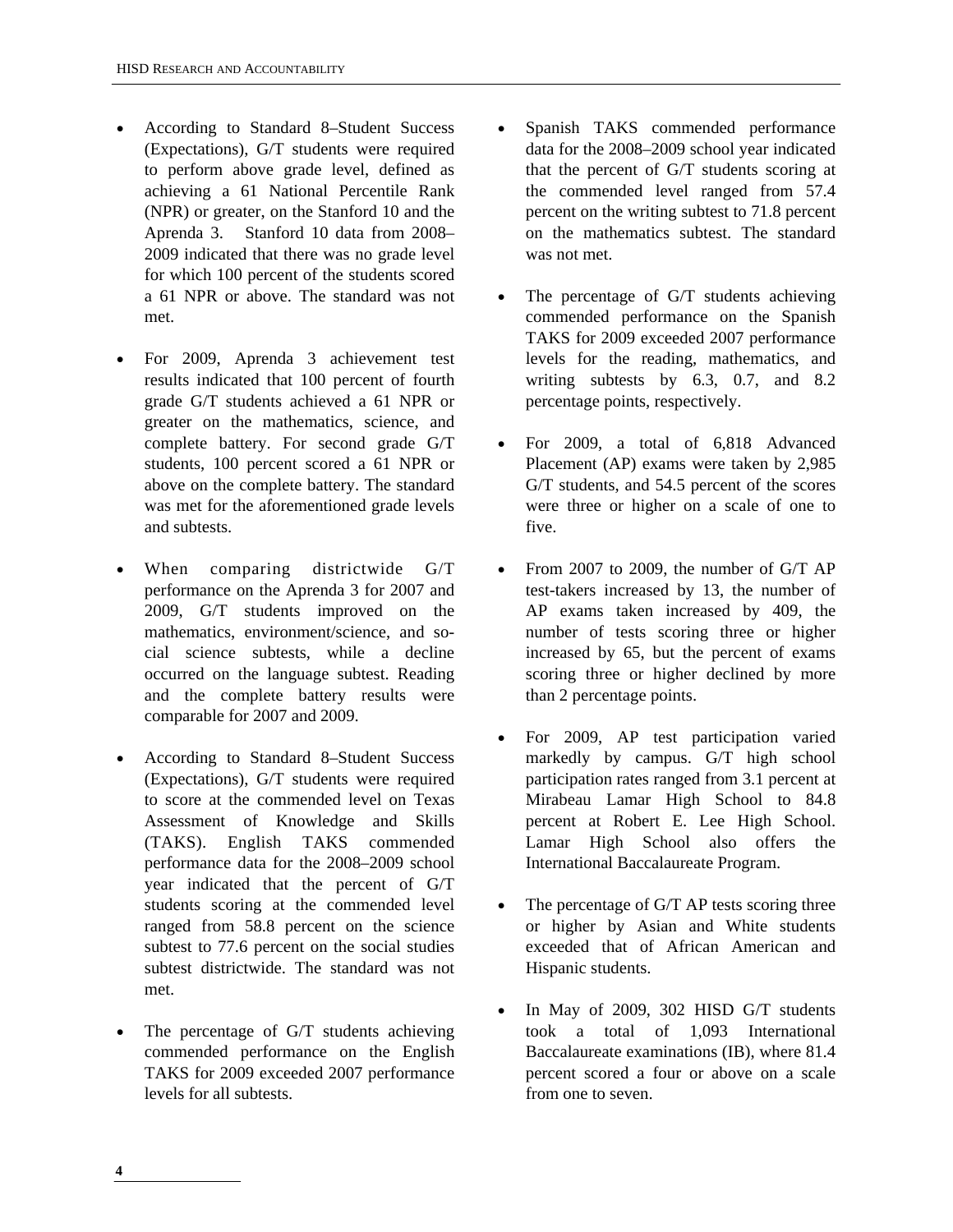- In 2009, Bellaire High School had a higher percentage (90.8 percent) of G/T IB exams scoring four or above, while Lamar High School had more IB examinations taken by G/T students ( $n=952$  vs.  $n=141$ ).
- For 2009, 23 Bellaire and 101 Lamar G/T students achieved the IB diploma. The number of G/T students earning an IB diploma increased districtwide from 84 in 2007 to 124 in 2009.
- 4. What evidence indicated that personnel involved in the G/T program met state mandates regarding professional development and certification?
- Based upon data extracted from the PEIMS, a total of 962 full-time teachers provided instruction for G/T students during the 2008–2009 school year reflecting 8.1 percent of the teachers districtwide. Due to coding practices, the number of teachers providing instruction for G/T students is underrepresented.
- For 2008–2009, a total of 2,111 participants completed G/T training sessions. Of the 2,111 participants, 1,566 teachers completed 6 or more hours fulfilling the annual state and district professional development requirement.
- 5. To what extent did the district encourage community and family participation in services designed for G/T students?
- Parents serving on the Campus Shared Decision-Making Committee (SDMC) provided input regarding the Instructional Delivery Model(s) that would be implemented on the campus.
- For 2008–2009, 53 campuses hosted a *G/T Expo* on their campus and invited parents and community members to view their students' advanced products. The West Region hosted their G/T Expo at Rice University with 27 elementary schools

participating and an approximate attendance of 2,245 students, parents/families, district staff members, and community members.

#### **Recommendations**

- 1. To increase student achievement and academic rigor, develop a network of regional and campus-based personnel to monitor the academic rigor and support the implementation of the Vanguard program. Develop a plan and incorporate the components into the Elementary and Secondary Guidelines. The plan should include an observation protocol, a rubric to assess advanced products, descriptions of the responsibilities of all personnel, including the coordinator, and identify all levels of accountability so that the district is in compliance with the *Texas State Plan*.
- 2. To build teacher capacity and increase academic rigor, provide G/T teachers with results of their formative assessment.
- 3. Improve the program design at the secondary level by considering additional components such as an intervention team to help students develop study and organizational skills, opportunities for students to take prerequisite mathematics and science courses during the year in an accelerated block or during the summer of ninth and tenth grade, an affective counseling component to address underachieving gifted and talented students, and expand/develop mentoring/internship programs.
- 4. For high school campuses, conduct a needs assessment of the AP program focusing on courses that should be offered along with content areas with low AP performance results, and identify content areas for which qualified teachers are needed.
- 5. To build capacity and increase the rigor of the G/T program, target professional development needs to those teachers that have low student performance on the Stanford 10/Aprenda 3 achievement tests and AP exams.
- 6. To increase student achievement, strengthen the curriculum in middle school so that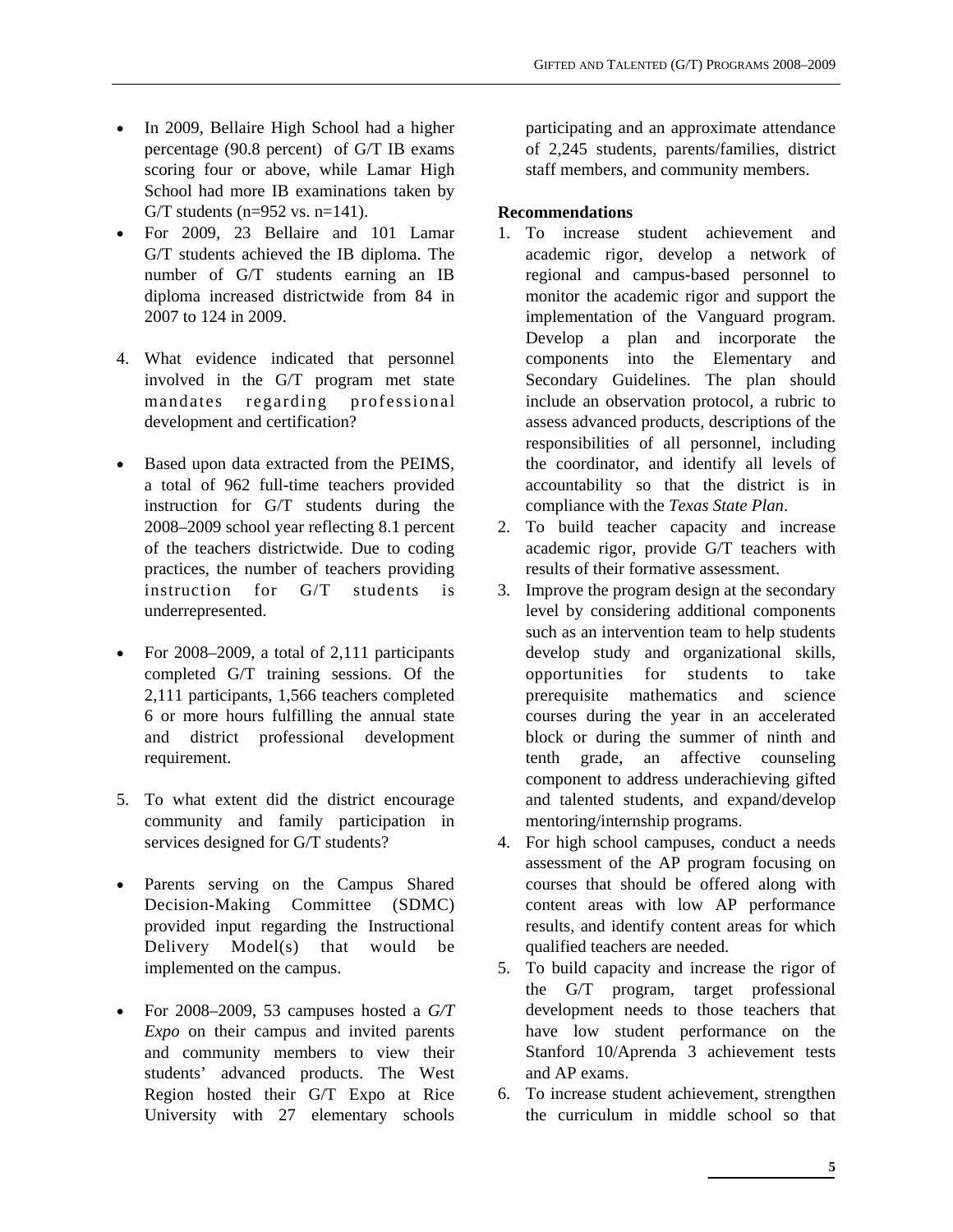students have a strong educational foundation not only academically, but also with regard to the development of higher order thinking skills and time management skills.

- 7. Monitor the implementation of Standard Practice Memorandum 5610A to ensure that secondary campuses offer Pre-AP and AP courses in the four core content areas and that course selections are vertically aligned.
- 8. Provide additional support to those campuses that are out of compliance with

regard to placing fewer than three G/T students in a regular classroom.

- 9. To ensure compliance with state mandates, continue offering the G/T Expo and invite parents and community members to the event.
- 10. Measure the effectiveness of G/T training through surveys and/or classroom observations.
- 11. In accordance with the *Texas State Plan*, results of this year's evaluation should be reflected in the district and campus improvement plans.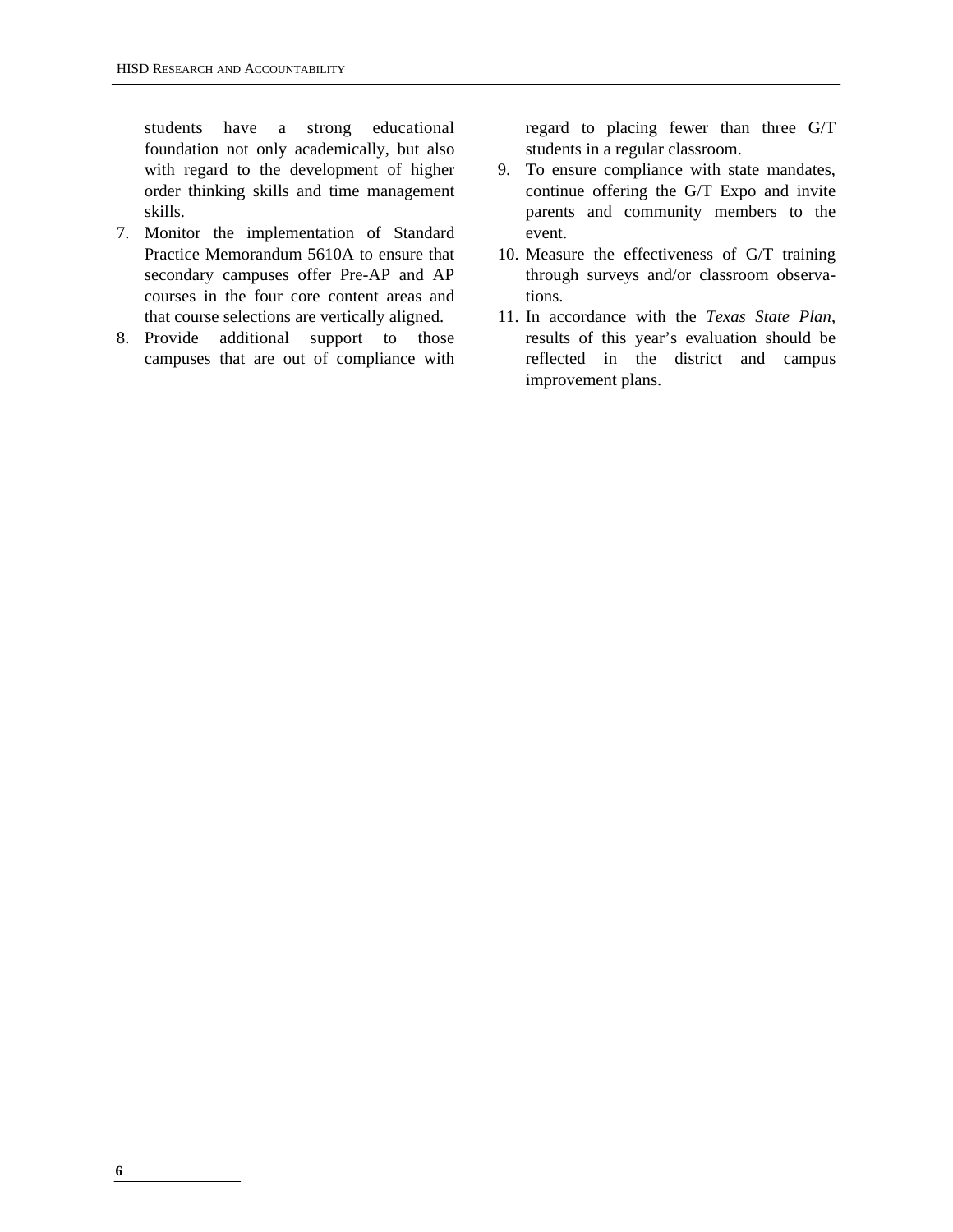#### **GIFTED AND TALENTED (G/T) PROGRAMS 2008–2009**

#### **Introduction**

#### **Program Description**

*Definition of Gifted and Talented (G/T)* 

According to the Texas Education Code §29.121 and the Houston Independent School District (HISD) Board Policy, G/T students are "those identified by professionally qualified persons, who perform at, or show the potential for performing at a remarkably high level of accomplishment when compared to others of the same age, experience, or environment. These are students who require differentiated educational programs and/or services beyond those normally provided by the regular school program in order to realize their contribution to self and society. Students capable of high performance include those with demonstrated achievement and/or high potential ability in any of the following areas:

- Exhibits high performance capability in an intellectual, creative, or artistic area;
- Possesses an unusual capacity for leadership; or,
- Excels in a specific academic field (Houston Independent School District, 2008a, p. XIX-1, 2008b, p. XIII-1)."

#### *Texas State Plan for the Education of Gifted/ Talented Students*

According to §29.123 of the Texas Education Code, the *Texas State Plan for the Education of Gifted/Talented Students* (herein referred to as the *Texas State Plan*) represents the accountability plan for measuring the performance of districts in providing statemandated services to students identified as G/T (Texas Education Agency, 2000). The State Board of Education adopted a new plan in November 1996 consisting of five components:

• **Student Assessment:** Ensuring that instruments and procedures used to assess students for program services measure diverse abilities and intelligence and provide students with an opportunity to demonstrate their talents and strengths.

- **Program Design:** Ensuring a flexible system of viable program options that provide for the development of a learning continuum through the district that reinforces the strengths, needs, and interests of G/T students.
- **Curriculum and Instruction:** Ensuring that curriculum and instruction met the needs of G/T students by modifying the depth, complexity, and pacing of the general school program.
- **Professional Development:** Ensuring that all personnel involved in the planning, development, and delivery of services to G/T students have sufficient knowledge to enable them to offer appropriate options and curricula for G/T students.
- **Family-Community Involvement:** Ensuring that districts regularly encourage community and family participation in services designed for G/T students.

The *Texas State Plan* outlines three different performance measures that may be viewed as a continuum: *Acceptable*, *Recognized*, and *Exemplary*. All districts are required to meet the accountability measures set forth under the *Acceptable* category. In addition, the state plan is to serve as a guide for improving program services. To accomplish this, districts and campuses may review the recognized and exemplary measures to improve student services that are not mandated (Texas Education Agency, 2000).

The Texas State Board of Education adopts the following as its goal for services for gifted learners:

"Students who participate in services designed for gifted students will demonstrate skills in self-directed learning, thinking,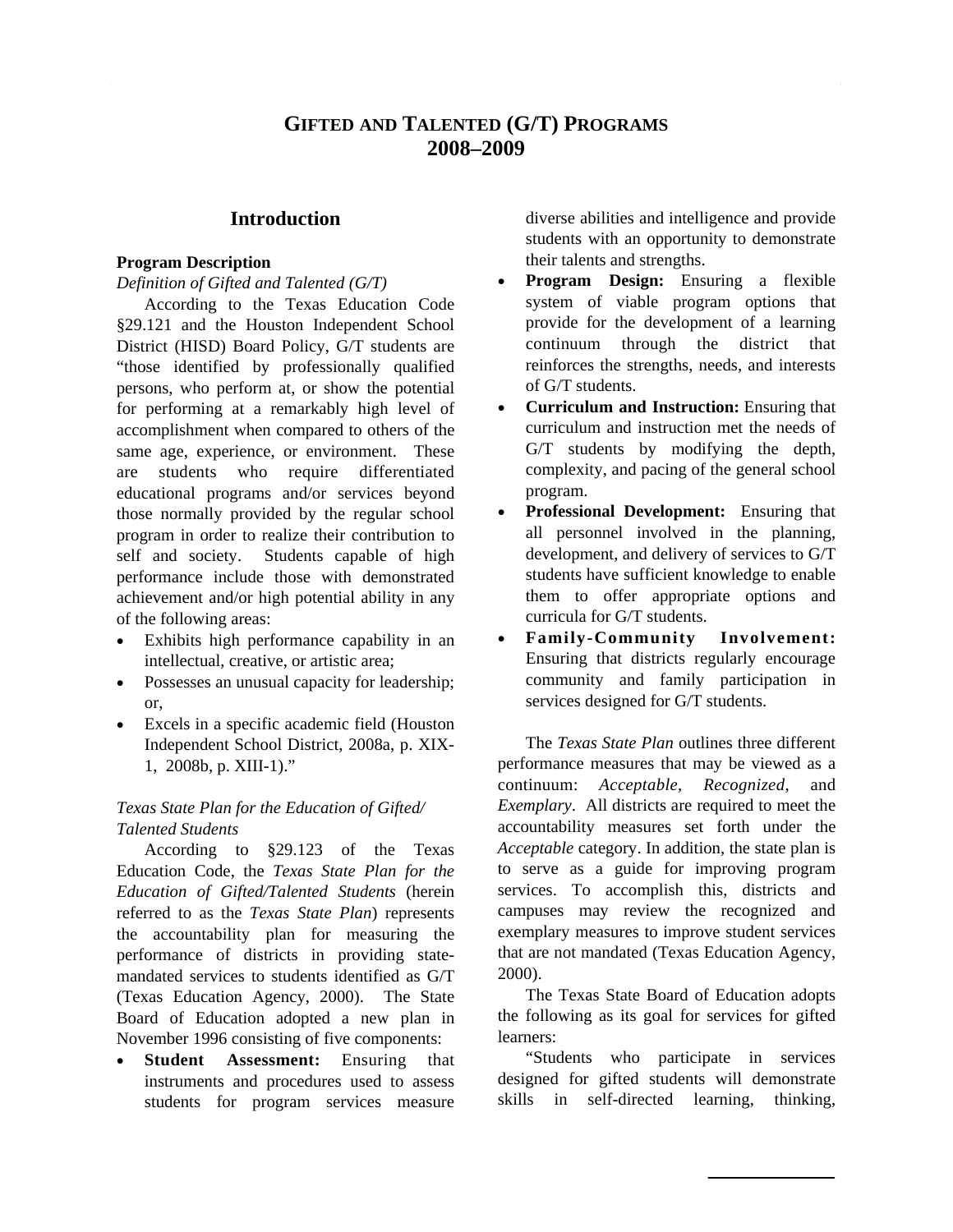research, and communication as evidenced by the development of innovative products and performances that reflect individuality and creativity and are advanced in relation to students of similar age, experience, or environment. High school graduates who have participated in services for gifted students will have produced products and performances of professional quality as part of their program services (Texas Education Agency, 2000)."

#### *HISD G/T Program Standards*

The HISD Vanguard *(G/T) Standards* have been established in accordance with the components of the *Texas State Plan for the Education of Gifted/Talented Students* and the state goal for gifted students and are designed to ensure equity in access for all students and to maintain consistency and integrity in program implementation. It is expected that all HISD schools will adhere to these standards.

**Table 1** depicts the alignment of the *Texas State Plan* to the 14 HISD Vanguard (G/T) Standards.

#### *Elementary and Secondary Program Design*

HISD Elementary and Secondary Guidelines, which are compiled by the HISD

Department of Federal and State Compliance, delineate specific district policies and procedures with respect to the education of G/T students in HISD. These specific policies and procedures are a product of the district's interpretation and application of mandates from the following authorities: the Texas Education Code, the Texas Administrative Code, and HISD Board Policy. The district adopted the guidelines set forth in the *Texas State Plan* to ensure that the programs and services offered for G/T students were in compliance with the Texas Education Code.

In HISD, G/T students were served through one of two program designs:

- Board-approved Vanguard Magnet or
- Vanguard Neighborhood.

#### *Vanguard Magnet*

Districtwide Vanguard Magnet programs (K–12) were designed to serve G/T students, who excelled in general intellectual ability, in combination with creative/productive thinking and/or leadership ability. Vanguard Magnet programs provided a learning continuum that was differentiated in depth, complexity, and pacing in the four core areas (reading/language arts, mathematics, social studies, and science).

Table 1. Alignment of HISD Vanguard G/T Standards to the *Texas State Plan for the Education of Gifted/Talented Students*

| <b>Standard</b> | <b>HISD Vanguard G/T Standards</b>             | The Texas State Plan for the Education of<br><b>Gifted/Talented Students</b> |
|-----------------|------------------------------------------------|------------------------------------------------------------------------------|
| Standard 1      | Program Design                                 | Section 2: Program Design                                                    |
| Standard 2      | Assessment for Entering Kindergarten Students  | Section 1: Student Assessment                                                |
| Standard 3      | <b>Identification of GT Students</b>           | Section 1: Student Assessment                                                |
| Standard 4      | Admissions                                     | Section 1: Student Assessment                                                |
| Standard 5      | <b>Instructional Delivery Models</b>           | Section 2: Program Design                                                    |
| Standard 6      | Curriculum and Instruction                     | Section 3: Curriculum and Instruction                                        |
| Standard 7      | Monitoring Program Implementation              | Section 3: Curriculum and Instruction                                        |
| Standard 8      | <b>Student Success</b>                         | Section 3: Curriculum and Instruction                                        |
| Standard 9      | Professional Development for Principals        | Section 4: Professional Development                                          |
| Standard 10     | Professional Development for G/T Teachers      | Section 4: Professional Development                                          |
| Standard 11     | Data Quality and Compliance                    | Section 2: Program Design                                                    |
| Standard 12     | Parent/Community Communication and Involvement | Section 5: Family-Community Involvement                                      |
|                 |                                                | Section 1: Student Assessment                                                |
|                 |                                                | Section 2: Program Design                                                    |
| Standard 13     | Evaluation                                     | Section 3: Curriculum and Instruction                                        |
|                 |                                                | Section 4: Professional Development                                          |
|                 |                                                | Section 5: Family-Community Involvement                                      |
| Standard 14     | <b>District Commitment and Support</b>         | Section 2: Program Design                                                    |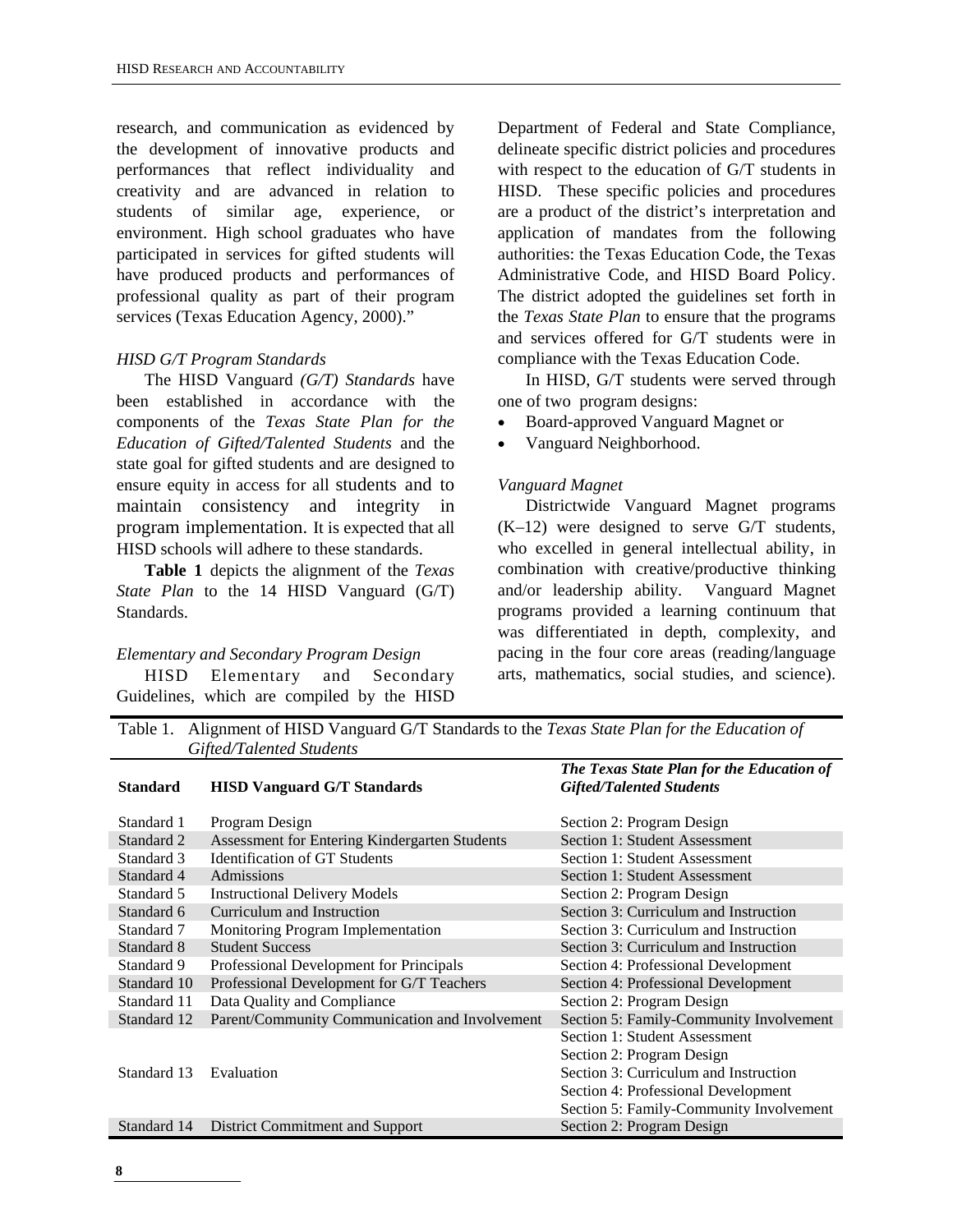Students had the opportunity to work with their cognitive peers.

All Vanguard Magnet schools (with the exception of schools that operate under the "Separate and Unique School–SUS" Magnet program), used a "School Wide Program" (SWP) type of Magnet program. The Magnet speciality in Vanguard Magnet schools is the Vanguard focus. As a SWP, all zoned students had to apply for the Vanguard Magnet program and then take the necessary assessment if needed. All qualified zoned students would be served in the Vanguard Manget program and would not be part of the transfer enrollment goal for that campus. Only non-zoned/transfer students would participate in the Vanguard Magnet admissions lotteries when there were more qualified applicants than spaces. Enrollment goals for Vanguard Magnet schools were in accordance with the Magnet program standards as they relate to School-Wide Programs (SWP).

The Vanguard program began in 1972 and was HISD's first full-day program for G/T students. Vanguard was incorporated into the Magnet program in 1975–1976 and now serves students at eleven elementary schools, eight middle schools, and one high school. The Vanguard Magnet is provided only in Boardapproved schools, and entry into Vanguard Magnet programs is competitive. In 2008–2009, the program served students at the following Board-approved locations:

- Jewel Askew (K–4), Edna Carrillo, Lorenzo De Zavala, Gary Herod, Oak Forest, Pleasantville, River Oaks, Theodore Roosevelt, Thomas Horace Rogers, William Travis, and Windsor Village elementary schools;
- Luther Burbank, Alexander Hamilton, William Holland, Thomas "Stonewall" Jackson, Sidney Lanier, Jane Long, James Ryan, and Rogers middle schools; and
- Andrew Carnegie Vanguard High School.

The overall goals of the Vanguard Magnet program were to "provide G/T students additional opportunities for developing their exceptional talents and pursuing their special interests, and to provide an environment that promoted G/T students' potential for divergent, creative, and critical thinking and reasoning" (Department of Research and Accountability, 1994). The overarching goals of all magnet programs were to provide a quality program and unique focus to attract students from across the district, and also increase the diversity of the student body (Houston Independent School District, 2009b).

#### *Vanguard Neighborhood*

Vanguard Neighborhood programs (K–12) were designed to provide services for G/T students at their neighborhood schools or for non-zoned G/T students on a valid transfer (other than Vanguard Magnet transfers) that met the criteria for identification established by district guidelines. Vanguard Neighborhood K–12 programs provided a learning continuum that was differentiated in depth, complexity, and pacing in the four core content areas (reading/ language arts, mathematics, social studies, and science). All qualified students were served in their Vanguard Neighborhood program because there were no program enrollment goals or qualification distinctions (tiers) in the admission process. All G/T students on the campus were served in G/T classes with appropriately trained/ qualified teachers.

 The Vanguard Neighborhood program was designed for G/T students who excelled in general intellectual ability, in combination with creative/productive thinking and/or leadership ability. The Texas Education Agency (TEA) requires that all kindergarten students have the opportunity to apply for Vanguard Neighborhood during the fall semester, and if qualified, provided services by March 1 of their kindergarten year. To address the different needs of the participating schools, decisions regarding the instructional delivery model were made at the campus level (Houston Independent School District, 2008a).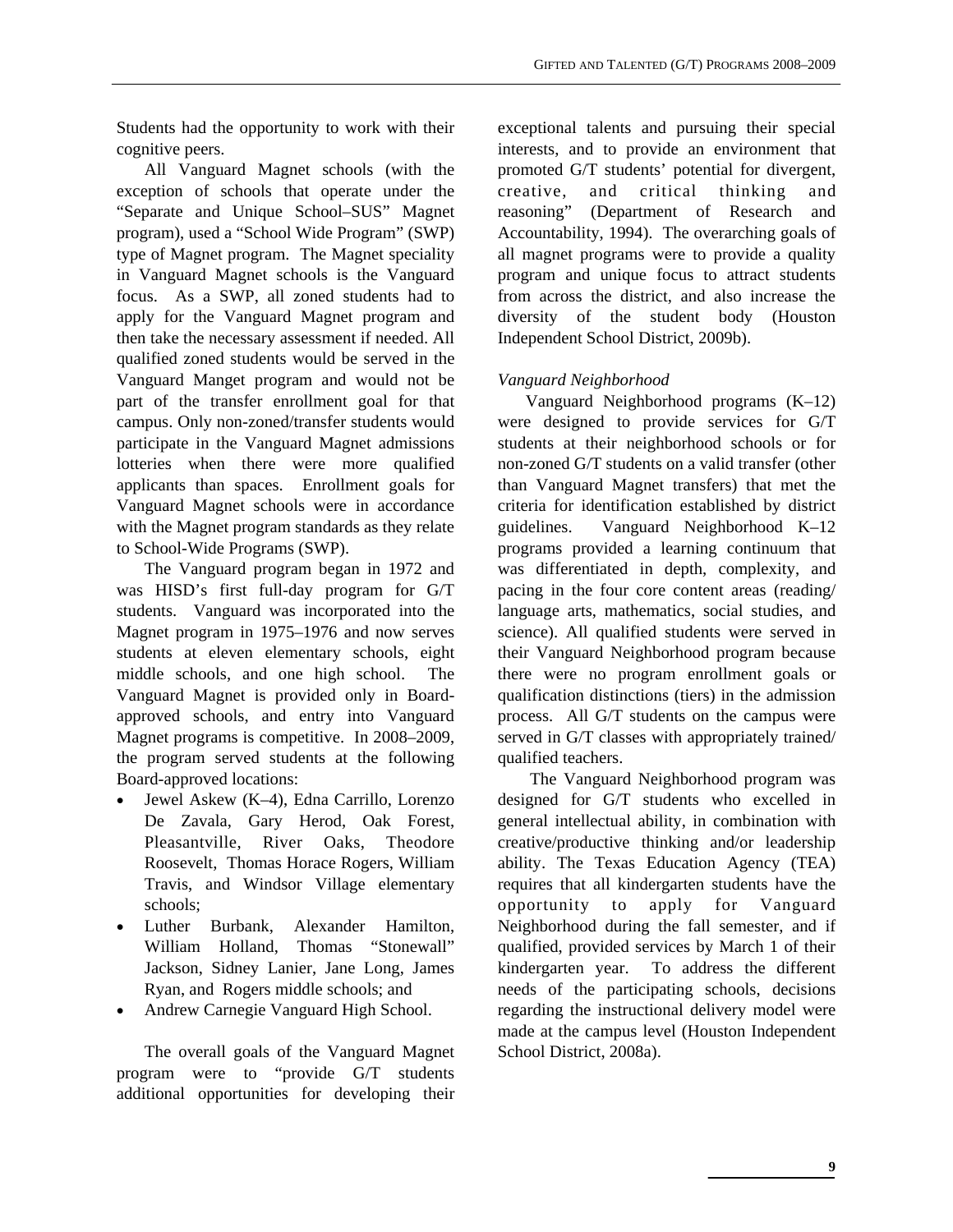#### *Other Program/School Options*

 Other educational opportunities available to all students as well as those identified as G/T included:

- Pre-Advanced Placement (Pre-AP) program Grades 6–10,
- College Board Advanced Placement (AP) program Grades 11-12,
- International Baccalaureate Primary Years Programme (IBPYP),
- International Baccalaureate Middle Years Programme (IBMYP)/Grades 6–10,
- Pre-International Baccalaureate (Pre-IB) Classes (Grades 9–10),
- International Baccalaureate (IB) Degree Programme Grades 11–12, and
- High School for Performing and Visual Arts (HSPVA).

At the secondary level, program services centered on Pre-AP/Pre-IB/IBMYP and AP/IB classes. Middle school students in the G/T program were required to enroll in Pre-AP/ IBMYP classes in the four core content areas with a G/T-AP/IB and *Scholars & Knowledge*trained teacher implementing the HISD G/T curriculum framework. High school students in the G/T program were required to enroll in at least two advanced level class (Pre-AP, AP, Pre-IB/IBMYP, and/or IB) with a teacher who had received the requisite training outlined above.

#### Pre-AP/AP

Pre-AP classes provided a challenging curriculum that was aligned with the College Board Advanced Placement course curriculum objectives for students in grades 6–10. Advanced skills were introduced through traditional subject areas by inquiry and problembased learning. Research and analytical writing were emphasized in every core subject area.

The AP program provided participating students with the opportunity to take collegelevel courses while still in high school and earn college credit, advanced placement, or both. The curriculum consisted of pre-university and university level courses developed by the College Board. Students who participated in the

AP program had opportunities to study a particular subject in greater depth provided by highly qualified teachers. This experience may have assisted students in determining what educational path to pursue. By taking AP courses, students developed advanced skill sets and study habits that ultimately prepared them for college studies (College Board, AP Central, 2008). Other benefits afforded to students included opportunities that led to scholarships, such as the AP Scholar awards. AP program course offerings varied at every campus.

#### IB Programs

For the 2008–2009 school year, Northline Elementary School joined River Oaks, Oran Roberts, and Mark Twain elementary schools when it became certified to offer the International Baccalaureate Primary Years Program. This Primary Years Programme (PYP) is a school-wide program that benefited all students regardless of G/T identification. It focused on the development of the whole child and offered a framework that meets children's academic, social, physical, emotional, and cultural needs. The framework, geared towards students from ages 3–12, consists of structured inquiry centered around six organizing or "transdisciplinary" themes which are incorporated into the advanced curriculum, including:

- Who we are:
- Where we are in place and time;
- How we express ourselves;
- How the world works;
- How we organize ourselves; and
- Sharing the planet (International Baccalaureate Organization, 2005–2009).

With the inception of the PYP, HISD became one of only eight districts in North America to have an IB feeder pattern across grade levels. River Oaks, Roberts, and Twain elementary schools "feed" into Lanier Middle School, which "feeds" into Mirabeau Lamar High School.

The IBMYP used a challenging internationally based curriculum, and was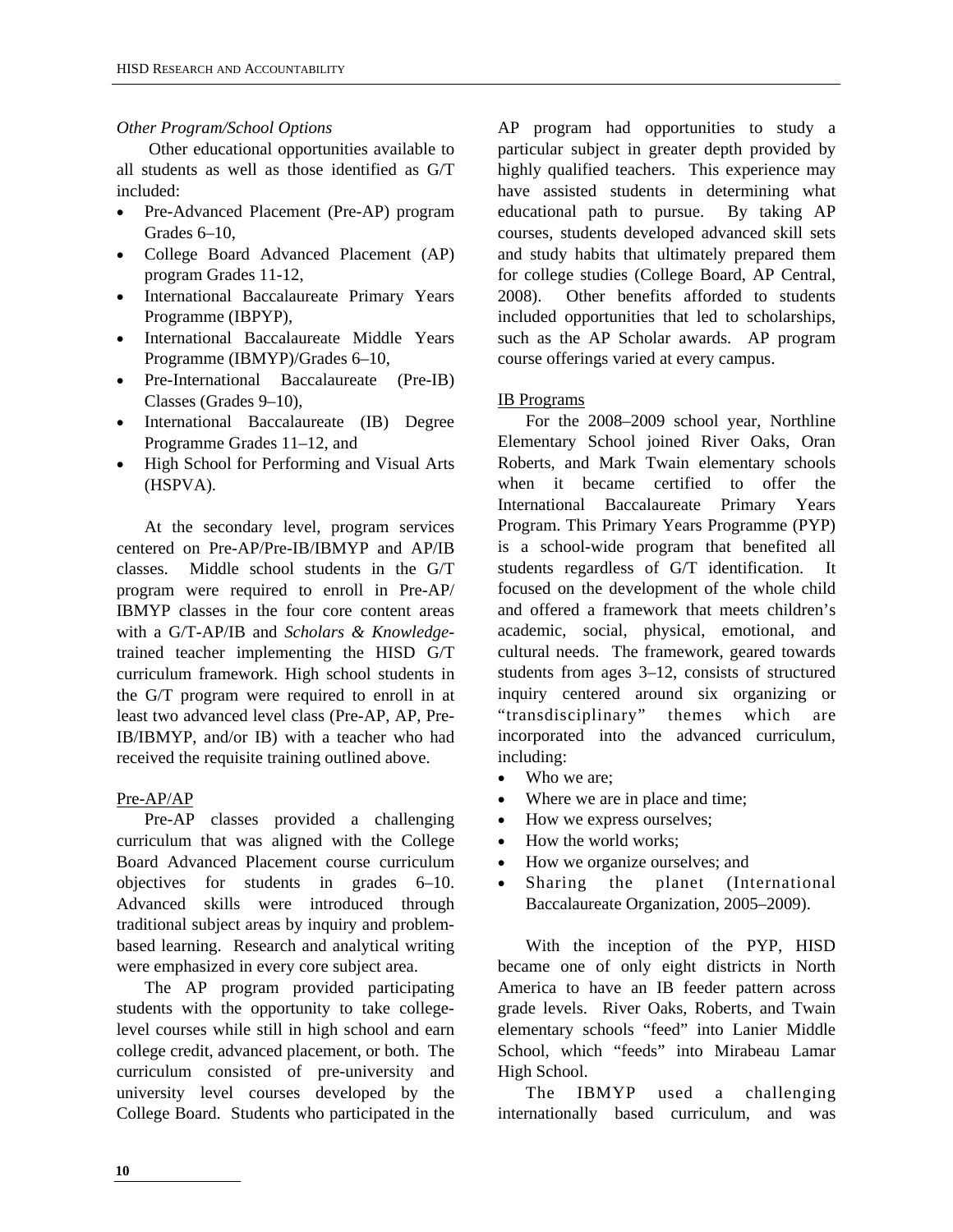designed for students in grades 6–10. Traditional subject areas were enhanced by interdisciplinary study with a focus on history, culture, language, and expression. Service and leadership were emphasized. Students enrolled in IBMYP classes that were aligned with the IB course curriculum. The IBMYP prepared students for participation in the IB Diploma Programme. Lamar High School and Lanier Middle School have been authorized by the International Baccalaureate Organization (IBO) to offer the IBMYP at their schools.

The IB Diploma Programme for eleventh and twelfth grades was an internationally based pre-university level curriculum developed by the IBO. Through IB examinations, students may receive college placement hours. The IB program was offered at Bellaire and Lamar High Schools. Students accepted and attending one of the two IB Diploma schools may be enrolled in Pre-IB courses during 9th and 10th grades.

In 1971, the concept of a high school designed to provide specialized training for G/T young students in the arts evolved. The High School for the Performing and Visual Arts (HSPVA) was the only high school in the district to offer G/T artists a program integrating academics with concentrated training in both visual and performing arts. Students spend three hours each day in their respective art areas, and the remainder of the time in academics or electives. The arts offered for in-depth study included: dance, instrumental and vocal music, theater arts, and visual arts (Houston Independent School District, 2008a). As a Magnet program, HSPVA was a Separate and Unique School (SUS). A SUS was a total Magnet program with no home zone. As part of the application process, students were required to audition in their respective area of concentration.

#### **Student Assessment**

Written policies on student identification for Vanguard programs were approved by the district Board of Education and disseminated to all parents. High school students could be identified G/T through artistic or academic measures. Students attending the High School for Visual and Performing Arts Program were identified G/T in artistic and creative areas.

The academic G/T identification of a student can be initiated four ways:

- 1. Parent nomination that leads to a Vanguard application;
- 2. Teacher nomination that leads to parent completion of a Vanguard application;
- 3. Student self-nomination that leads to parent completion of a Vanguard application;
- 4. District-generated rosters of G/T eligible students to be reviewed by the campus Vanguard Admissions Committee for Kindergarten and sixth grade students.

According to the *Elementary and Secondary Guidelines* (2008a, 2008b), applicants were assessed using multiple criteria which may have included some of the following:

- Ability Testing,
- Achievement Testing,
- Teacher Recommendation (K–12),
- Parent Recommendation (entering Kindergarten only),
- Grades, and
- Overcoming Obstacles (English Language Learners, Special Education/504, or Low Socio-economic Status).

The identification process involved a review of the student's data (i.e. assessments, recommendations, grades, and added obstacle points when applicable) by the Vanguard Admissions Committee, determination of eligibility based on the *G/T Identification Matrix*, parent notification of qualification or non-qualification, placement in G/T classes, and documentation of eligibility on the district's Student Information System (SIS).

To be coded "G/T" on the District PEIMS report, the students must qualify on the *G/T Identification Matrix* by either having a total identification matrix score of 62 points or above based on the ability score, achievement score, teacher recommendation (K–12), parent recommendation (entering kindergarten only), and obstacles (if applicable). Alternatively, if the total matrix score was between 56 and 61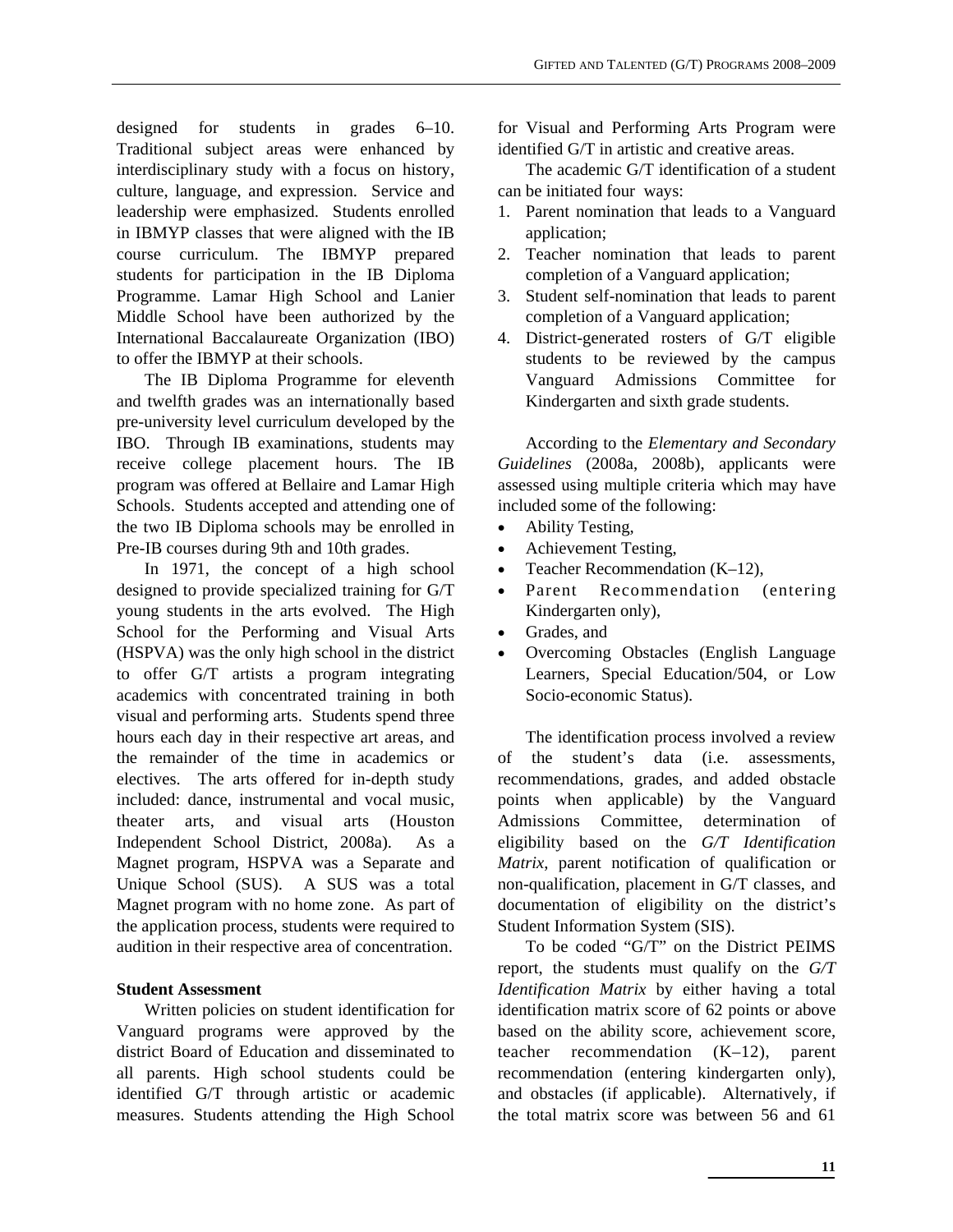points, and the student earned a score of 16 points or above on the achievement score and 10 points or above on the abilities score, they would be identified as G/T.

#### *Centralized Admissions Committee*

For all Vanguard Magnet applicants, coordinators scored and recorded information on the district approved *G/T Idenfication Matrix*. Using a centralized admissions committee, which consisted of at least three members trained in G/T education, the *G/T Idenfication Matrix*  was reviewed to determine those applicants meeting district criteria.

Parents were notified by mail and sent a copy of the *G/T Identification Matrix* regarding the qualification of their child for the Vanguard Magnet program, and were responsible for notifying the location of their decision to accept or decline the invitation by a specified date.

#### *Campus-Based Admissions Committee*

For all Vanguard Neighborhood applicants, the assessment process for nominated students included the completion of the district approved *G/T Identification Matrix*. The student *G/T Identification Matrix* was presented at the campus-based admissions committee meeting, composed of at least three members, who were trained in G/T education, to determine placement needs of the student. Parents were then notified of their child's placement recommendation and provided a copy of the *G/T Identification Matrix*. For the current academic year, students enrolled in kindergarten were assessed, identified, and campuses were to provide services by March 1, 2009.

#### *Retaining the G/T Identification*

Elementary students maintained their G/T identification through fifth grade. All students must reapply for G/T identification at sixth grade. Students in grade nine carried their G/T identification from middle school and remained identified as G/T as long as they enrolled each year in two or more advanced level classes in the four core academic areas.

#### *G/T Program: Exiting Procedure*

Students not meeting program expectations were placed on a growth plan. The growth plan outlined the following: identification of the problem, student's responsibilities for improvement, school personnel's responsibilities for helping the student to improve, parent's responsibilities for helping the student to improve, and a designated time for re-evaluation. There were three possible recommendations that may have ensued. First, a recommendation to continue in the program was made if the student met the goals and objectives of the growth plan. Alternatively, extensions or modifications to the growth plan were made, and a new re-evaluation time was then scheduled. Finally, if a student was not able to meet the goals of the growth plan, a recommendation to remove the student from the G/T program was put forth.

#### *Vanguard Sibling Policy*

In HISD, there existed a sibling policy designed to accommodate parents who wanted their children to attend the same school during the same school year. First and foremost, the sibling needed to qualify for the program, and both children needed to be attending the same school during the school year for which the application was made. Changes were made to the sibling policy that went into effect during the 2008–2009 school year. Qualified siblings took up no more than 25 percent of the spaces in the Vanguard Magnet entry grades. If there are more than 25 percent qualified siblings, a lottery was held to determine which students would be enrolled. If the remaining qualified siblings were not drawn in the regular lottery, there would be a waitlist sibling lottery for positions at the top of the waitlist, followed by a waitlist lottery for remaining qualified students.

For 2008–2009, the elementry entry grades included all Vanguard Magnet kindergartens and first grade at River Oaks. At the secondary level, entry grades included sixth grade at all Vanguard Magnet middle schools and ninth grade at Carnegie Vanguard High School.

For qualifying twins, if one twin was accepted into a Vanguard Magnet program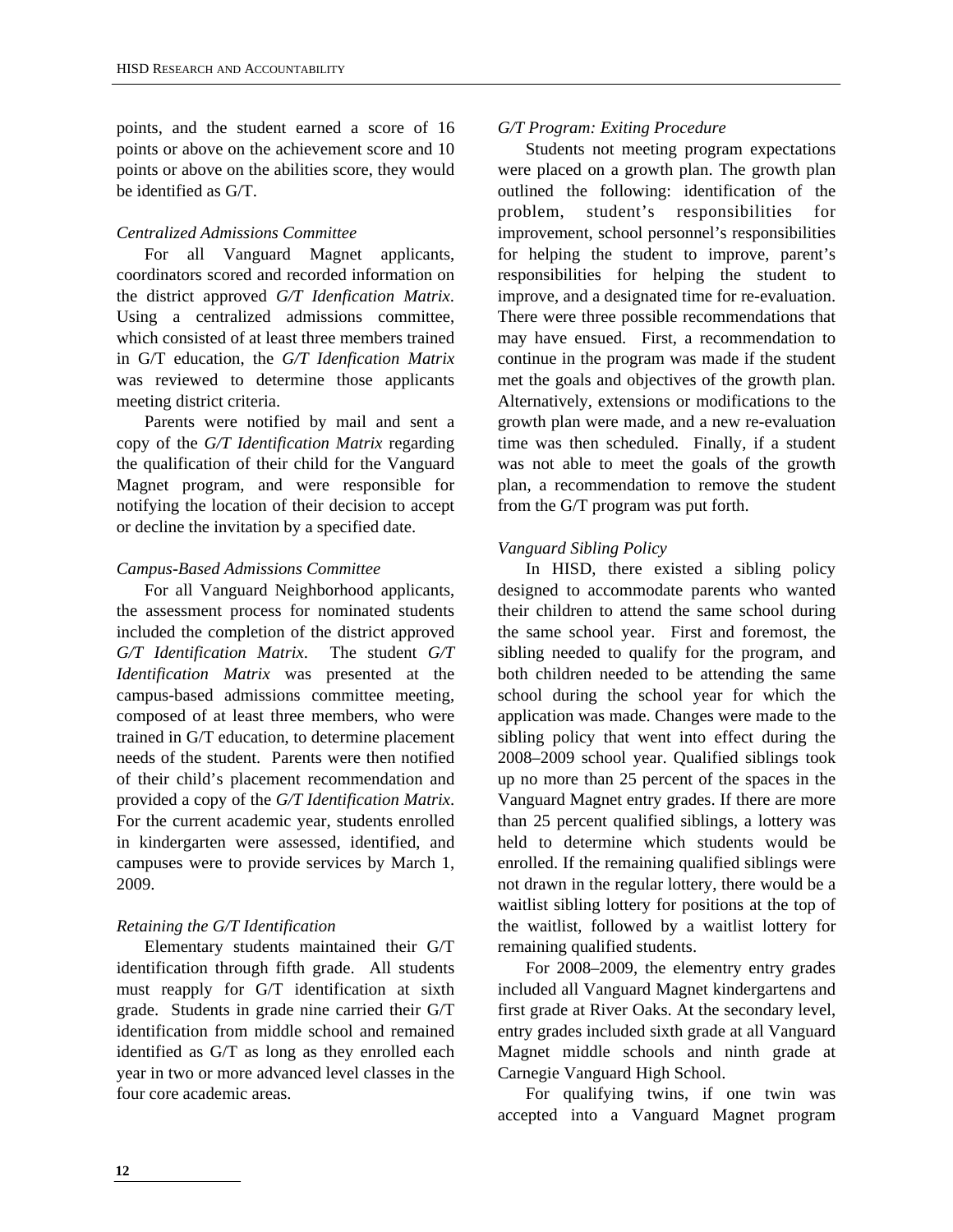during the lottery, the other twin became a sibling and followed the established sibling guidelines for admission. Siblings, who present new data and qualify through the appeals process, would be placed on the waitlist below other qualified siblings (if applicable), and above other non-sibling applicants. (Houston Independent School District, 2008a, 2008b).

#### **Program Rationale and Goals**

A quality G/T program is in compliance with state guidelines as outlined in the *Texas State Plan*, which forms the basis of program accountability for state mandated services (TEC §29.123). **Appendix A** graphically summarizes the goals for each of the five components of the *Texas State Plan*. The goals as they related to the G/T program were to:

- Provide a flexible system of viable program options that provide a learning continuum throughout the district and reinforce the strengths, needs, and interests of G/T students (Program Design);
- Ensure instruments and procedures used to assess students for program services measure diverse abilities and intelligences and provide students an opportunity to demonstrate their talents and strengths (Student Assessment);
- Meet the needs of G/T students by modifying the depth, complexity, and pacing of the general school program (Curriculum and Instruction);
- Ensure all personnel involved in the planning, development, and delivery of services to G/T students have knowledge to enable them to offer appropriate options and curricula for G/T students (Professional Development); and,
- Encourage community and family participation in services designed for G/T students on a regular basis (Family-Community Involvement).

#### **Program Personnel**

Based upon information extracted from the staff file in the Public Education Information Management System (PEIMS) 2008–2009 data file, there were 962 full-time teachers responsible for G/T classroom instruction, on 73 campuses in HISD. There were 11,917 teachers in HISD based on data extracted from PEIMS. Therefore, 8.1 percent of the teachers districtwide provided instruction for the G/T student population. This reflects an undercount of teachers because of PEIMS coding practices.

In addition to the teachers, campuses designated coordinators for the Vanguard Magnet and Vanguard Neighborhood programs. All coordinators were expected to attend the monthly meetings with the Regional Office G/T supervisors and communicate G/T information to the principal and faculty. The responsibilities of the Vanguard Coordinator included, but was not limited to, the following:

- Maintain a G/T folder for every student nominated and/or placed in the Vanguard program;
- Process the student's application that has been signed by the parent to ensure all required documentation has been submitted;
- Contact parents if testing is needed;
- Complete the G/T Identification Matrix and submit it to the Vanguard Admisions Committee; and
- Mail G/T notification letters to the parents/ guardians regarding qualification status and a copy of the G/T Identification Matrix by the notification date determined annually.

The role of the Advanced Academics Department regarding the G/T program was to provide support to the campuses and teachers offering Vanguard Magnet and/or the Vanguard Neighborhood programs. Support efforts included, but were not limited to, training teachers to implement "Laying the Foundation" and monitoring AP course syllabi that were authorized through the College Board AP Course Audit process. The Advanced Academics Department consisted of one director, two coordinators, and one administrative assistant for the 2008–2009 school year.

#### **Program Participants**

The G/T program was designed to serve K–12 students who were identified by criteria established at the district level. During the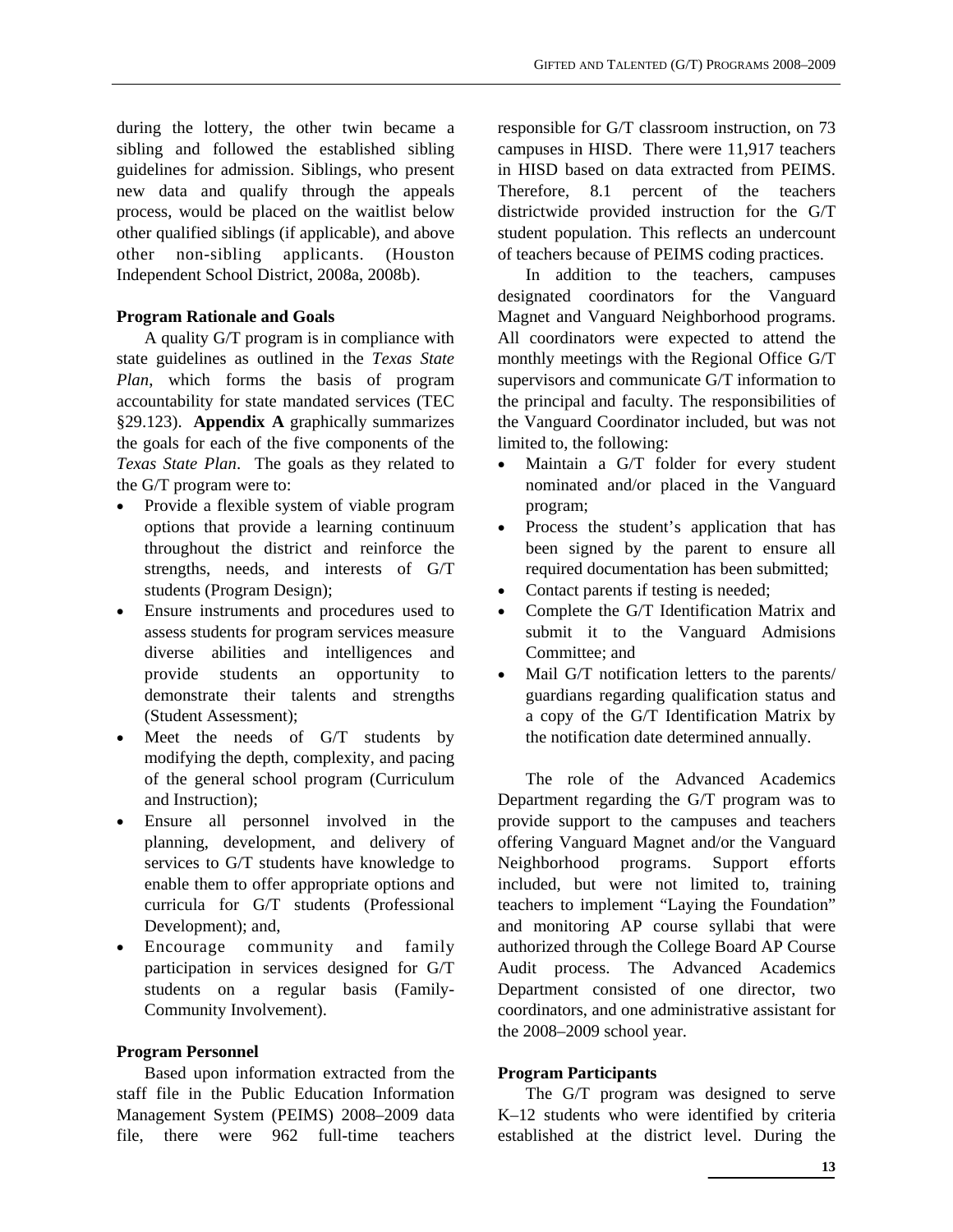2008–2009 academic year, 24,979 students attending 257 elementary, middle, and high schools participated in this program based upon information extracted from the PEIMS fall enrollment data file. Differences existed between the number of participating campuses derived from the student enrollment file (n=257) compared to the teacher file (n=73). The disparity may be explained by some of the following: the fact that teachers were in the process of serving G/T students while completing their professional development requirements, teachers serviced multiple populations and PEIMS coding restrictions precluded identifying all of those groups served, teacher mobility precluded their inclusion for the fall snapshot, and/or submission of G/T teachers to TEA was not complete.

#### **Budget**

The annual budget for the G/T Program for 2008–2009 was \$19,488,312. This figure represented both school-based funds of \$15,658,068 and non-school based funds of \$3,830,244. Of the non-school based funds, a total of \$1,394,390 was budgeted for the Department of Advanced Academics, which included grants totaling \$635,486.

#### **Purpose of the Evaluation**

The purpose of this evaluation was to comply with state mandates requiring school districts to evaluate the effectiveness of the G/T program annually (TEC §11.251–11.253). Consequently, this evaluation focused on the degree to which the G/T program operated in compliance with the policies and procedures developed by the legal and administrative authorities. In addition to addressing issues of compliance to state mandates, baseline data were collected for each of the 14 G/T Standards from 2006–2007 and compared to the second year of implementation in 2008–2009.

To accomplish this, the following research questions were addressed:

1. What program options were provided to G/T students during the 2008–2009 school year, and how does current implementation compare to the Board-approved G/T Standards?

- 2. What evidence was there that the instruments and procedures for G/T identification met state mandates, and how will implementation of the Board-approved G/T standards continue to ensure equity of opportunity?
- 3. What evidence existed to document positive student performance trends for students participating in the gifted program?
- 4. What evidence indicated that personnel involved in the G/T program met state mandates regarding professional development and certification?
- 5. To what extent did the district encourage community and family participation in services designed for G/T students?

#### **Methods**

#### **Data Limitations**

When examining the Magnet Applications and Transfers System (MATS) data, it is important to acknowledge that it has some limitations. Qualifying for the program does not necessarily result in being given a place in a Vanguard program. This is due to the fact that not all wait-listed students will be given, or will accept, a space in a kindergarten or sixth grade Vanguard program. Others many not receive admittance into the program of their choice and will decline to attend. Thus, the final pool of "accepted" students will fluctuate until the first day of the 2009–2010 academic year for applications received during the 2008–2009 cycle, and these data were current as of July 2009. Since MATS is a dynamic database, information is updated regularly. Kindergarten and sixth grade applicants were extracted from the 2007–2008 and 2008–2009 application cycles. These data were used to track kindergarten and sixth grade students into the 2008–2009 and 2009–2010 academic years to compare accepted applicants to the pool of students that actually enrolled.

Professional development for G/T teachers was extracted using HISD e-TRAIN.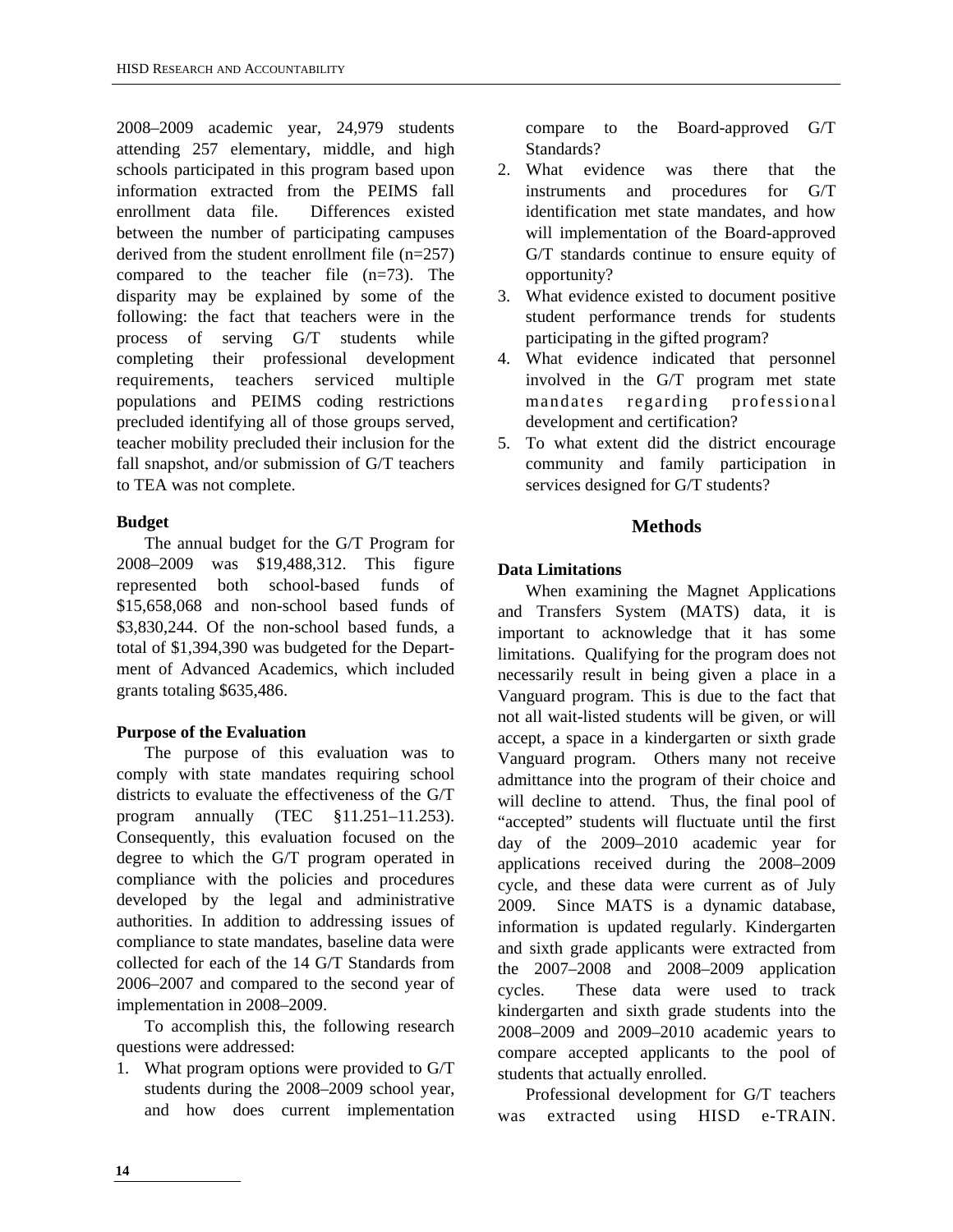Limitations exist since some professional development activities were not tracked on e-TRAIN because campuses may have hired their own trainer, and the training was not recorded through e-TRAIN. Therefore, the resulting counts may be under-represented.

Information pertaining to those teachers providing G/T instruction was extracted using the PEIMS database. PEIMS allows for only one population code to be entered, possibly precluding those teachers who provide instruction to multiple populations, including G/T students, from being coded.

Tier I students were included in the analysis only if there were data available from the three indicators: Stanford 10/Aprenda 3 achievement tests, Naglieri Nonverbal Ability Test (NNAT), and overall grade average. River Oaks students were analyzed separately based on meeting two of the three indicators because grades were not available.

#### **Data Collection**

Student data were obtained using a variety of sources. For the 2008–2009 academic year, demographic and enrollment data, for G/T students were extracted from the PEIMS and Chancery databases. The program description, entry procedures, and student eligibility criteria were extracted from the *HISD Elementary and Secondary Guidelines,* 2008–2009 and the *District and School Profiles* (Houston Independent School District, 2008a, 2008b, 2009b). Information pertaining to the application and acceptance rates for kindergarten and sixth grade Vanguard students was obtained from the Magnet Applications and Transfers System (MATS) database for 2008–2009 with archival data used for 2006–2007 and 2007–2008. A cohort of G/T qualified kindergarten and sixth grade students were tracked using three years of data extracted from the MATS database and then matched to the respective academic year in the Chancery Student Management System (SMS), to follow-up on the number of students who accepted admission and actually enrolled.

Additional documentation including data for the Entering Kindergarten Assessment Program,

G/T Standards, and student performance data, was provided from the manager and coordinators in the Department of Advanced Academics. Budget information for HISD during the 2008–2009 academic year was extracted from documentation from the Budgeting and Financial Planning Department and the Advanced Academics Department.

Information with respect to G/T training was provided by the Department of Professional Development Services as an extract from the HISD e-TRAIN database for 2008–2009. The e-TRAIN program had the capability to track employee professional development on the individual level, including attendance and completion for each training session.

Data were collected on the number of Vanguard Magnet students who requested bus transportation and the number of Vanguard Magnet students who were eligible for bus transportation from the Manager of Routing and Scheduling.

#### *Academic Performance*

Stanford 10 and Aprenda 3 National Percentile Rank (NPR) scores were extracted for G/T students by grade level for the 2008–2009 school year. English and Spanish TAKS data were extracted for G/T students in grades three through eleven for the 2008–2009 school year.

AP test performance for 2009, along with demographic information supplied by the students, were reported to HISD for each participating campus by the College Board via printed reports and electronic database. Studentlevel data were matched to the PEIMS database to identify those students who were G/T. Students who were not matched were not included in the analysis.

Performance data of HISD students on IB examinations and diplomas awarded were obtained from IB score reports or from participating schools. Participation and performance were reported by district and school. For the district and individual schools, the number and percent of students scoring a four or better were reported. A score of four or better allowed an IB exam to be used as one of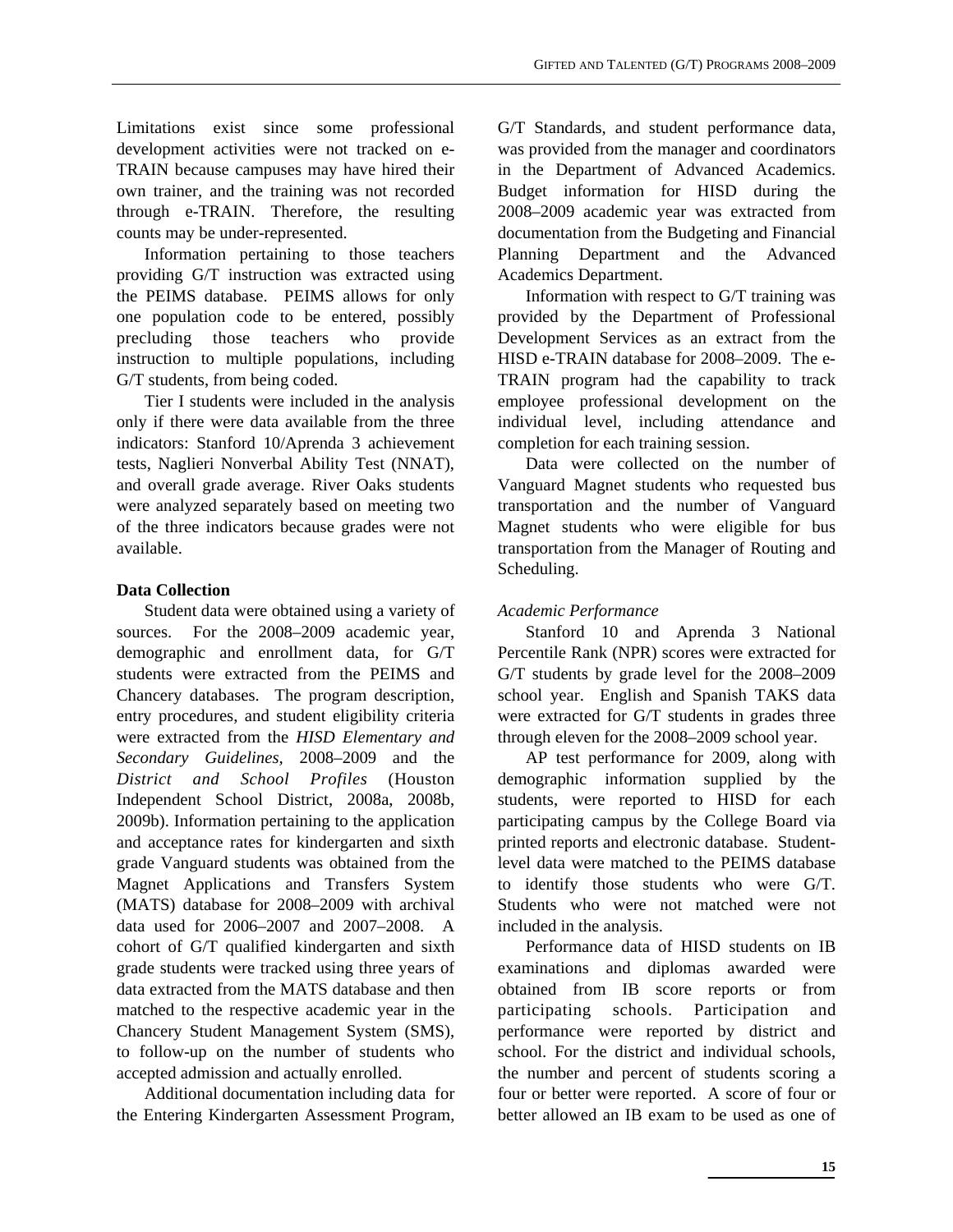four measures required for the Distinguished Achievement Program. State-level data for the International Baccalaureate program were provided by personal communication from the Global Head of Research, IBO and archival data were extracted from the *Review & Summary Data 2007: Profile of Diploma Programme Test Takers*. HISD and state policy is not to report grouped scores for fewer than five students.

#### **Data Analysis**

Basic descriptive statistics were employed to analyze the data. For enrollment by grade level and campus, frequencies were calculated. For survey items, the responses for each category were tabulated and/or percentages calculated. Due to rounding, some totals may not equal 100 percent. To determine the percentage of students scoring above grade level on the Stanford 10 and Aprenda 3, the percentage of students that scored a 61 NPR or higher were analyzed at the campus and district levels. G/T participation rates in AP testing for each campus were calculated by dividing the number of G/T students tested by the G/T PEIMS enrollment for grades 9–12.

#### **Results**

**What program options were provided to G/T students during the 2008–2009 school year, and how does current implementation compare to the Board-approved G/T Standards?** 

#### **Program Design**

*G/T Program Services* 

In HISD, G/T students were served through two different program designs, Vanguard Magnet or Vanguard Neighborhood. Out of 296 schools in HISD, 257 campuses offered G/T services. There were 237 Vanguard Neighborhood programs (K–12), and 20 campuses offering Vanguard Magnet programs (K–12). In addition to the 237, there were two campuses offering a Vanguard Neighborhood program who did not identify any G/T students based upon the PEIMS fall snapshot. These included: Sharon Halpin Early Childhood Center and William A. Lawson Institute for Peace and Prosperity (WALIPP). For 2008–2009, a total of 19,477 G/T students participated in the Vanguard Neighborhood program (K–12) compared to 5,502 G/T students who participated in the Vanguard Magnet program. When comparing the percentage of G/T students enrolled by program, 78.0 percent of G/T students were served through the Vanguard Neighborhood program (K–12), while 22.0 percent of the G/T students were served through the Vanguard Magnet program.

According to the *Texas State Plan* Section 2, 2.1A, and 2.2A; G/T students served in the regular classroom needed to work together with groups (minimum of three) of G/T students. An analysis was undertaken to examine the enrollment for elementary and secondary campuses, which were serving G/T students. For 2008–2009, there were 84 campuses that identified fewer than three G/T students for at least one grade level. **Table 2** summarizes the number of campuses by region serving fewer than three G/T students for at least one grade level. The number of schools serving G/T students with fewer than three G/T students by grade level ranged from 0 for Alternative/ Charter Schools to 25 for the North region. A list of campuses is provided in **Appendix B**.

#### *Standard 1–Program Design*

For the 2008–2009 school year, there was one program name, Vanguard, for all G/T programs. The Vanguard G/T program was

| Table 2. Vanguard Neighborhood Campuses |
|-----------------------------------------|
| with Fewer than 3 G/T Students for At   |
| Least One Grade Level by Region,        |
| 2008-2009                               |

| <b>Region</b>           | <b>Total Schools</b> |
|-------------------------|----------------------|
|                         |                      |
| Alternative/Charter     | 0                    |
| Central                 | 18                   |
| East                    | 7                    |
| North                   | 25                   |
| South                   | 20                   |
| West                    | 14                   |
| <b>Total</b>            | 84                   |
| Source: PEIMS 2008-2009 |                      |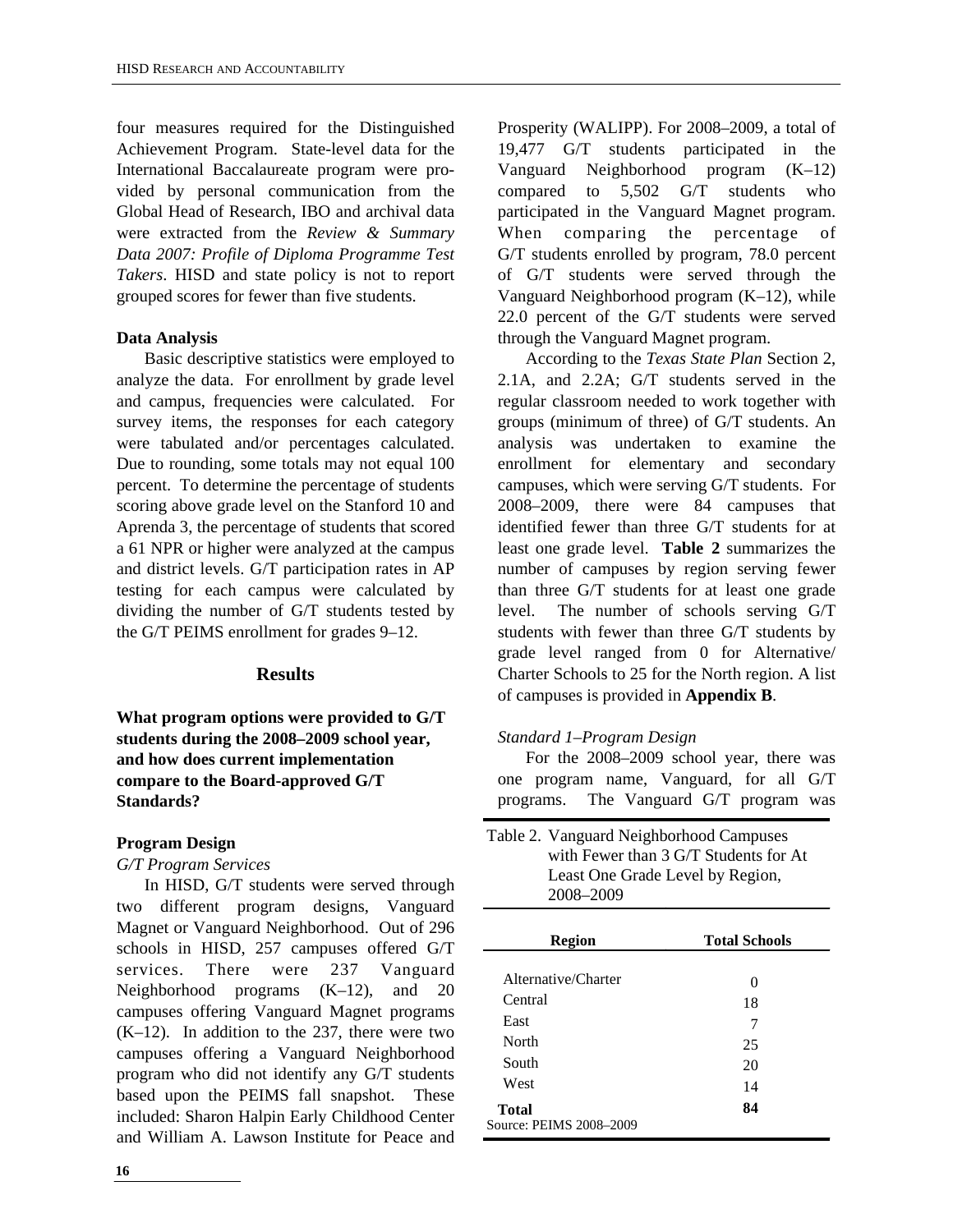offered through one of the following program designs:

- Vanguard Neighborhood–for zoned and nonzoned (transfer) students;
- Vanguard Magnet–for zoned and non-zoned (Magnet transfer) students.

All Vanguard Magnet programs changed to a "School Wide Program" (SWP) Magnet model starting in the 2007–2008 school year. This eliminated the duality of programs within Magnet schools so that all qualifying students in these schools were served in the same program. This change did not affect those schools, like Rogers or Carnegie Vanguard, that operated under the "Separate and Unique School" (SUS) model.

As a SWP, all zoned students applied for the Vanguard Magnet program, and if qualified, all zoned students were served. Non-zoned students applied, qualified, and if space was available, they were served. Only non-zoned/transfer students participated in the Vanguard Magnet admission lotteries when there were more qualified applicants than spaces.

#### *Standard 5–Instructional Delivery Models*

Schools, with input from parents and teachers, selected the instructional delivery models that best fit the needs of all students on their campus. For 2008–2009, models included the G/T Homogeneous Classroom, G/T Clusters in Regular Classrooms, or a Combination G/T Homogenous and G/T Clusters.

Campuses were required to send an Instructional Delivery Model Worksheet to their Regional Office. Data from 171 campuses were compiled to determine how schools planned to implement their G/T instructional model. Out of the 171 elementary campuses that submitted an Instructional Delivery Model Worksheet, 169 campuses (98.8 percent) used cluster classes, 17 campuses (9.9 percent) used homogeneous classrooms, and 15 (8.8 percent) used a combination of cluster and homogeneous classrooms. Percentages do not add up to 100 because campuses could choose to implement more than one model at any grade level. The most frequently selected model was the G/T Clusters in Regular Classrooms, used by 98.8 percent of the schools.

#### *Standard 11–Data Quality and Compliance*

Each HISD school was required to comply with all state and district guidelines regarding the management and operation of Vanguard (G/T) programs, related documentation, and related budgets.

Regional G/T managers, Magnet Coordinators, teachers, and other G/T campusbased staff attended training in August 2008 regarding all of the G/T Performance Standards.

#### *Standard 14–District Commitment and Support*

Each Vanguard G/T program received support from the district in the following areas:

- HISD bus transportation for qualified Vanguard G/T Magnet students within the transportation guidelines (see **Table 3**, page 18).
- Budgetary support through the district's GF1 funds (fund 108) which equals to a 12 percent add-on rate (to the Average Daily Attendance (ADA) rate) for each student appropriately coded as G/T on PEIMS (Budget section, page 14).
- Regional Office support and services provided by the regional office staff, including executive principals and designated regional G/T specialists, will include classroom monitoring, data quality, professional development for teachers/ parents, and service networking (Professional development, page 40).
- Central Office support and services provided by the Advanced Academics Department will include district applications, forms/ letters, professional development, instructional monitoring tools, program guidelines, service networking, and parent information/training (see page 40 professional development; forms/letters, and tools on the Advanced Academics website).

Baseline data regarding transportation was requested from the manager of bus routing and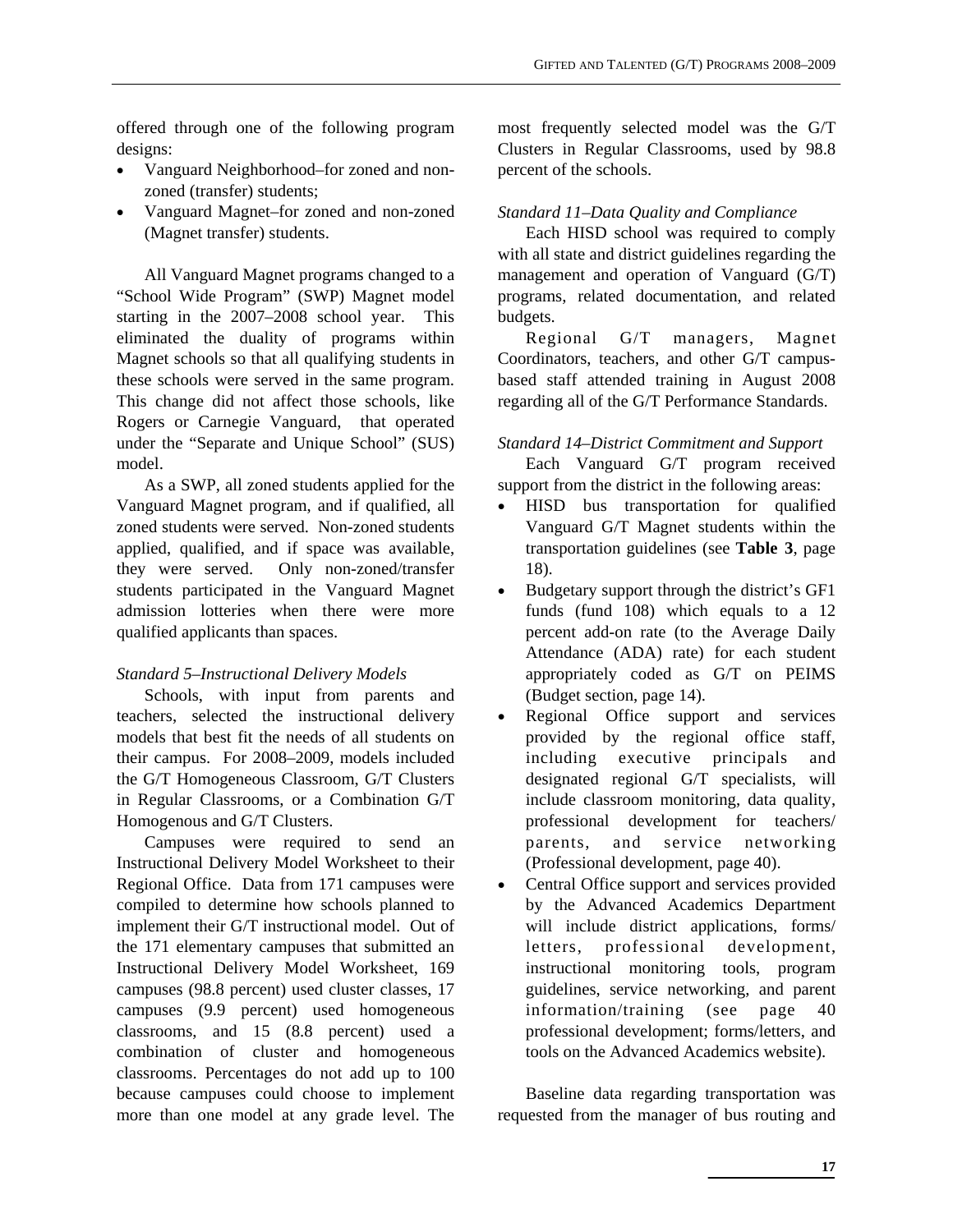scheduling from the 2006–2007 to the 2008–2009 school year. Table 3 summarizes the number of Vanguard Magnet students who requested bus transportation and the number of eligible students. During the 2006–2007 school year, 2,929 Vanguard Magnet students requested bus transportation, and a total of 2,340 were eligible for bus transportation out of a total of 4,149 Vanguard Magnet students. Transportation services were provided to all of the Vanguard Magnet campuses for 2006–2007.

During the 2007–2008 school year, a total of 1,996 students requested bus transportation, and 1,871 were eligible out of a total of 5,120 Vanguard Magnet students. Transportation was provided to all of the Vanguard Magnet campuses for 2007–2008.

During the 2008–2009 school year, a total of 2,169 students requested bus transportation, and 1,993 were eligible out of a total of 5,502 Vanguard Magnet students. Transportation was provided to all of the Vanguard Magnet campuses for 2008–2009. All Magnet students were eligible unless they lived within 2 miles of the school they were attending or if they lived out-of district and space was not available.

**What evidence was there that the instruments and procedures for G/T identification met state mandates, and how will implementation of the Board-approved G/T standards continue to ensure equity of opportunity?** 

#### **Student Assessment**

*G/T Enrollment* 

In 2008–2009, a total of 24,979 students attending 257 elementary, middle, and high schools participated in the G/T program. **Table 4** (page 19) compares the number of students who were identified as G/T to the total district enrollment by grade level along with the G/T percentage for 2006–2007 (prior to the implementation of the G/T Standards) and 2008–2009 (after two years of implementation).

Table 3. Summary of Vanguard Magnet Students Requesting and Eligible for Bus Transportation, 2006–2007 to 2008–2009

|                         |                   | 2006-2007       |                   | $2007 - 2008$  | 2008-2009         |                 |  |
|-------------------------|-------------------|-----------------|-------------------|----------------|-------------------|-----------------|--|
| Vanguard                | <b>Requesting</b> | <b>Eligible</b> | <b>Requesting</b> | Eligible       | <b>Requesting</b> | <b>Eligible</b> |  |
| A ske w                 | 110               | 55              | 28                | 27             | 45                | 33              |  |
| Carrillo                | 33                | 14              | 14                | 14             | 18                | 11              |  |
| De Zavala               | 68                | 49              | 21                | 21             | 21                | 15              |  |
| Herod                   | 79                | 38              | 24                | 24             | 28                | 25              |  |
| Oak Forest              | 74                | 29              | 47                | 47             | 40                | 28              |  |
| Pleasantville           | 51                | 40              | 9                 | 9              | 4                 | $\overline{4}$  |  |
| <b>River Oaks</b>       | 152               | 136             | 98                | 93             | 103               | 97              |  |
| Roosevelt               | 42                | 23              | 17                | 17             | 34                | 32              |  |
| T.H. Rogers             | 150               | 138             | 109               | 102            | 136               | 127             |  |
| Travis                  | 79                | 62              | 18                | 18             | 13                | 6               |  |
| Windsor Village         | 164               | 85              | 29                | 28             | 41                | 36              |  |
| <b>Elementary Total</b> | 1,002             | 669             | 414               | 400            | 483               | 414             |  |
| <b>Burbank</b>          | 96                | 41              | 44                | 44             | 37                | 23              |  |
| Carnegie Vanguard       | 355               | 340             | 330               | 327            | 373               | 359             |  |
| Hamilton                | 305               | 232             | 218               | 218            | 332               | 290             |  |
| Holland                 | 54                | 42              | 12                | 11             | 12                | 11              |  |
| <b>Jackson</b>          | 53                | 24              | 4                 | 4              | 6                 | 5               |  |
| Lanier                  | 728               | 690             | 654               | 650            | 647               | 628             |  |
| Long                    | 43                | 25              | 11                | 11             | 5                 | 4               |  |
| Ryan                    | 5                 | 4               | $\overline{c}$    | $\overline{2}$ | 3                 | 3               |  |
| T. H. Rogers Middle     | 288               | 273             | 307               | 204            | 271               | 256             |  |
| <b>Secondary Total</b>  | 1,927             | 1,671           | 1,582             | 1,471          | 1,686             | 1,579           |  |
| <b>Total</b>            | 2,929             | 2,340           | 1,996             | 1,871          | 2,169             | 1,993           |  |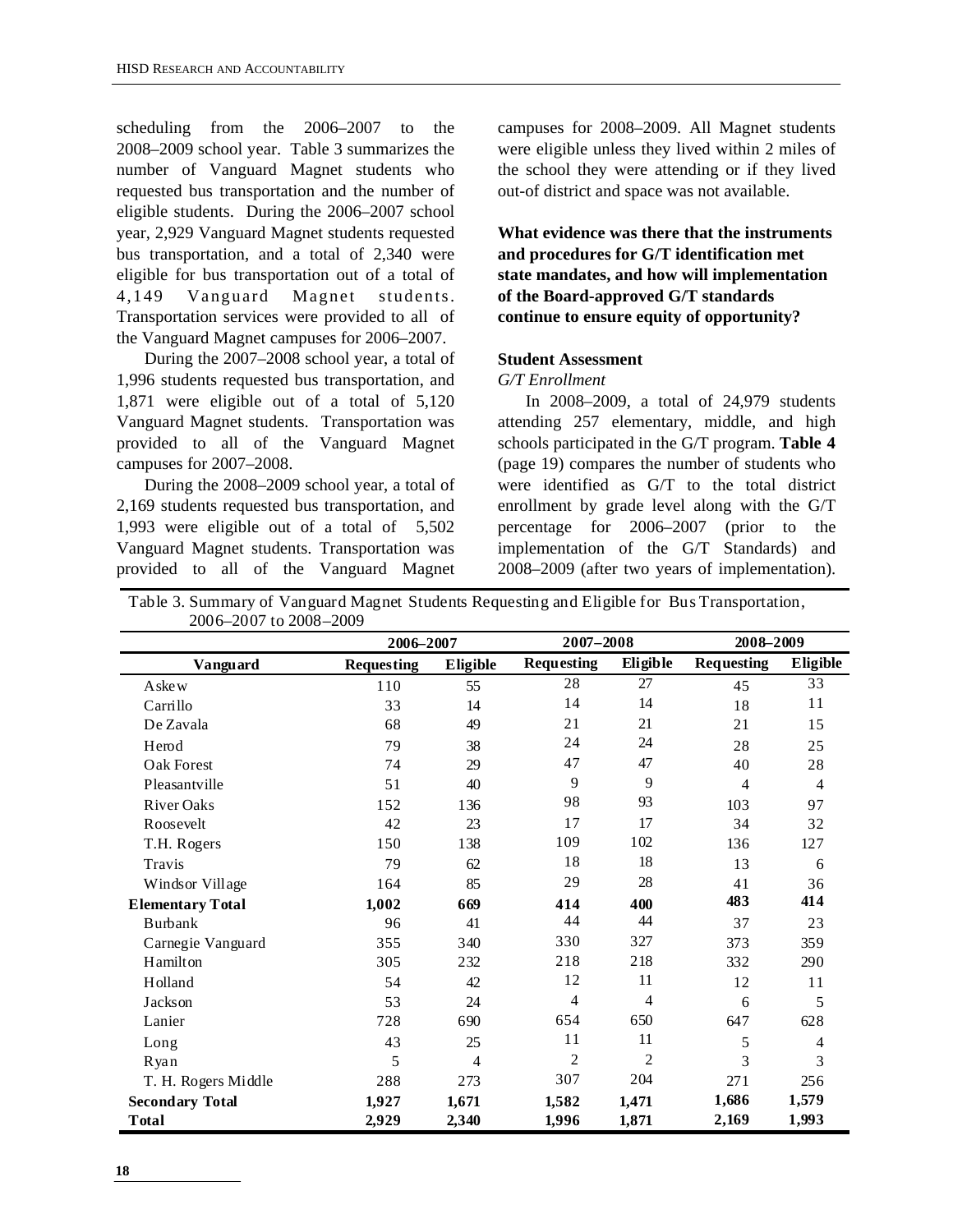|                 |        | 2006-2007       |                                                                                      | 2008-2009 |                 |                         |  |  |
|-----------------|--------|-----------------|--------------------------------------------------------------------------------------|-----------|-----------------|-------------------------|--|--|
|                 | G/T    | <b>District</b> | <b>GT</b>                                                                            | G/T       | <b>District</b> | <b>GT</b>               |  |  |
| Grade           | N      | N               | Percentage <sup>†</sup>                                                              | N         | N               | Percentage <sup>†</sup> |  |  |
|                 |        |                 |                                                                                      |           |                 |                         |  |  |
| Kindergarten    | 303    | 16,408          | 1.8                                                                                  | 570       | 16,562          | 3.4                     |  |  |
| First           | 1,685  | 18,290          | 9.2                                                                                  | 2,193     | 17,571          | 12.5                    |  |  |
| Second          | 2,122  | 16,431          | 12.9                                                                                 | 2,211     | 16,739          | 13.2                    |  |  |
| Third           | 2,312  | 15,998          | 14.5                                                                                 | 2,541     | 16,398          | 15.5                    |  |  |
| Fourth          | 2,398  | 15,859          | 15.1                                                                                 | 2,608     | 15,264          | 17.1                    |  |  |
| Fifth           | 2,435  | 14,454          | 16.8                                                                                 | 2,573     | 14,545          | 17.7                    |  |  |
| <b>Subtotal</b> | 11,255 | 97,440          | 11.6                                                                                 | 12,696    | 97,079          | 13.1                    |  |  |
| Sixth           | 1,671  | 14,118          | 11.8                                                                                 | 1.930     | 13,046          | 14.8                    |  |  |
| Seventh         | 1,904  | 14,101          | 13.5                                                                                 | 1,982     | 12,587          | 15.7                    |  |  |
| Eighth          | 1,796  | 13,552          | 13.3                                                                                 | 1,770     | 12,891          | 13.7                    |  |  |
| Ninth           | 1,811  | 16,010          | 11.3                                                                                 | 1,719     | 15,764          | 10.9                    |  |  |
| Tenth           | 2,118  | 12,159          | 17.4                                                                                 | 1,488     | 12,255          | 12.1                    |  |  |
| Eleventh        | 2,026  | 10,192          | 19.9                                                                                 | 1,617     | 9.752           | 16.6                    |  |  |
| Twelfth         | 1,795  | 9,335           | 19.2                                                                                 | 1,777     | 9,435           | 18.8                    |  |  |
| Subtotal        | 13,121 | 89,467          | 14.7                                                                                 | 12,283    | 85,730          | 14.3                    |  |  |
| Total*          | 24,376 | 186,907         | 13.0                                                                                 | 24,979    | 182,809         | 13.7                    |  |  |
|                 |        |                 | † Calculation based on G/T enrollment divided by District enrollment by grade level. |           |                 |                         |  |  |

Table 4. Comparison of G/T Student Population to the District Population, 2006–2007 and 2008–2009

\*Calculation based on GT enrollment for grades K–12 divided by District enrollment for grades K–12.

Source: Fall PEIMS Snapshot 2006 and 2008.

For the 2008–2009 school year, a total of 24,979 students were identified as G/T compared to the district enrollment of 182,809 (Grades K–12). In 2006–2007, a total of 24,376 students were identified as G/T compared to the district enrollment of 186,907. The G/T percentage for the district has increased slightly from 13.0 percent in 2006–2007 to 13.7 percent in 2008– 2009.

 G/T percentages were also calculated by grade level. The number of G/T students were divided by the number of students in the district for each grade level. G/T percentages ranged from 1.8 percent at kindergarten to 19.9 percent at eleventh grade for 2006–2007. G/T percentages for 2008–2009 ranged from 3.4 percent in kindergarten to 18.8 percent in twelfth grade. When comparing the G/T percentages by grade level from 2006–2007 to 2008–2009, increases occurred for all grade levels with the exception of high school (grades 9–12), where G/T percentages declined by 0.4 percentage points for ninth grade to 5.3 percentage points for tenth grade.

Previously, kindergarten students participating in the Vanguard Neighborhood program were not systematically identified prior to the PEIMS fall snapshot; therefore, low enrollment figures primarily reflect students participating in the Vanguard Magnet program. The increase in the percentage of G/T kindergarten students for 2008–2009 reflects the implementation of a 4-year old assessment program for which entering kindergarten students from neighborhood schools were assessed in the spring of 2008. When these students enrolled in the District during the 2008– 2009 school year, the students identified as G/T were coded on the PEIMS data base for the fall and the schools received funding.

**Figure 1** compares the district and state G/T enrollment for the past five years (Academic Excellence Indicator System (AEIS), 2005, 2006, 2007, 2008, and 2009). This calculation is based on the total number of students in the district divided by the total number of G/T students. Since early childhood is included, the overall G/T percentages are lower. The percentage of G/T students identified at the state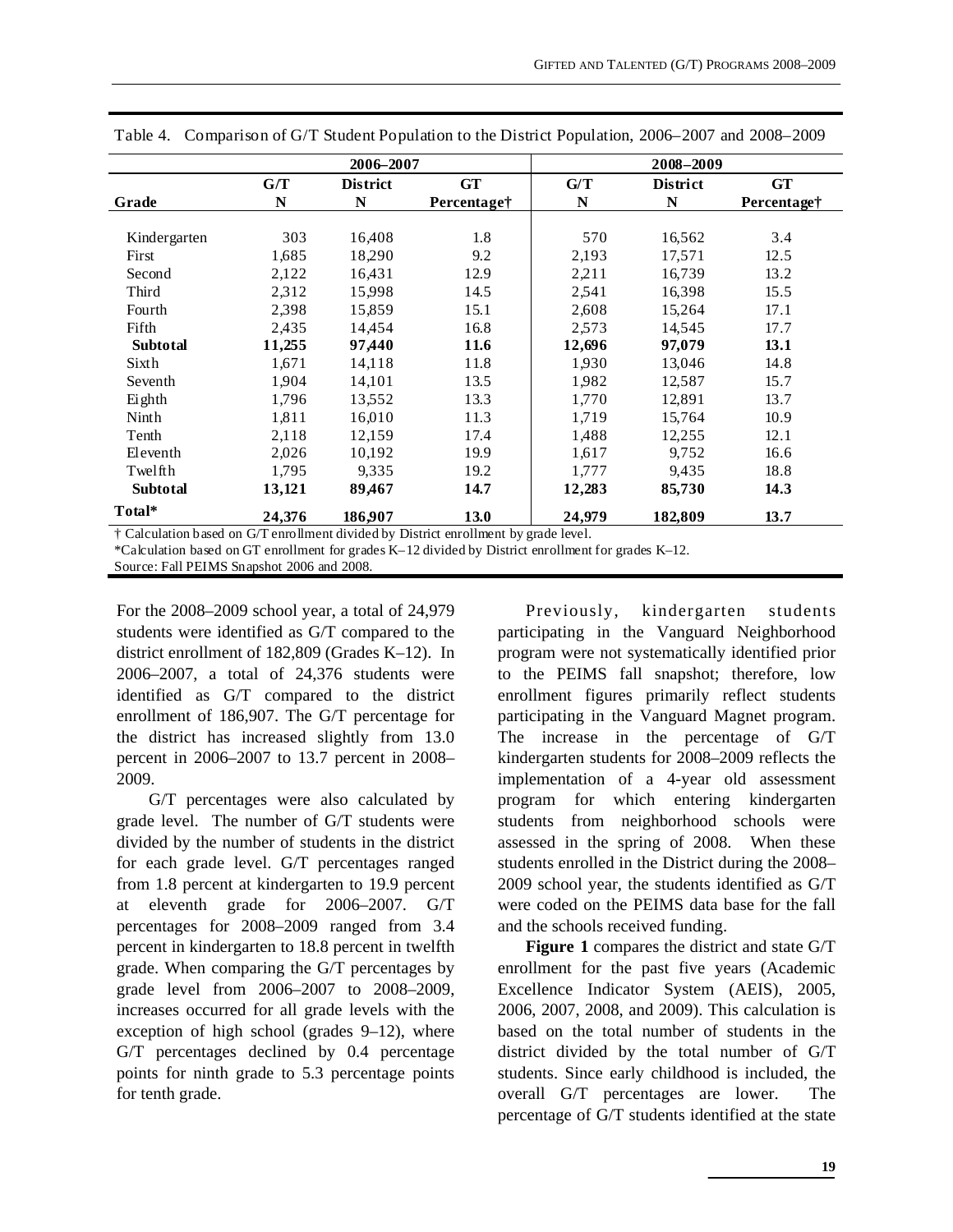

Figure 1. Percent of G/T enrollment, 2005–2009

Calculation based on enrollment for grades EC–12. Source: AEIS, 2005, 2006, 2007, 2008, and 2009.

level ranged from 7.5 percent in 2006–2007, 2007–2008, and 2008–2009 to 7.7 percent in 2004–2005.When comparing state G/T enrollment over the five-year period, there was a decrease of 0.2 percentage point. The percentage of G/T students identified at the district level ranged from 10.4 percent in 2004–2005 to 12.5 percent in 2008–2009. When comparing district G/T enrollment over the five-year period, there was an increase of 2.1 percentage points. The G/T percentage for the district exceeded that of the state by 5.0 percentage points for 2008–2009.

#### *Access to Assessment and Identification*

According to the Texas Administrative Code as outlined in the *Texas State Plan*, all populations of the district must have access to assessment and, if identified, services offered as part of the program for G/T students (19 TAC §89.1(3)). To achieve parity, the demographic composition of the G/T population should be closely aligned to that of the district population.

The MATS database provided one venue to address issues pertaining to equality in assessment, identification, and services because it was possible to track Vanguard students from the point of application to the point of enrollment. MATS was designed to record and report magnet applications and to record and report student transfers, and Vanguard is a Magnet program. A pool of kindergarten and sixth grade applicants from 2006–2007 and 2008–2009 were identified using the MATS database. Students in the MATS database were matched with the PEIMS and Chancery SMS databases for the 2007–2008 and 2009–2010 school year to track those that qualified, accepted and actually enrolled in a Vanguard program.

Archived data from the 2006–2007 and 2008–2009 MATS database were used to analyze the total applicant pool and the subsequent enrollment in a Vanguard program for the 2007–2008 and 2009–2010 school years (**Table 5**). For enrollment during the 2007–2008 school year, a total of 2,825 kindergarten and sixth grade students applied to one of the Boardapproved Vanguard Magnet elementary or middle schools. For enrollment during the 2009–2010 school year, a total of 2,928 kindergarten and sixth grade students applied to one of the Board-approved Vanguard Magnet elementary or middle schools. When comparing the number of Vanguard Magnet applications prior to implementing the G/T Standards to two years after implementation, applications increased by 3.6 percent.

As Table 5 indicates, the racial/ethnic makeup of kindergarten Vanguard Magnet applicants for the 2007–2008 academic year is significantly different from the racial/ethnic make-up of kindergarten students enrolled during the 2007–2008 academic year. African American and Hispanic students apply for Vanguard Magnet at disproportionately lower rates than they are represented in the HISD kindergarten population by 9.4 and 35.1 percentage points, respectively. Conversely, White students and students of Asian descent apply for Vanguard Magnet at disproportionately higher rates than they are represented in the HISD kindergarten population by 32.1 and 11.6 percentage points, respectively.

Racial/ethnic differences also exist when comparing sixth grade applicants to the sixth grade population, but to a lesser extent. The percentage of African American and Hispanic applicants is disproportionately lower by 11.8 and 14.3 percentage points, respectively. Alternatively, White students and students of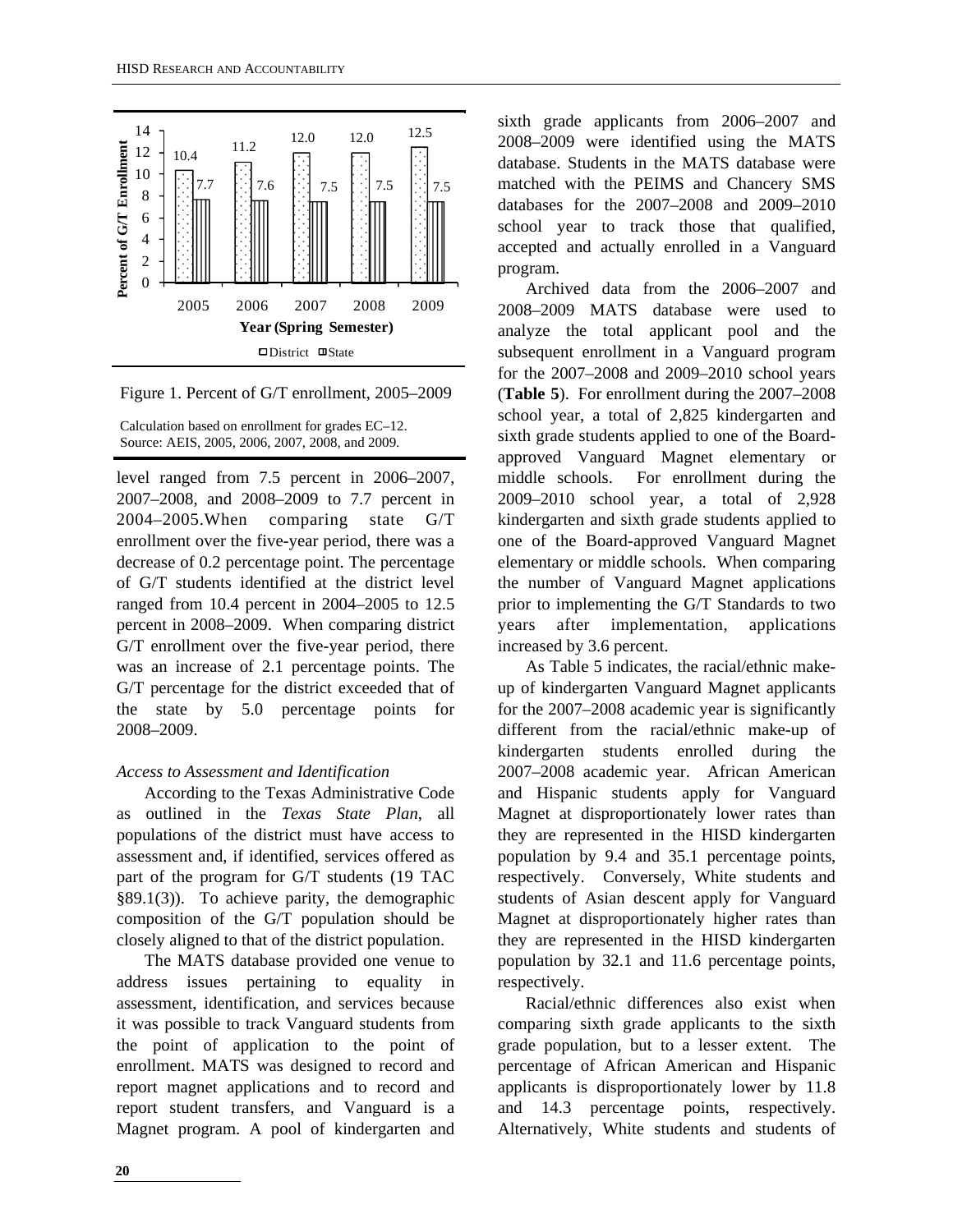|                       |       | Vanguard<br>Applicants for<br>$2007 - 2008$ |        | <b>District</b><br><b>Enrollment</b><br>2007-2008 |                | Vanguard<br>Applicants for<br>$2009 - 2010$ | <b>District</b><br><b>Enrollment</b><br>2009-2010 |               |  |
|-----------------------|-------|---------------------------------------------|--------|---------------------------------------------------|----------------|---------------------------------------------|---------------------------------------------------|---------------|--|
| <b>Race/Ethnicity</b> | N     | $\frac{0}{0}$                               | N      | $\frac{6}{6}$                                     | N              | $\frac{0}{0}$                               | N                                                 | $\frac{6}{6}$ |  |
| Kindergarten          |       |                                             |        |                                                   |                |                                             |                                                   |               |  |
| African Am.           | 171   | 15.7                                        | 4,070  | 25.1                                              | 165            | 13.7                                        | 3,901                                             | 23.5          |  |
| Asian                 | 160   | 14.7                                        | 498    | 3.1                                               | 204            | 16.9                                        | 588                                               | 3.5           |  |
| Hispanic              | 311   | 28.6                                        | 10,320 | 63.7                                              | 316            | 26.2                                        | 10,663                                            | 64.4          |  |
| Native Am.            | 2     | 0.2                                         | 19     | 0.1                                               | 2              | 0.2                                         | 26                                                | 0.2           |  |
| White                 | 435   | 40.0                                        | 1,282  | 7.9                                               | 460            | 38.2                                        | 1,387                                             | 8.4           |  |
| Missing               | 8     | 0.7                                         |        |                                                   | 58             | 4.8                                         |                                                   |               |  |
| <b>Total</b>          | 1,087 | 100.0                                       | 16,189 | 100.0                                             | 1,205          | 100.0                                       | 16,565                                            | 100.0         |  |
| <b>Sixth</b>          |       |                                             |        |                                                   |                |                                             |                                                   |               |  |
| African Am.           | 301   | 17.3                                        | 3,769  | 29.1                                              | 297            | 17.2                                        | 3,633                                             | 28.0          |  |
| Asian                 | 208   | 12.0                                        | 413    | 3.2                                               | 193            | 11.2                                        | 404                                               | 3.1           |  |
| Hispanic              | 790   | 45.5                                        | 7,747  | 59.8                                              | 781            | 45.3                                        | 7,831                                             | 60.5          |  |
| Native Am.            | 1     | 0.1                                         | 9      | 0.1                                               | $\overline{4}$ | 0.2                                         | 13                                                | 0.1           |  |
| White                 | 436   | 25.1                                        | 1,012  | 7.8                                               | 426            | 24.7                                        | 1,061                                             | 8.3           |  |
| Missing               | 2     | 0.1                                         |        |                                                   | 22             | 1.3                                         |                                                   |               |  |
| <b>Total</b>          | 1,738 | 100.0                                       | 12,950 | 100.0                                             | 1,723          | 100.0                                       | 12,942                                            | 100.0         |  |

Table 5. Kindergarten and Sixth Grade Vanguard Magnet Applicants Compared to HISD by  $\mathbf{D}_{\text{max}}$  (Ethnicity)

Asian descent apply for Vanguard G/T at disproportionately higher rates than they are represented in the HISD sixth grade population by 17.3 and 8.8 percentage points, respectively. In part, sixth grade students enrolled in the district since kindergarten have more opportunities to be identified as G/T through teacher nomination, parent nomination, and two universal testing windows (kindergarten and fifth grade).

The same pattern is mirrored for kindergarten and sixth grade Vanguard applicants who are entering the district for the 2009–2010 school year.

African American and Hispanic students apply for Vanguard Magnet at disproportionately lower rates than they are represented in the HISD kindergarten population by 9.8 and 38.2 percentage points, respectively. Conversely, White students and students of Asian descent apply for Vanguard Magnet at disproportionately higher rates than they are represented in the HISD kindergarten population by 29.8 and 13.4 percentage points, respectively.

Racial/ethnic differences also exist when comparing sixth grade applicants to the sixth grade population. The percentage of African American and Hispanic applicants is disproportionately lower by 10.8 and 15.2 percentage points, respectively. Alternatively, White students and students of Asian descent apply for Vanguard G/T at disproportionately higher rates than they are represented in the HISD sixth grade population by 16.4 and 8.1 percentage points, respectively.

Comparisons made between the 2006–2007 and 2008–2009 kindergarten applicant pool must be tempered with the knowledge that 4.8 percent of the applicants in 2008–2009 were missing data regarding their race/ethnicity. The percentage of African American and Hispanic kindergarten applicants declined by 2.0 percentage points and 2.4 percentage points, respectively from 2006–2007 to 2008–2009; however, the district's African American population also decreased by 1.6 percentage points for the same time period. Alternatively, the district's Hispanic, Asian, and White student populaton increased by 0.7, 0.4, and 0.5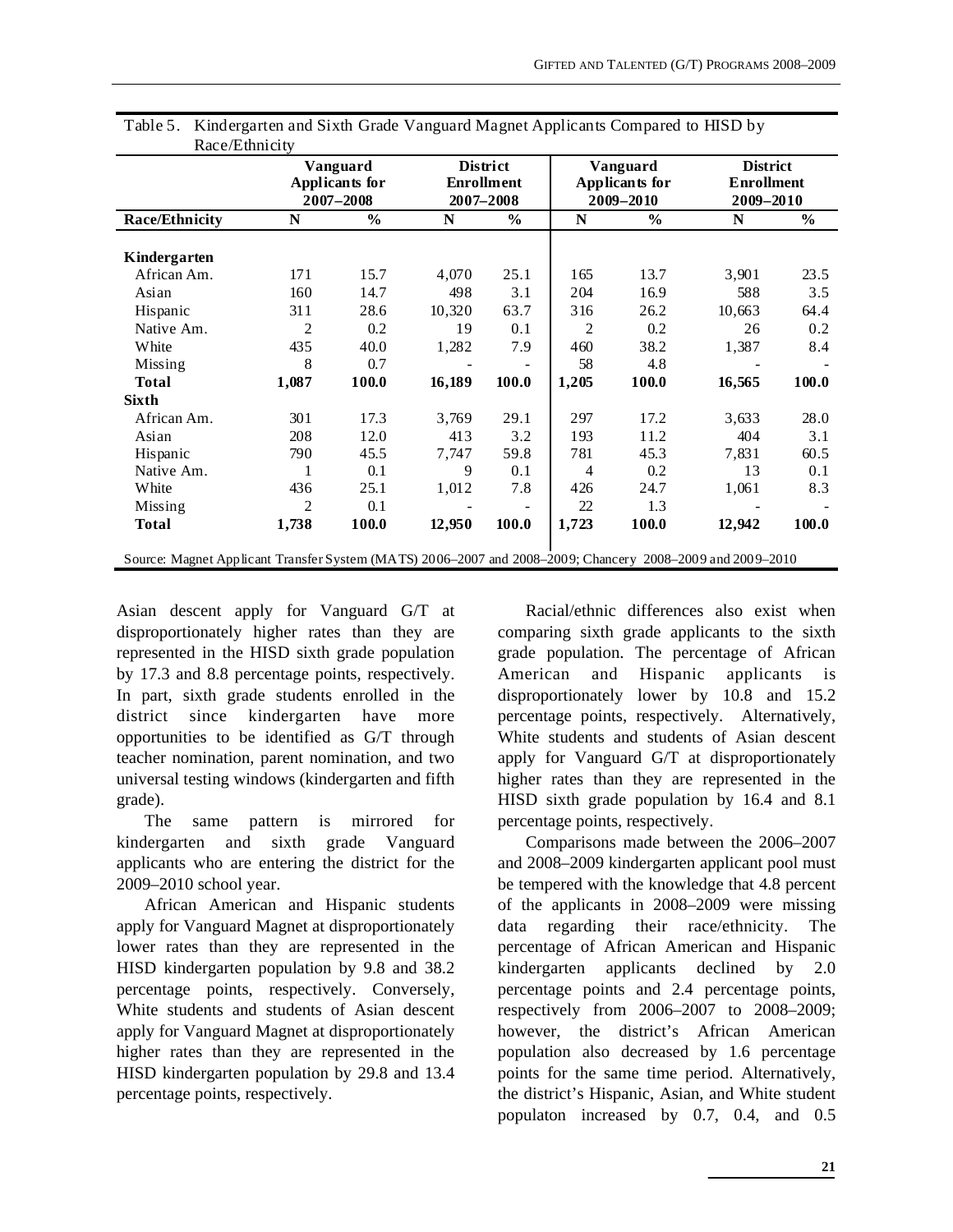percentage points, respectively from 2006–2007 to 2009–2010. For sixth grade, there was a decrease in the percentage of African American, Asian, Hispanic, and White applicants, when comparing 2006–2007 to 2008–2009. The decreases are comparable to those seen in the district for sixth grade African American and Asian students. However, there was an increase in the percentage of Hispanic and White students districtwide by 0.7 and 0.5 percentage points, respectively.

**Table 6** summarizes the number of kindergarten and sixth grade applicants that applied, accepted, and enrolled as well as the percentage of accepted applicants who enrolled in a Vanguard program by race/ethnicity over the past two years. For 2007–2008 kindergarten students, Hispanic students represented the racial/ethnic group with the highest percentage of accepted students that subsequently enrolled in a Vanguard program (77.4 percent), while White students were characterized by the lowest percentage (55.3 percent) based on those racial/ ethnic groups that were identified or for which at least 5 students were identified. When looking at total percentages of those enrolled, the percentage of sixth grade students that accepted and subsequently enrolled in a Vanguard program exceeded the percentage of total kindergarten applicants who accepted and then enrolled in a Vanguard program by 7.3 percentage points. A greater percentage of sixth grade Hispanic students were accepted and subsequently enrolled in a Vanguard program when compared to African American, Asian, or White students based on those racial/ethnic groups identified or for those groups comprised of at least five students.

For students enrolling in the district for the 2009–2010 school year, the results were similar. For kindergarten students, Hispanic students represented the racial/ethnic group with the highest percentage of accepted students that subsequently enrolled in a Vanguard program (72.1 percent). Asian and White students were characterized by the lowest percentages (53.2 percent and 56.0 percent, respectively).

Of the sixth grade students who were accepted and subsquently enrolled in a Vanguard Program for 2009–2010, Hispanic students represented the highest percentage with 72.6 percent, while African American students reflected the lowest percentages with 64.8 percent based on those racial/ethnic groups that were identified or for which at least five students were identified. When comparing the percentage

|              |                                                                   | <b>Qualified</b> |               |                  | Accepted      |                  | <b>Enrolled</b> | <b>Accepted/Enrolled</b> |               |
|--------------|-------------------------------------------------------------------|------------------|---------------|------------------|---------------|------------------|-----------------|--------------------------|---------------|
|              |                                                                   | 2007-<br>2008    | 2009-<br>2010 | $2007 -$<br>2008 | 2009-<br>2010 | $2007 -$<br>2008 | 2009-<br>2010   | 2007-<br>2008            | 2009-<br>2010 |
| Kindergarten | Race/Ethnicity                                                    | N                | N             | N                | N             | N                | N               | $\%$                     | $\%$          |
|              | African American                                                  | 72               | 86            | 68               | 55            | 43               | 39              | 63.2                     | 70.9          |
|              | Asian                                                             | 76               | 114           | 71               | 112           | 42               | 66              | 59.2                     | 53.2          |
|              | Hispanic                                                          | 118              | 154           | 106              | 129           | 82               | 98              | 77.4                     | 72.1          |
|              | Native American                                                   | 2                | 1             | 2                |               |                  | $\theta$        | 50.0                     | 0.0           |
|              | White                                                             | 226              | 223           | 217              | 218           | 120              | 122             | 55.3                     | 56.0          |
|              | Missing                                                           | 5                | 19            | 4                | 16            | 2                | $\theta$        | 50.0                     | $0.0\,$       |
|              | <b>T</b> otal                                                     | 499              | 597           | 468              | 531           | 290              | 325             | 62.0                     | 61.2          |
| <b>Sixth</b> |                                                                   |                  |               |                  |               |                  |                 |                          |               |
|              | African American                                                  | 133              | 128           | 107              | 108           | 71               | 70              | 66.4                     | 64.8          |
|              | Asian                                                             | 164              | 145           | 153              | 134           | 97               | 91              | 63.4                     | 67.9          |
|              | Hispanic                                                          | 436              | 393           | 388              | 332           | 283              | 241             | 72.9                     | 72.6          |
|              | Native American                                                   |                  | 2             | 1                | 2             | -1               | 1               | 100.0                    | 50.0          |
|              | White                                                             | 354              | 321           | 302              | 250           | 207              | 188             | 68.5                     | 75.2          |
|              | Missing                                                           | 2                | 11            | 1                | 7             |                  | 7               | 100.0                    | 100.0         |
|              | Total                                                             | 1,090            | 1,000         | 952              | 833           | 660              | 598             | 69.3                     | 71.8          |
|              | Note: Accepted includes wait-listed, no-space, and Qualified LPAC |                  |               |                  |               |                  |                 |                          |               |

Table 6. Distribution of Kindergarten and Sixth Grade Vanguard Qualified, Accepted, and Enrolled by Race/Ethnicity, 2006–2007 and 2008–2009 applicant cohorts

Source: Magnet Applicant Transfer System (MATS) 2006–2007, 2008–2009; PEIMS 2007–2008; Chancery 2009–2010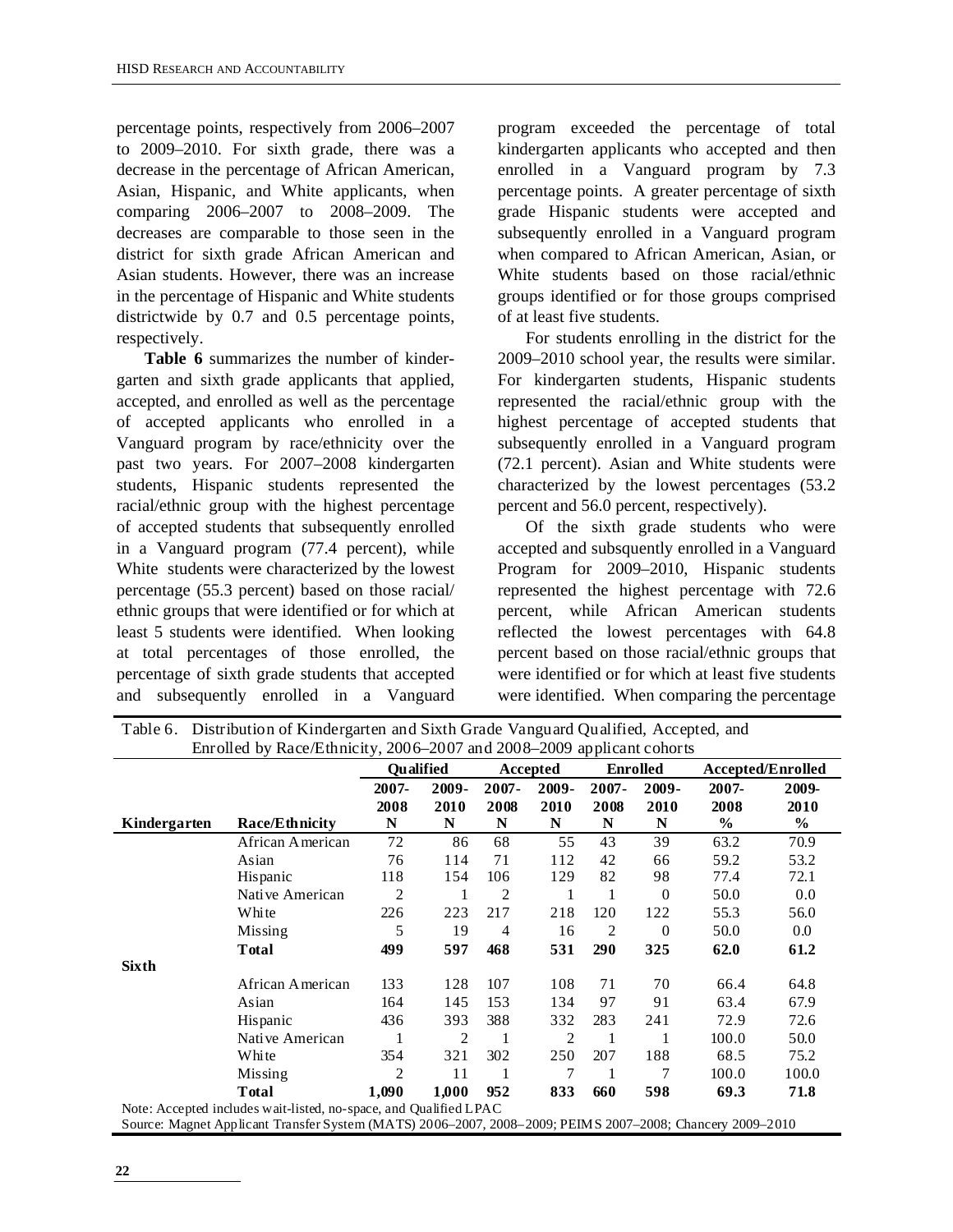of students that accepted and subsequently enrolled in the Vanguard program for 2007– 2008 and 2009–2010, there was a decline for kindergarten students by 4.0 percentage points, but an increase of 2.5 percentage points for sixth grade students.

#### Tier System

When the G/T Standards went into effect during the 2007–2008 school year, one of the policy changes focused on eliminating the Tier System. During the 2006–2007 application cycle, when applicants applied for admission into a Vanguard Magnet program, qualified applicants were placed in one of three groups: Tier I, Tier II (total profile points of 62 or above) or Tier II (total profile points between 56–61 with additional minimum point scores on achievement and ability tests).

Tier I applicants were those students that scored an 85 NPR or higher on three of the four Stanford 10 subtests (reading, mathematics, science, or social science) or scored an 85 NPR or higher on the Aprenda 3 reading and mathematics subtests based on the previous years' score, earned a 95 NPR on the Naglieri Nonverbal Abilities Test (NNAT) taken in the current year, and scored 90 or higher on the final grade average based on the previous years' score. Typically, any student that met the criteria established for Tier I was admitted to their first choice Vanguard Magnet school unless more than 50 percent of the openings would be filled by Tier I students. In order to determine the effect of the policy, baseline data from the 2006– 2007 Magnet application cycle was compared to 2007–2008 data reflecting the first year of implementation. There were four areas to be assessed. These included:

- How many Tier I students were impacted by the change in policy?
- Were students choosing to leave the district?
- Where did students enroll if they stayed in the district?
- How many students did not enroll in their first choice Vanguard Magnet program?

For a student to be included in the analysis, all three data elements were required. Since River Oaks Elementary School did not have overall final averages included on the data file that was used for the extract for the past two years, a separate analysis was conducted using only two of the three criteria (Stanford 10 scores and NNAT scores). There were eight cases where a student had duplicated records because they had been wait listed at a campus. For example, if Rogers Middle School was the applicant's first choice, and that student was wait listed, then the information would be forwarded to the second choice Vanguard School. Therefore, the applicant would have two records. For the purposes of this analysis, if a student was wait listed at a campus that campus was considered the students' first choice.

**Table 7** summarizes the demographic characteristics of Tier I (and River Oaks) students for the 2006–2007 and 2007–2008 application cycles. There were 199 and 236 fifth grade students that qualified as Tier I. For these two application cycles, White students had the highest percentages of the five racial/ethnic groups with 45.2 percent and 46.2 percent, respectively. This was followed by Asian (25.1 percent) and Hispanic (21.6 percent) students for 2006–2007 applicants, and Hispanic (25.0

| Table 7. Demographic Characteristics of Tier I |     |                |     |               |  |  |  |  |  |
|------------------------------------------------|-----|----------------|-----|---------------|--|--|--|--|--|
| Students, 2006–2007 and 2007–2008              |     |                |     |               |  |  |  |  |  |
|                                                |     | 2006-2007      |     | 2007-2008     |  |  |  |  |  |
|                                                |     | Tier I         |     | Tier I        |  |  |  |  |  |
|                                                | N   | $\frac{6}{10}$ | N   | $\frac{0}{0}$ |  |  |  |  |  |
| <b>Race/Ethnicity</b>                          |     |                |     |               |  |  |  |  |  |
| African Am.                                    | 16  | 8.0            | 16  | 6.8           |  |  |  |  |  |
| Asian                                          | 50  | 25.1           | 52  | 22.0          |  |  |  |  |  |
| Hispanic                                       | 43  | 21.6           | 59  | 25.0          |  |  |  |  |  |
| Native Am.                                     | 0   | 0.0            | 0   | 0.0           |  |  |  |  |  |
| White                                          | 90  | 45.2           | 109 | 46.2          |  |  |  |  |  |
| Gender                                         |     |                |     |               |  |  |  |  |  |
| Male                                           | 100 | 50.3           | 108 | 45.8          |  |  |  |  |  |
| Female                                         | 99  | 49.7           | 128 | 54.2          |  |  |  |  |  |
| Group                                          |     |                |     |               |  |  |  |  |  |
| Econ. Disadv.                                  | 58  | 29.1           | 61  | 25.8          |  |  |  |  |  |
| G/T                                            | 181 | 91.0           | 210 | 89.0          |  |  |  |  |  |
| Total                                          | 199 | 100.0          | 236 | 100.0         |  |  |  |  |  |

Note: River Oaks students were included in the

demographic totals.

Source: Fall PEIMS Snapshot: 2006–2007 and 2007-2008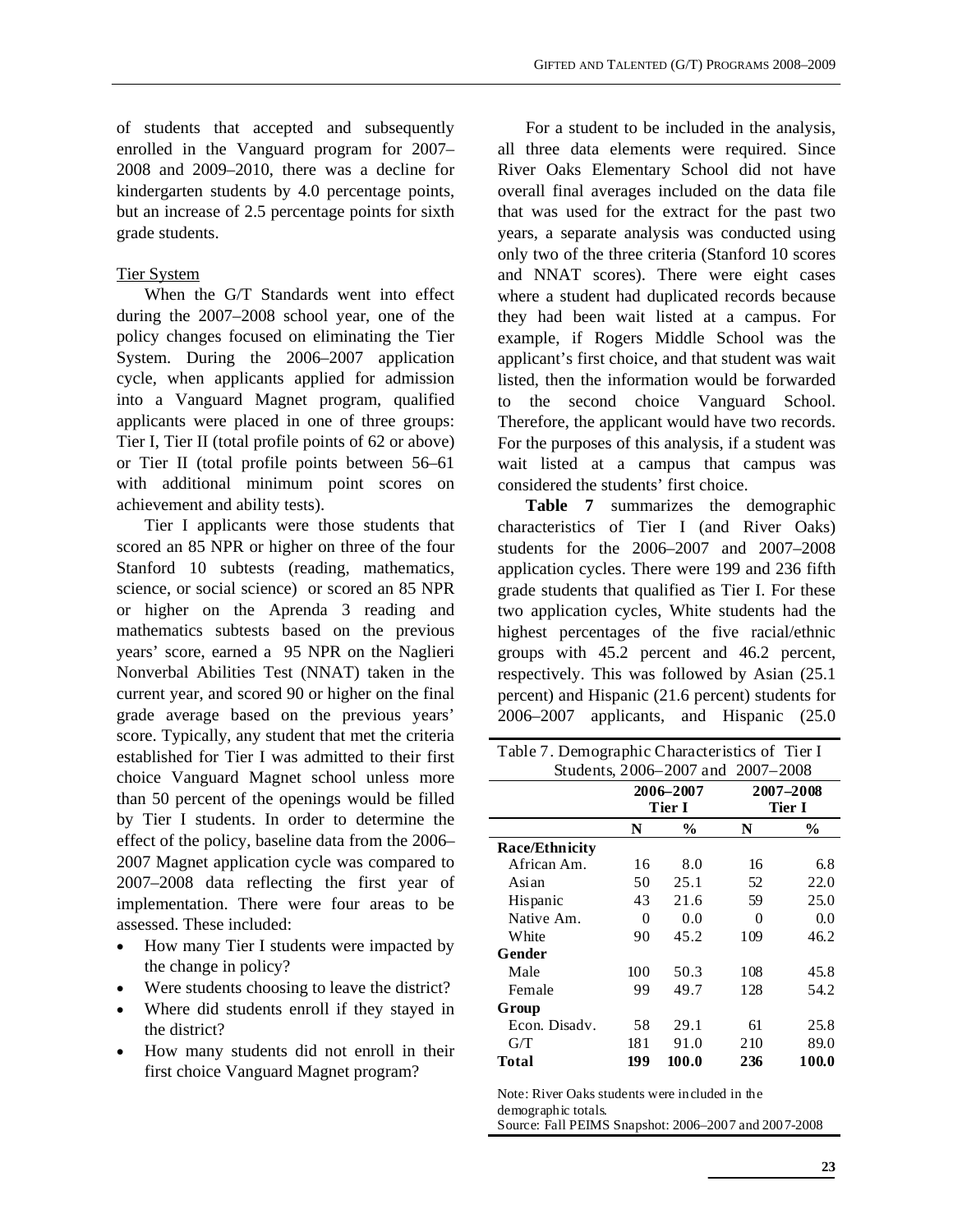percent) and Asian (22.0 percent) for 2007–2008 applicants. For 2006–2007, males slightly exceeded females and for 2007–2008, females exceeded males. Regarding economic status, 29.1 percent of 2006–2007 applicants were economically disadvantaged and this percentage declined to 25.8 percent for 2007–2008 applicants. Ninety-one percent of the 2006–2007 applicants were already identified as G/T and 89.0 percent of 2007–2008 applicants were already identified as G/T.

**Table 8** summarizes the application and enrollment actions for Tier I students. For the 2006–2007 and 2007–2008 application cycle, there were 184 and 213 Tier I students identified, respectively. There was an increase in the number of students that qualified as Tier I by 29 students.

Prior to the implementation of the G/T Standards, 82.6 percent of Tier I students chose to enroll in the district compared to 83.1 percent of Tier I students as a result of the first year of implementation. Based on this information, a comparable percentage of Tier I students still chose to enroll in the district. The number of campuses from which the Tier I students were enrolled as fifth grade students expanded from 59 during the baseline year to 68 during year one of implementation.

The third issue to examine with regard to the change in policy focused on where students enrolled. For 2006–2007, 152 Tier I students enrolled in 21 different HISD campuses for the 2007–2008 school year. The list is summarized in **Appendix C**. With regard to Vanguard Magnet schools, Lanier and Rogers had the

| Tier I Application and Enrollment Actions, 2006–2007 and 2007–2008<br>Table 8. |                 |                 |
|--------------------------------------------------------------------------------|-----------------|-----------------|
|                                                                                | 2006-2007       | 2007-2008       |
|                                                                                | # of            | # of            |
|                                                                                | <b>Students</b> | <b>Students</b> |
|                                                                                |                 |                 |
| Tier I students who met all three criteria                                     | 184             | 213             |
| Tier I students that enrolled in an HISD school                                | 152             | 177             |
| % of Tier I students who enrolled in the district                              | 82.6%           | 83.1%           |
| Tier I students that applied to a Vanguard Magnet                              | 130             | 115             |
| Tier I students that were accepted (an acceptance letter was sent) into their  |                 |                 |
| Vanguard Magnet Program of choice*                                             | 109             | 83              |
| Tier I students that accepted the agreement*<br>$\bullet$                      | 103             | 77              |
| Tier I students that did not accept/did not respond to the letter<br>$\bullet$ | 6               | 6               |
| Tier I students wait listed                                                    | $\Omega$        | 31              |
| Tier I students that were wait listed and enrolled in their Vanguard<br>٠      | N/A             | 15              |
| Magnet Program of choice                                                       |                 |                 |
| Tier I students that were wait listed and enrolled in a Vanguard Magnet<br>٠   |                 |                 |
| Program that differed from the wait listed campus                              | N/A             | 2               |
| Tier I students that were wait listed and enrolled in a Vanguard<br>$\bullet$  |                 |                 |
| Neighborhood Program                                                           | N/A             | 14              |
| Tier I students that declined the offer after being accepted                   | 2.1             |                 |
| Tier I students that enrolled in a Vanguard Magnet Program                     | 103             | 94              |
| <b>River Oaks</b>                                                              |                 |                 |
| Tier I students who met Stanford/Aprenda & NNAT criteria                       | 15              | 23              |
| Tier I students who enrolled in HISD                                           | 13              | 17              |
| Tier I students who enrolled in a Vanguard school                              | 13              | 13              |

\*For 2007–2008, there were 24 students that were not listed in the MATS data file, but were enrolled in a Vanguard Magnet school. Students were enrolled in the following Vanguard Magnet middle schools: Burbank (n=3), Hamilton (n=1), Jackson  $(n=3)$ , Lanier  $(n=1)$  and Rogers  $(n=16)$ . All students were considered accepted into their Vanguard Magnet program of choice and accepting the agreement.

Note: **Tier I Applied to a Vanguard Magnet Program** = Accepted + Wait Listed + Declined.

**Tier I enrolled in a Vanguard Program** = Accepted the agreement + Wait Listed and enrolled in their Vanguard Magnet Program of Choice + Wait Listed and enrolled in a Vanguard Magnet Program that differed from the wait listed campus.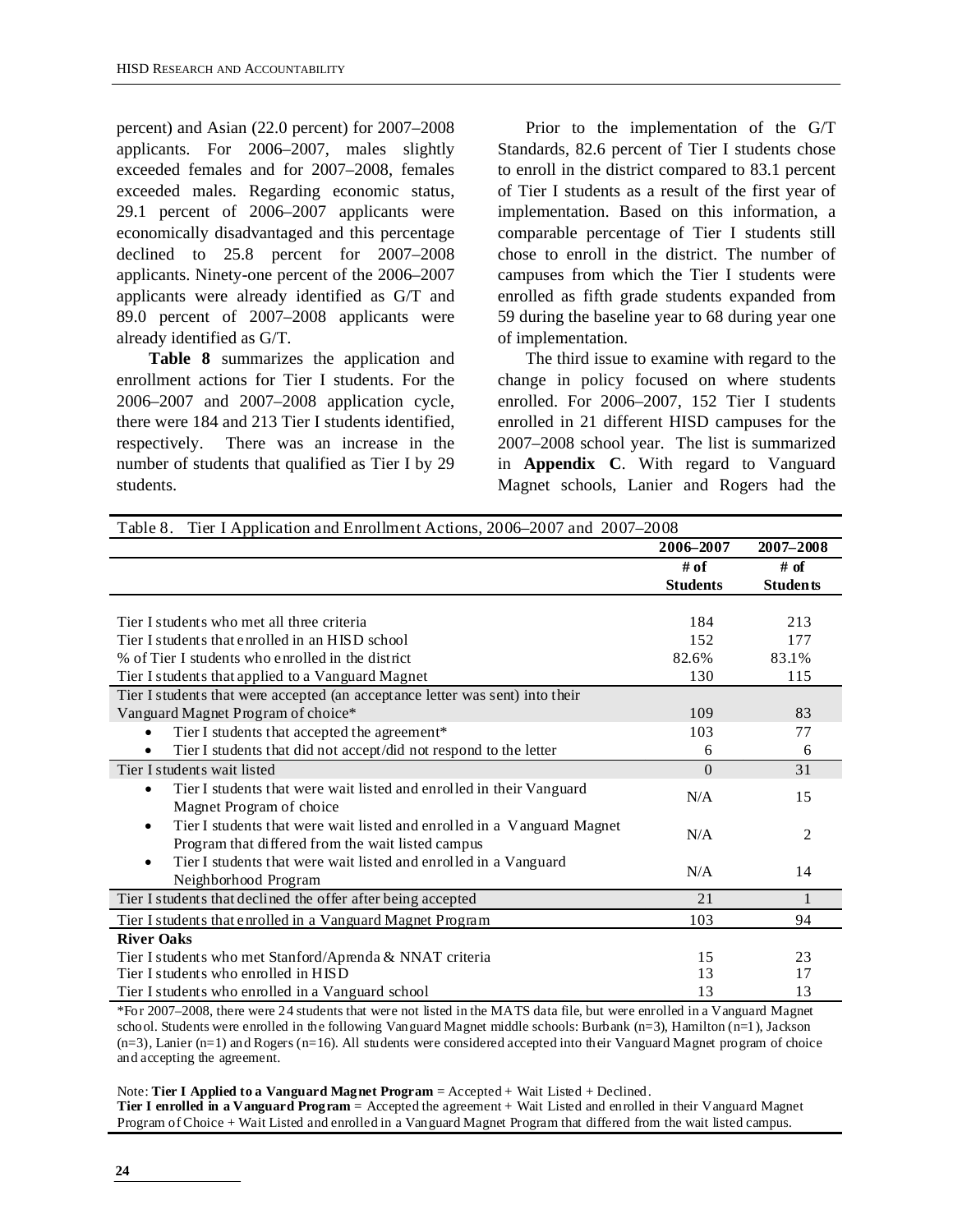highest number of Tier I students that chose to enroll for 2007–2008. With regard to Vanguard Neighborhood schools, Pin Oak and John Pershing attracted the highest number of Tier I students.

For the 2007–2008 Tier I cohort, 177 students enrolled in 27 campuses in the district. This reflects an increase of 6 campuses from the previous year. **Appendix D** summarizes the campuses that students enrolled in for 2008– 2009. With regard to Vanguard Magnet schools, Lanier and Rogers had the highest number of Tier I students that enrolled. With regard to Vanguard Neighborhood schools, Pershing and Pin Oak had the highest number of Tier I students that enrolled for 2008–2009.

The fourth issue to examine with regard to the change in policy focused on choice. For students applying prior to implementation of the G/T Standards, Tier I students received their first choice of Vanguard Magnet campuses, and Rogers and Lanier reflected the Vanguard Magnet campuses with the highest number of Tier I students.

For the first year of implementation, 115 Tier I students applied to a Vanguard Magnet school and 83 were accepted while 1 declined. Of the 83 students that were accepted, 77 accepted the agreement to enroll and 6 either did not accept the agreement to enroll or did not respond to the letter. Thirty-one Tier I students were wait listed. Of the 31 Tier I students who were wait listed, 15 enrolled in the Vanguard Magnet program of their choice, 2 enrolled in a Vanguard Magnet program that differed from the wait listed campus, and 14 Tier I students that were wait listed enrolled in a Vanguard Neighborhood program. A total of 94 Tier I students enrolled in a Vanguard Magnet program. Based on this analysis, not all Tier I students had the opportunity to enroll at the Vanguard Magnet campus of their choice.

#### *Comparison of G/T Demographics to the District*

**Table 9** shows the demographic characteristics of G/T students compared to students in the district  $(K-12)$  for 2006–2007 (baseline) and 2008–2009 (year 2) along with the differential for both years. Of the students served in the G/T program for 2008–2009, 48.3 percent were Hispanic, 26.4 percent were White, 15.0 percent were African American, and 10.2 percent were Asian. Districtwide data that compared 2006–2007 (baseline) to 2008–2009 (year 2) indicated that at least 43 percent of the G/T students were Hispanic, followed by White students, African American students and Asian students, respectively. The percent of Native

| Table 9. Demographic Characteristics of G/T Students, 2006–2007 to 2008–2009 |        |               |                 |               |             |           |               |                 |               |             |        |
|------------------------------------------------------------------------------|--------|---------------|-----------------|---------------|-------------|-----------|---------------|-----------------|---------------|-------------|--------|
| 2006-2007                                                                    |        |               |                 |               |             | 2008-2009 |               |                 |               |             |        |
|                                                                              | G/T    |               | <b>District</b> |               |             | G/T       |               | <b>District</b> |               |             | Gap    |
|                                                                              | N      | $\frac{0}{0}$ | N               | $\frac{0}{0}$ | <b>Diff</b> | N         | $\frac{0}{0}$ | N               | $\frac{0}{0}$ | <b>Diff</b> | Diff.  |
| <b>Race/Ethnicity</b>                                                        |        |               |                 |               |             |           |               |                 |               |             |        |
| African Am.                                                                  | 4,127  | 16.9          | 54,762          | 29.3          | $-12.4$     | 3,758     | 15.0          | 50,900          | 27.8          | $-12.8$     | 0.4    |
| Asian                                                                        | 2,502  | 10.3          | 6,096           | 3.3           | 7.0         | 2,537     | 10.2          | 6,155           | 3.4           | 6.8         | $-0.2$ |
| Hispanic                                                                     | 10,671 | 43.8          | 109,577         | 58.6          | $-14.8$     | 12,068    | 48.3          | 110,371         | 60.4          | $-12.1$     | $-2.7$ |
| Native Am.                                                                   | 32     | 0.1           | 127             | 0.1           | 0.0         | 27        | 0.1           | 139             | 0.1           | 0.0         | 0.0    |
| White                                                                        | 7,044  | 28.9          | 16,345          | 8.7           | 20.2        | 6,589     | 26.4          | 15,244          | 8.3           | 18.1        | $-2.1$ |
| Gender                                                                       |        |               |                 |               |             |           |               |                 |               |             |        |
| Male                                                                         | 11,286 | 46.3          | 95,291          | 51.0          | $-4.7$      | 11,619    | 46.5          | 93,371          | 51.1          | $-4.6$      | $-0.1$ |
| Female                                                                       | 13,090 | 53.7          | 91,616          | 49.0          | 4.7         | 13,360    | 53.5          | 89,438          | 48.9          | 4.6         | $-0.1$ |
| Group                                                                        |        |               |                 |               |             |           |               |                 |               |             |        |
| Bilingual                                                                    | 2,339  | 9.6           | 31,453          | 16.8          | $-7.2$      | 3,402     | 13.6          | 33,343          | 18.2          | $-4.6$      | $-2.6$ |
| Econ.                                                                        | 12,182 | 50.0          | 143,737         | 76.9          | $-26.9$     | 13,360    | 53.5          | 145,760         | 79.7          | $-26.2$     | $-0.7$ |
| Disady.                                                                      |        |               |                 |               |             |           |               |                 |               |             |        |
| <b>ELL</b>                                                                   | 2,642  | 10.8          | 47,770          | 25.6          | $-14.8$     | 4,315     | 17.3          | 53,602          | 29.3          | $-12.0$     | $-2.8$ |
| ESL                                                                          | 201    | 0.8           | 13,665          | 7.3           | $-6.5$      | 543       | 2.2           | 16,111          | 8.8           | $-6.6$      | 0.1    |
| Special Ed.                                                                  | 458    | 1.9           | 19,317          | 10.3          | $-8.4$      | 300       | 1.2           | 16,094          | 8.8           | $-7.6$      | $-0.8$ |
| <b>Total</b>                                                                 | 24,376 | 100.0         | 186,907         | 100.0         |             | 24,979    | 100.0         | 182,809         | 100.0         |             |        |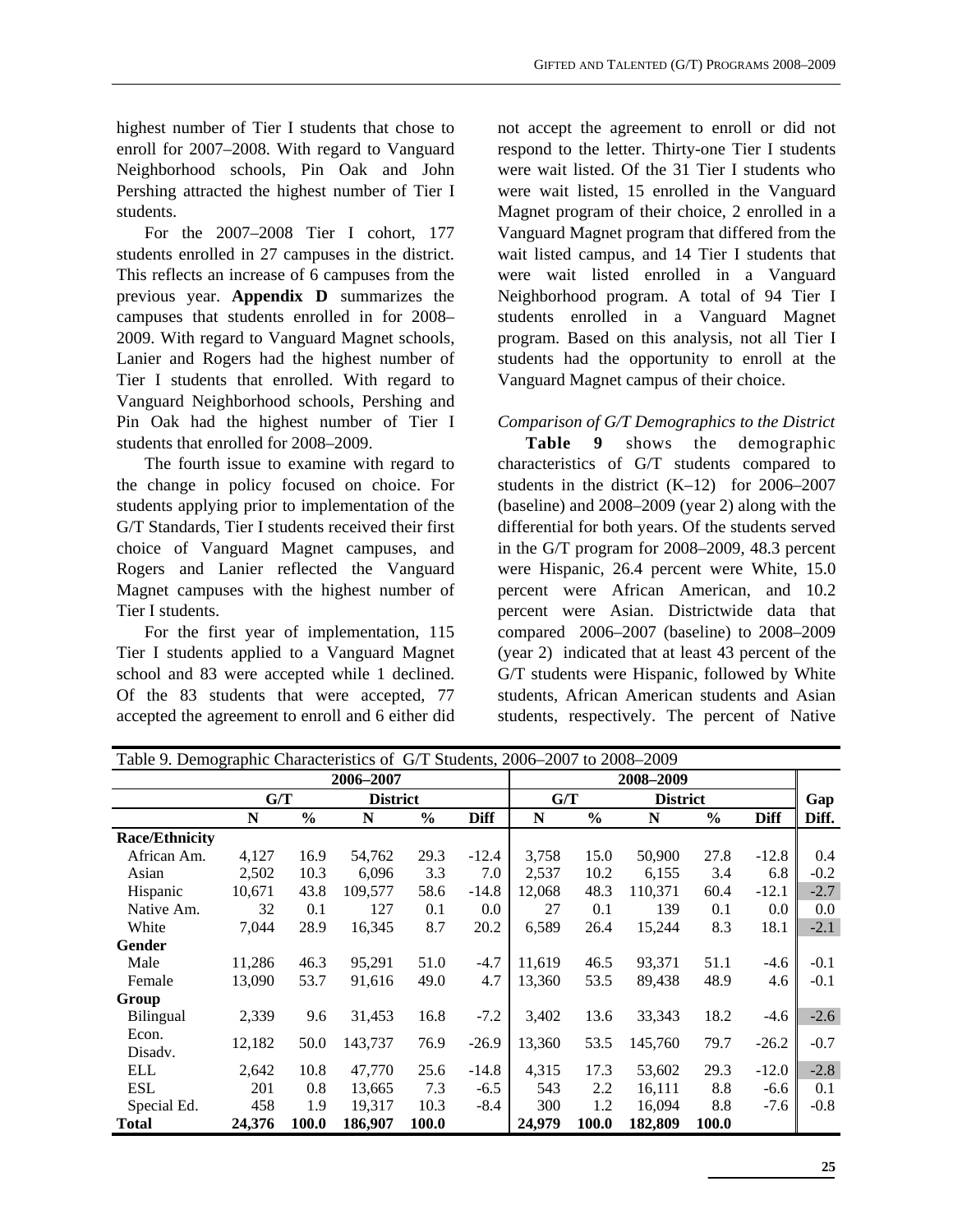American students was comparable to the district. When comparing the demographic profile of students in the G/T program to that of HISD overall, African American and Hispanic students were under-represented, while White and Asian students were over-represented. More specifically, the percentage of Hispanic students in the district during the 2008–2009 school year exceeded the percentage identified for the G/T program by 12.1 percentage points; whereas, the percentage of African American students in the district exceeded the percentage identified for the G/T program by 12.8 percentage points.

Alternatively, the percentage of Asian and White students in the G/T program exceeded the percentage in the district by 6.8 and 18.1 percentage points, respectively. Regarding gender, the percentage of females exceeded the percentage of males for the G/T program for the 2006–2007 and 2008–2009, and were overrepresented compared to the district proportions. The district has increased the percentage of Hispanic students in the G/T program when comparing baseline data with 2008–2009 by 4.5 percentage points.

Student demographics were also reported by certain group affiliations such as Bilingual, economically disadvantaged, English Language Learners (ELL), English as a Second Language (ESL), and Special Education. The percentages for each group were markedly different for the five categories. For the 2008–2009 school year, the percentage of Bilingual students in the G/T program was 13.6 percent in contrast to 18.2 percent districtwide. The percentage of economically disadvantaged students, determined by participation in the Free or Reduced Lunch program, was only 53.5 percent for the G/T program; whereas 79.7 percent of students districtwide were categorized as economically disadvantaged. G/T students identified as ELL comprised 17.3 percent in contrast to 29.3 percent districtwide. G/T students participating in ESL comprised 2.2 percent compared to 8.8 percent of those students districtwide. Special Education students comprised 1.2 percent of students in the G/T program, compared to 8.8 percent of the districtwide population.

When comparing baseline data to 2008–2009, bilingual students identified as G/T increased from 9.6 percent to 13.6 percent. For ELL, ESL, and economically disadvangtaged students, there were also increases in the percentage in the G/T program when comparing baseline to 2008–2009.

Ideally, the district demographic profile should mirror the G/T program. Table 9 shows the gap or differences between the district and the G/T program at baseline and 2008–2009. Groups for which the gap closed by at least 1 percentage point include Hispanic and White students, Bilingual students, and English Language Learners (ELL).

#### *Vanguard Magnet Demographics*

**Table 10** (page 27) summarizes the demographic characteristics for the Vanguard Magnet program design by school for the 2008–2009 school year. With regard to race/ ethnicity, Hispanic (39.2 percent) and White (33.6 percent) students reflected the highest percentages of the five racial/ethnic groups. When comparing the racial/ethnic percentages with those districtwide, however, the data suggest that Hispanic and African American students are under-represented in the program as a whole; whereas, White students and Asian students are over-represented. More specifically, the percentage of Hispanic students in the district exceeded those participating in the Vanguard Magnet program by 21.2 percentage points; whereas, the percentage of African American students in the district exceeded those participating in the Vanguard Magnet program by 14.5 percentage points. Alternatively, the percentage of Asian and White students in the Vanguard Magnet program exceeded the percentage in the district by 10.3 and 25.3 percentage points, respectively.

When examining the racial/ethnic composition by school, the percentage of African American students ranged from 1.2 percent at Jackson Middle School to 90.4 percent at Pleasantville Elementary School. For Hispanic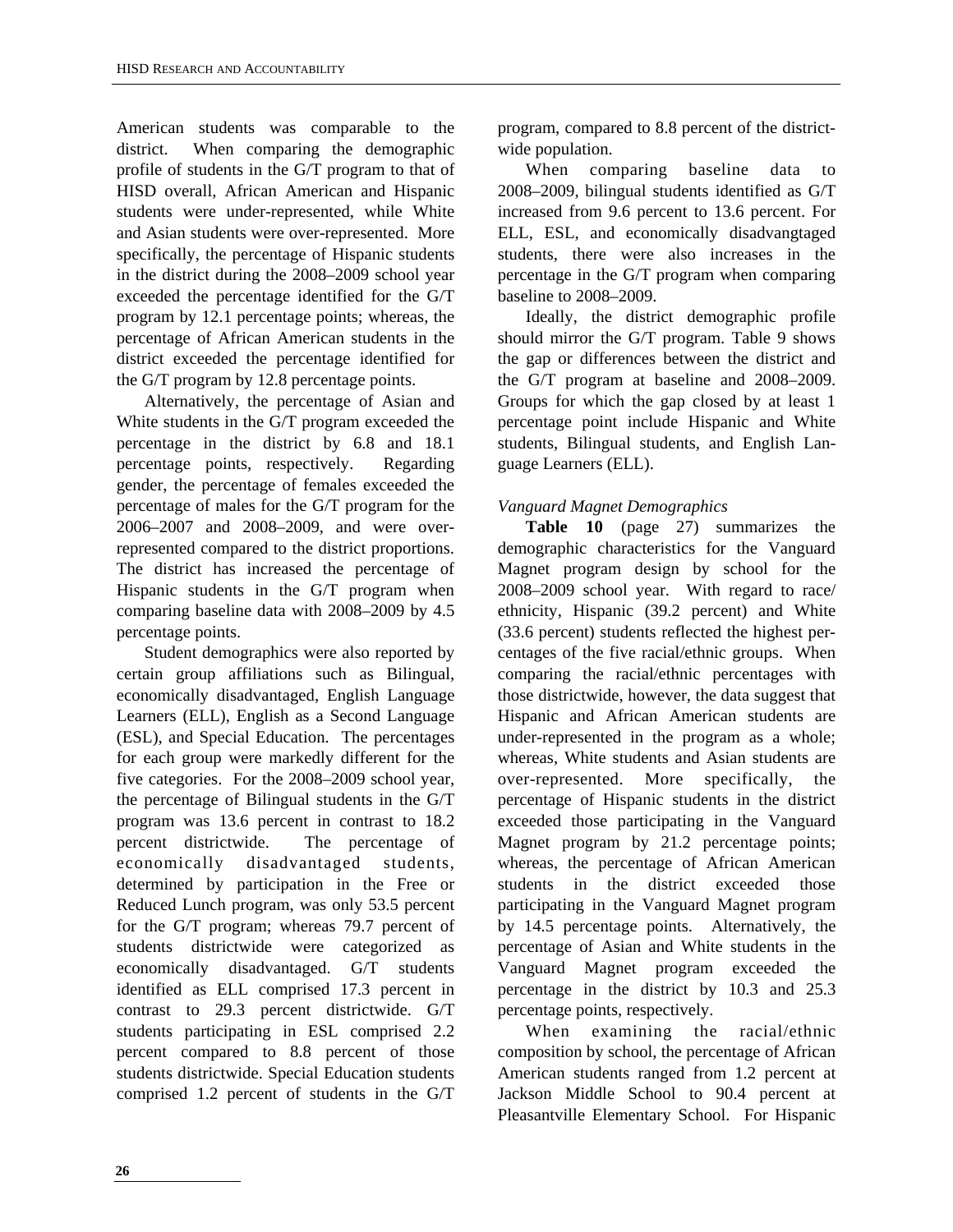| Table 10. Demographic Characteristics for Vanguard Magnet Students by School, 2008-2009                            |         |         |               |       |               |       |      |        |       |  |
|--------------------------------------------------------------------------------------------------------------------|---------|---------|---------------|-------|---------------|-------|------|--------|-------|--|
|                                                                                                                    |         |         | Percent       |       |               |       |      |        |       |  |
|                                                                                                                    |         | African |               |       | <b>Native</b> |       |      |        | F/R   |  |
| <b>School</b>                                                                                                      | N       | Am.     | <b>A</b> sian | Hisp. | Am.           | White | Male | Female | Lunch |  |
|                                                                                                                    |         |         |               |       |               |       |      |        |       |  |
| Elementary                                                                                                         |         |         |               |       |               |       |      |        |       |  |
| Askew                                                                                                              | 245     | 13.9    | 18.4          | 23.7  | 0.0           | 44.1  | 47.3 | 52.7   | 21.6  |  |
| Carrillo                                                                                                           | 144     | 1.4     | 0.0           | 97.9  | 0.0           | 0.7   | 51.4 | 48.6   | 72.9  |  |
| De Zavala                                                                                                          | 206     | 2.4     | 1.5           | 95.1  | 0.5           | 0.5   | 46.6 | 53.4   | 86.4  |  |
| Herod                                                                                                              | 286     | 14.3    | 15.4          | 26.9  | 0.0           | 43.4  | 47.9 | 52.1   | 27.6  |  |
| Oak Forest                                                                                                         | 354     | 10.5    | 2.8           | 31.4  | 0.6           | 54.8  | 42.9 | 57.1   | 24.0  |  |
| Ple asant ville                                                                                                    | 83      | 90.4    | 0.0           | 9.6   | 0.0           | 0.0   | 48.2 | 51.8   | 74.7  |  |
| River Oaks                                                                                                         | 548     | 9.3     | 19.3          | 13.9  | 0.4           | 57.1  | 50.0 | 50.0   | 7.8   |  |
| Roosevelt                                                                                                          | 176     | 13.6    | 2.8           | 77.8  | 1.1           | 4.5   | 44.3 | 55.7   | 80.1  |  |
| Rogers                                                                                                             | 248     | 8.9     | 57.3          | 5.2   | 0.0           | 28.6  | 46.4 | 53.6   | 14.1  |  |
| <b>Travis</b>                                                                                                      | 301     | 1.3     | 6.3           | 24.9  | 0.3           | 67.1  | 50.2 | 49.8   | 14.3  |  |
| Windsor Village                                                                                                    | 178     | 56.2    | 3.9           | 37.6  | 0.0           | 2.2   | 47.8 | 52.2   | 70.8  |  |
| <b>Middle</b>                                                                                                      |         |         |               |       |               |       |      |        |       |  |
| <b>Burbank</b>                                                                                                     | 285     | 5.6     | 0.4           | 92.6  | 0.0           | 1.4   | 44.9 | 55.1   | 89.5  |  |
| Hamilton                                                                                                           | 421     | 11.2    | 2.4           | 66.0  | 0.2           | 20.2  | 45.6 | 54.4   | 64.6  |  |
| Holland                                                                                                            | 100     | 34.0    | 0.0           | 59.0  | 0.0           | 7.0   | 51.0 | 49.0   | 89.0  |  |
| Jackson                                                                                                            | 162     | 1.2     | 0.0           | 97.5  | 0.6           | 0.6   | 48.8 | 51.2   | 92.0  |  |
| Lanier                                                                                                             | 905     | 10.2    | 18.3          | 21.7  | 0.0           | 49.8  | 47.0 | 53.0   | 18.5  |  |
| Long                                                                                                               | 76      | 3.9     | 6.6           | 88.2  | 0.0           | 1.3   | 46.1 | 53.9   | 97.4  |  |
| Rogers                                                                                                             | 348     | 10.3    | 46.8          | 14.1  | 0.0           | 28.7  | 51.7 | 48.3   | 21.0  |  |
| Ryan                                                                                                               | 38      | 84.2    | 0.0           | 15.8  | 0.0           | 0.0   | 39.5 | 60.5   | 81.6  |  |
| High                                                                                                               |         |         |               |       |               |       |      |        |       |  |
| Carnegie                                                                                                           | 398     | 19.1    | 7.3           | 30.4  | 0.0           | 43.2  | 47.2 | 52.8   | 28.6  |  |
| Vanguard                                                                                                           |         |         |               |       |               |       |      |        |       |  |
| <b>Magnet Total</b>                                                                                                | 5,502   | 13.3    | 13.7          | 39.2  | 0.2           | 33.6  | 47.5 | 52.5   | 39.5  |  |
| <b>District Total</b>                                                                                              | 182,809 | 27.8    | 3.4           | 60.4  | 0.1           | 8.3   | 51.1 | 48.9   | 79.7  |  |
| Source: Van guard and District demographic data extracted from the Fall PEIMS Snapshot for grades K-12, 2008-2009. |         |         |               |       |               |       |      |        |       |  |

students, the percentages by campus ranged from 5.2 percent at Rogers Elementary School to 97.9 percent at Carrillo Elementary School. The percentage of White students ranged from 0.0 percent at Pleasantville Elementary School and Ryan Middle School to 67.1 percent at Travis Elementary School, while the percentage of Asian students ranged from 0.0 percent at Carrillo and Pleasantville elementary schools, and Holland, Jackson, and Ryan middle schools to 57.3 percent at Rogers Elementary School.

Regarding gender, a total of 47.5 percent of the Vanguard Magnet student population was male. Across schools, there was a slight difference when comparing males with females. By campus, the percentage of males in the program ranged from 39.5 percent at Ryan Middle School to 51.7 percent at Rogers Middle School. A total of 39.5 percent of the Vanguard Magnet students were considered to be economically disadvantaged, although this figure varied across campuses from a low of 7.8 percent at River Oaks to a high of 97.4 percent at Long Middle School.

#### *Vanguard Neighborhood Demographics*

**Table 11** presents the demographic characteristics of students enrolled in the Vanguard Neighborhood program design (K–12). Of the 19,477 students identified as G/T and served in the Vanguard Neighborhood program for the 2008–2009 school year, 9,008 or 46.2 percent were males and 10,469 or 53.8 percent were females.

Regarding race/ethnicity, Hispanic students represented the largest racial/ethnic group comprising 50.9 percent of the students enrolled in the Vanguard Neighborhood program design. White students comprised 24.3 percent of the Vanguard Neighborhood program design,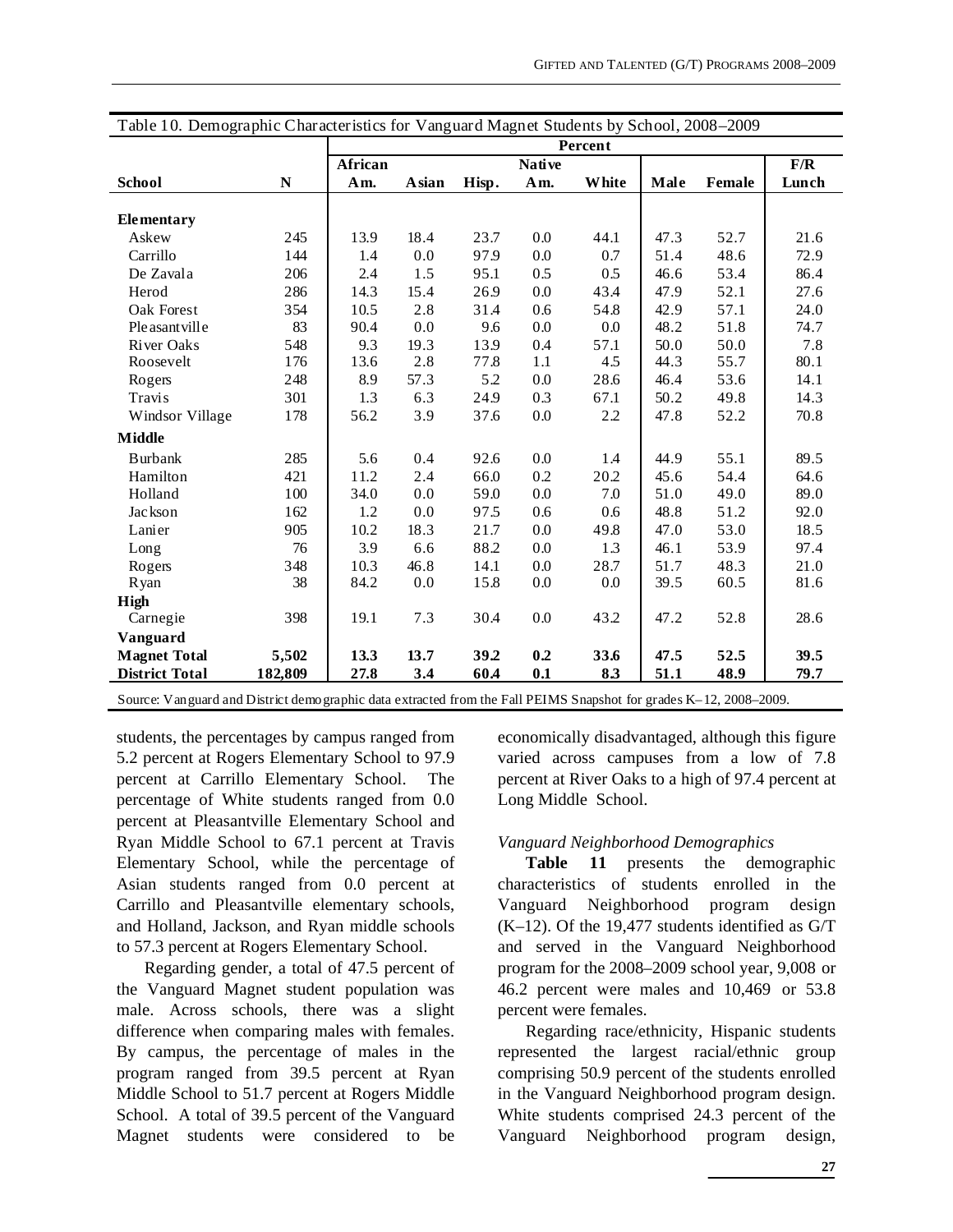| 2008-2009                                   |                              |                |
|---------------------------------------------|------------------------------|----------------|
|                                             | Vanguard Neighborhood (K-12) |                |
|                                             | <b>Enrolled</b>              | <b>Percent</b> |
| Gender                                      |                              |                |
| Male                                        | 9,008                        | 46.2           |
| Female                                      | 10,469                       | 53.8           |
| Race/Ethnicity                              |                              |                |
| African Am.                                 | 3,025                        | 15.5           |
| Asian                                       | 1,782                        | 9.1            |
| Hispanic                                    | 9,911                        | 50.9           |
| Native Am.                                  | 17                           | 0.1            |
| White                                       | 4,742                        | 24.3           |
| Group                                       |                              |                |
| Bilingual                                   | 3.186                        | 16.4           |
| Free/Red. Lunch                             | 11,186                       | 57.4           |
| ELL.                                        | 3,862                        | 19.8           |
| ES L                                        | 410                          | 2.1            |
| Special Ed.                                 | 202                          | 1.0            |
| Total                                       | 19,477                       | 100.0          |
| Source: PEIMS 2008-2009 for grades $K-12$ . |                              |                |

| Table 11. Demographic Characteristics for |
|-------------------------------------------|
| Vanguard Neighborhood Students,           |
| 2008-2009                                 |

followed by 15.5 percent African American, 9.1 percent Asian, and 0.1 percent Native American students.

Student demographics were also reported by group affiliation: Bilingual, Free or Reduced Lunch, ELL, ESL, and Special Education. Bilingual students comprised 16.4 percent of the G/T students participating in the Vanguard Neighborhood program design. The percentage of economically disadvantaged students, which was determined by participation in the Free or Reduced Lunch program, was 57.4 percent. Students who were ELL comprised 19.8 percent and those designated as ESL comprised 2.1 percent of those enrolled in the Vanguard Neighborhood program design. G/T students who were enrolled in Special Education represented only 1.0 percent of the participants. With the exception of Special Education students and by gender, Vanguard Neighborhood students, though not reflecting district percentages, were closer to district rates than Vanguard Magnet students.

#### *Standard 2–Assessment*

G/T testing windows for the 2008–2009 school year were posted on the Student Assessment and Advanced Academics Department websites prior to the start of the school year.

In May 2007, a pilot was conducted to assess entering Vanguard Neighborhood kindergarten students for the G/T program. A total of 18 schools participated in the pilot program. Out of 373 students tested, 25 percent were identified as G/T. Notification letters were mailed to parents. All qualified students retained their G/T identification status upon entering kindergarten for the 2007–2008 school year, and were coded on the PEIMS database and funded accordingly.

The assessment program for entering Vanguard Neighborhood kindergarten students was expanded to include 22 elementary schools or early childhood centers in May of 2008. Of 748 applicants who were tested in May 2008, 27 percent or 201 applicants qualified for the G/T program.

For 2009, the assessment program for entering Vanguard Neighborhood kindergarten students included 15 elementary schools and four early childhood centers in May 2009. Of the 643 students who were tested, 185 or 28.8 percent qualified for the G/T program. There was a reduction in the number of campuses that participated in 2009 by 3 campuses from the previous year. The number of students identified as G/T declined from 201 to 185 when comparing 2008 to 2009.

**Table 12** (page 29) summarizes number of students tested, number of qualified students, and the number of students not qualified by campus for the past three years. For the past three years, the campus with the highest number of qualified applicants was West University for which 28, 49, and 49 G/T students were identified, respectively.

#### *Standard 3–Identification of G/T Students*

To enable the district to identify and serve students that qualify for the G/T program without having to apply, student rosters of eligible G/T students who are currently in kindergarten and students who are currently entering sixth grade were generated and disseminated to campuses districtwide. Parents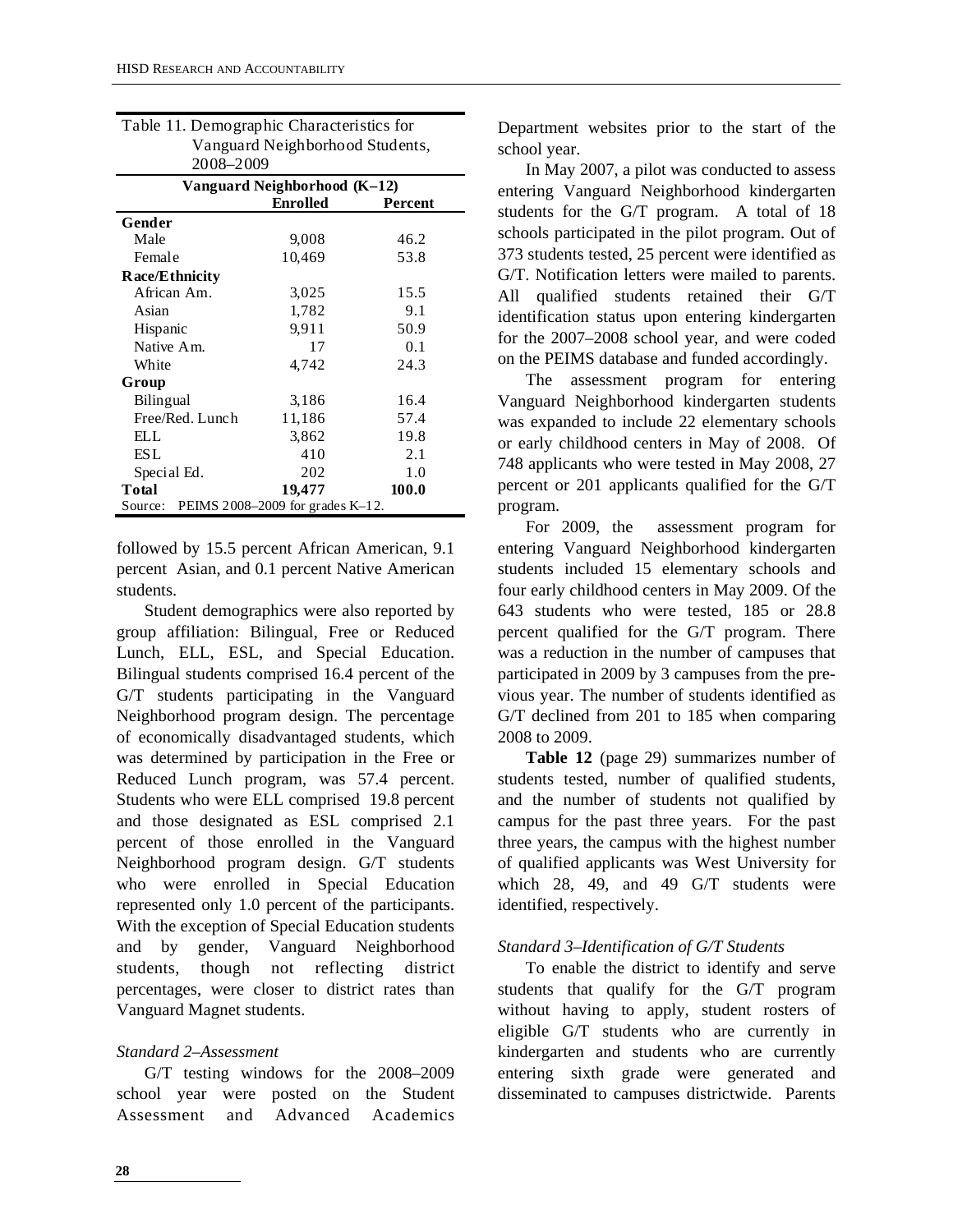| # of Students Not<br># of Students Tested<br># of Students Qualified<br><b>School</b><br>Qualified<br>2007<br>2007<br>2008<br>2009<br>2008<br>2009<br>2007<br>2008<br>2009<br>19<br>23<br>48<br>$\overline{4}$<br>6<br>12<br>17<br>Ashford<br>15<br>36<br>Codwell<br>21<br>10<br>12<br>26<br>11<br>14<br>$\overline{\phantom{m}}$<br>$\overline{\phantom{a}}$<br>9<br>7<br>12<br>8<br>10<br>3<br>3<br>3<br>5<br>Cook<br>4<br>Daily<br>12<br>15<br>$\mathbf{1}$<br>11<br>11<br>$\blacksquare$<br>$\overline{\phantom{a}}$<br>14<br>8<br>6<br>Emerson<br>$\bar{\phantom{a}}$<br>$\blacksquare$<br>$\sim$<br>$\overline{\phantom{a}}$<br>Farias ECC<br>32<br>12<br>8<br>48<br>24<br>60<br>$\overline{\phantom{a}}$<br>$\overline{a}$<br>$\overline{a}$<br>Field<br>15<br>$\mathbf{1}$<br>14<br>$\overline{\phantom{a}}$<br>$\overline{\phantom{a}}$<br>$\overline{\phantom{a}}$<br>$\overline{\phantom{a}}$<br>5<br>7<br>12<br>Franklin<br>18<br>16<br>$\overline{4}$<br>11<br>11<br>6<br>45<br>$\overline{4}$<br>9<br>10<br>15<br>31<br>Harvard<br>14<br>24<br>14<br>8<br>15<br>$\overline{7}$<br>Helms<br>$\overline{\phantom{a}}$<br>$\overline{\phantom{a}}$<br>58<br>King ECC<br>80<br>41<br>22<br>27<br>14<br>$\overline{a}$<br>$\qquad \qquad \blacksquare$<br>Kolter<br>9<br>24<br>$\overline{7}$<br>17<br>$\overline{2}$<br>$\overline{7}$<br>÷<br>$\overline{a}$<br>38<br>20<br>75<br>12<br>12<br>Laurenzo ECC<br>63<br>$\blacksquare$<br>$\overline{a}$<br>$\overline{\phantom{a}}$<br>$\overline{4}$<br>3<br>3<br>4<br>$\mathbf{1}$<br>$\mathbf{1}$<br>Law<br>$\overline{\phantom{a}}$<br>$\overline{2}$<br>17<br>Lockhart<br>15<br>$\sim$<br>$\overline{a}$<br>$\blacksquare$<br>22<br>53<br>9<br>31<br>15<br>6<br>Lovett<br>$\blacksquare$<br>$\sqrt{2}$<br>15<br>12<br>10<br>MacArthur<br>$\overline{4}$<br>11<br>$\overline{\phantom{a}}$<br>$\blacksquare$<br>$\overline{\phantom{a}}$<br>3<br>24<br>$\boldsymbol{0}$<br>$\overline{4}$<br>21<br>22<br>21<br>MacGregor<br>21<br>26<br>15<br>$\mathbf{1}$<br>Martinez, R.<br>14<br>$\blacksquare$<br>$\overline{\phantom{a}}$<br>$\blacksquare$<br><b>Mistral ECC</b><br>65<br>9<br>37<br>46<br>4<br>61<br>$\overline{\phantom{a}}$<br>$\overline{\phantom{a}}$<br>÷<br>5<br>3<br>57<br>11<br>22<br>Mitchell<br>24<br>27<br>21<br>46<br>$\overline{2}$<br>3<br>5<br>Montgomery<br>$\sim$<br>$\blacksquare$<br>$\overline{c}$<br>12<br>32<br>5<br>10<br>27<br>Poe<br>$\overline{c}$<br>3<br>Reynolds<br>1<br>$\overline{a}$<br>$\overline{a}$<br>L,<br>$\overline{2}$<br>26<br>24<br>Sherman<br>$\overline{\phantom{m}}$<br>10<br>26<br>16<br>Thompson<br>$\overline{a}$<br>$\overline{\phantom{a}}$<br>$\overline{\phantom{a}}$<br>Turner<br>13<br>12<br>1<br>$\overline{\phantom{a}}$<br>$\overline{\phantom{a}}$<br>L,<br>$\overline{2}$<br>Walnut Bend<br>16<br>15<br>17<br>14<br>13<br>$\overline{4}$<br>4<br>11<br>28<br>49<br>78<br>91<br>76<br>West University<br>106<br>140<br>125<br>49<br>3<br>12<br>Whidby<br>15<br>$\overline{\phantom{a}}$<br>÷,<br>÷,<br>White<br>8<br>17<br>9<br>Wilson<br>34<br>10<br>24<br>$\overline{a}$<br>373<br>92<br>201<br>185<br>458<br><b>Total</b><br>748<br>643<br>281<br>547<br>Source: Advanced Academics Denartment | Table 12. Entering Kindergarten Assessment Summary, 2007-2009 |  |  |  |  |  |  |  |  |  |  |
|--------------------------------------------------------------------------------------------------------------------------------------------------------------------------------------------------------------------------------------------------------------------------------------------------------------------------------------------------------------------------------------------------------------------------------------------------------------------------------------------------------------------------------------------------------------------------------------------------------------------------------------------------------------------------------------------------------------------------------------------------------------------------------------------------------------------------------------------------------------------------------------------------------------------------------------------------------------------------------------------------------------------------------------------------------------------------------------------------------------------------------------------------------------------------------------------------------------------------------------------------------------------------------------------------------------------------------------------------------------------------------------------------------------------------------------------------------------------------------------------------------------------------------------------------------------------------------------------------------------------------------------------------------------------------------------------------------------------------------------------------------------------------------------------------------------------------------------------------------------------------------------------------------------------------------------------------------------------------------------------------------------------------------------------------------------------------------------------------------------------------------------------------------------------------------------------------------------------------------------------------------------------------------------------------------------------------------------------------------------------------------------------------------------------------------------------------------------------------------------------------------------------------------------------------------------------------------------------------------------------------------------------------------------------------------------------------------------------------------------------------------------------------------------------------------------------------------------------------------------------------------------------------------------------------------------------------------------------------------------------------------------------------------------------------------------------------------------------------------------------------------------------------------------------------------------------------------------------------------|---------------------------------------------------------------|--|--|--|--|--|--|--|--|--|--|
|                                                                                                                                                                                                                                                                                                                                                                                                                                                                                                                                                                                                                                                                                                                                                                                                                                                                                                                                                                                                                                                                                                                                                                                                                                                                                                                                                                                                                                                                                                                                                                                                                                                                                                                                                                                                                                                                                                                                                                                                                                                                                                                                                                                                                                                                                                                                                                                                                                                                                                                                                                                                                                                                                                                                                                                                                                                                                                                                                                                                                                                                                                                                                                                                                                |                                                               |  |  |  |  |  |  |  |  |  |  |
|                                                                                                                                                                                                                                                                                                                                                                                                                                                                                                                                                                                                                                                                                                                                                                                                                                                                                                                                                                                                                                                                                                                                                                                                                                                                                                                                                                                                                                                                                                                                                                                                                                                                                                                                                                                                                                                                                                                                                                                                                                                                                                                                                                                                                                                                                                                                                                                                                                                                                                                                                                                                                                                                                                                                                                                                                                                                                                                                                                                                                                                                                                                                                                                                                                |                                                               |  |  |  |  |  |  |  |  |  |  |
|                                                                                                                                                                                                                                                                                                                                                                                                                                                                                                                                                                                                                                                                                                                                                                                                                                                                                                                                                                                                                                                                                                                                                                                                                                                                                                                                                                                                                                                                                                                                                                                                                                                                                                                                                                                                                                                                                                                                                                                                                                                                                                                                                                                                                                                                                                                                                                                                                                                                                                                                                                                                                                                                                                                                                                                                                                                                                                                                                                                                                                                                                                                                                                                                                                |                                                               |  |  |  |  |  |  |  |  |  |  |
|                                                                                                                                                                                                                                                                                                                                                                                                                                                                                                                                                                                                                                                                                                                                                                                                                                                                                                                                                                                                                                                                                                                                                                                                                                                                                                                                                                                                                                                                                                                                                                                                                                                                                                                                                                                                                                                                                                                                                                                                                                                                                                                                                                                                                                                                                                                                                                                                                                                                                                                                                                                                                                                                                                                                                                                                                                                                                                                                                                                                                                                                                                                                                                                                                                |                                                               |  |  |  |  |  |  |  |  |  |  |
|                                                                                                                                                                                                                                                                                                                                                                                                                                                                                                                                                                                                                                                                                                                                                                                                                                                                                                                                                                                                                                                                                                                                                                                                                                                                                                                                                                                                                                                                                                                                                                                                                                                                                                                                                                                                                                                                                                                                                                                                                                                                                                                                                                                                                                                                                                                                                                                                                                                                                                                                                                                                                                                                                                                                                                                                                                                                                                                                                                                                                                                                                                                                                                                                                                |                                                               |  |  |  |  |  |  |  |  |  |  |
|                                                                                                                                                                                                                                                                                                                                                                                                                                                                                                                                                                                                                                                                                                                                                                                                                                                                                                                                                                                                                                                                                                                                                                                                                                                                                                                                                                                                                                                                                                                                                                                                                                                                                                                                                                                                                                                                                                                                                                                                                                                                                                                                                                                                                                                                                                                                                                                                                                                                                                                                                                                                                                                                                                                                                                                                                                                                                                                                                                                                                                                                                                                                                                                                                                |                                                               |  |  |  |  |  |  |  |  |  |  |
|                                                                                                                                                                                                                                                                                                                                                                                                                                                                                                                                                                                                                                                                                                                                                                                                                                                                                                                                                                                                                                                                                                                                                                                                                                                                                                                                                                                                                                                                                                                                                                                                                                                                                                                                                                                                                                                                                                                                                                                                                                                                                                                                                                                                                                                                                                                                                                                                                                                                                                                                                                                                                                                                                                                                                                                                                                                                                                                                                                                                                                                                                                                                                                                                                                |                                                               |  |  |  |  |  |  |  |  |  |  |
|                                                                                                                                                                                                                                                                                                                                                                                                                                                                                                                                                                                                                                                                                                                                                                                                                                                                                                                                                                                                                                                                                                                                                                                                                                                                                                                                                                                                                                                                                                                                                                                                                                                                                                                                                                                                                                                                                                                                                                                                                                                                                                                                                                                                                                                                                                                                                                                                                                                                                                                                                                                                                                                                                                                                                                                                                                                                                                                                                                                                                                                                                                                                                                                                                                |                                                               |  |  |  |  |  |  |  |  |  |  |
|                                                                                                                                                                                                                                                                                                                                                                                                                                                                                                                                                                                                                                                                                                                                                                                                                                                                                                                                                                                                                                                                                                                                                                                                                                                                                                                                                                                                                                                                                                                                                                                                                                                                                                                                                                                                                                                                                                                                                                                                                                                                                                                                                                                                                                                                                                                                                                                                                                                                                                                                                                                                                                                                                                                                                                                                                                                                                                                                                                                                                                                                                                                                                                                                                                |                                                               |  |  |  |  |  |  |  |  |  |  |
|                                                                                                                                                                                                                                                                                                                                                                                                                                                                                                                                                                                                                                                                                                                                                                                                                                                                                                                                                                                                                                                                                                                                                                                                                                                                                                                                                                                                                                                                                                                                                                                                                                                                                                                                                                                                                                                                                                                                                                                                                                                                                                                                                                                                                                                                                                                                                                                                                                                                                                                                                                                                                                                                                                                                                                                                                                                                                                                                                                                                                                                                                                                                                                                                                                |                                                               |  |  |  |  |  |  |  |  |  |  |
|                                                                                                                                                                                                                                                                                                                                                                                                                                                                                                                                                                                                                                                                                                                                                                                                                                                                                                                                                                                                                                                                                                                                                                                                                                                                                                                                                                                                                                                                                                                                                                                                                                                                                                                                                                                                                                                                                                                                                                                                                                                                                                                                                                                                                                                                                                                                                                                                                                                                                                                                                                                                                                                                                                                                                                                                                                                                                                                                                                                                                                                                                                                                                                                                                                |                                                               |  |  |  |  |  |  |  |  |  |  |
|                                                                                                                                                                                                                                                                                                                                                                                                                                                                                                                                                                                                                                                                                                                                                                                                                                                                                                                                                                                                                                                                                                                                                                                                                                                                                                                                                                                                                                                                                                                                                                                                                                                                                                                                                                                                                                                                                                                                                                                                                                                                                                                                                                                                                                                                                                                                                                                                                                                                                                                                                                                                                                                                                                                                                                                                                                                                                                                                                                                                                                                                                                                                                                                                                                |                                                               |  |  |  |  |  |  |  |  |  |  |
|                                                                                                                                                                                                                                                                                                                                                                                                                                                                                                                                                                                                                                                                                                                                                                                                                                                                                                                                                                                                                                                                                                                                                                                                                                                                                                                                                                                                                                                                                                                                                                                                                                                                                                                                                                                                                                                                                                                                                                                                                                                                                                                                                                                                                                                                                                                                                                                                                                                                                                                                                                                                                                                                                                                                                                                                                                                                                                                                                                                                                                                                                                                                                                                                                                |                                                               |  |  |  |  |  |  |  |  |  |  |
|                                                                                                                                                                                                                                                                                                                                                                                                                                                                                                                                                                                                                                                                                                                                                                                                                                                                                                                                                                                                                                                                                                                                                                                                                                                                                                                                                                                                                                                                                                                                                                                                                                                                                                                                                                                                                                                                                                                                                                                                                                                                                                                                                                                                                                                                                                                                                                                                                                                                                                                                                                                                                                                                                                                                                                                                                                                                                                                                                                                                                                                                                                                                                                                                                                |                                                               |  |  |  |  |  |  |  |  |  |  |
|                                                                                                                                                                                                                                                                                                                                                                                                                                                                                                                                                                                                                                                                                                                                                                                                                                                                                                                                                                                                                                                                                                                                                                                                                                                                                                                                                                                                                                                                                                                                                                                                                                                                                                                                                                                                                                                                                                                                                                                                                                                                                                                                                                                                                                                                                                                                                                                                                                                                                                                                                                                                                                                                                                                                                                                                                                                                                                                                                                                                                                                                                                                                                                                                                                |                                                               |  |  |  |  |  |  |  |  |  |  |
|                                                                                                                                                                                                                                                                                                                                                                                                                                                                                                                                                                                                                                                                                                                                                                                                                                                                                                                                                                                                                                                                                                                                                                                                                                                                                                                                                                                                                                                                                                                                                                                                                                                                                                                                                                                                                                                                                                                                                                                                                                                                                                                                                                                                                                                                                                                                                                                                                                                                                                                                                                                                                                                                                                                                                                                                                                                                                                                                                                                                                                                                                                                                                                                                                                |                                                               |  |  |  |  |  |  |  |  |  |  |
|                                                                                                                                                                                                                                                                                                                                                                                                                                                                                                                                                                                                                                                                                                                                                                                                                                                                                                                                                                                                                                                                                                                                                                                                                                                                                                                                                                                                                                                                                                                                                                                                                                                                                                                                                                                                                                                                                                                                                                                                                                                                                                                                                                                                                                                                                                                                                                                                                                                                                                                                                                                                                                                                                                                                                                                                                                                                                                                                                                                                                                                                                                                                                                                                                                |                                                               |  |  |  |  |  |  |  |  |  |  |
|                                                                                                                                                                                                                                                                                                                                                                                                                                                                                                                                                                                                                                                                                                                                                                                                                                                                                                                                                                                                                                                                                                                                                                                                                                                                                                                                                                                                                                                                                                                                                                                                                                                                                                                                                                                                                                                                                                                                                                                                                                                                                                                                                                                                                                                                                                                                                                                                                                                                                                                                                                                                                                                                                                                                                                                                                                                                                                                                                                                                                                                                                                                                                                                                                                |                                                               |  |  |  |  |  |  |  |  |  |  |
|                                                                                                                                                                                                                                                                                                                                                                                                                                                                                                                                                                                                                                                                                                                                                                                                                                                                                                                                                                                                                                                                                                                                                                                                                                                                                                                                                                                                                                                                                                                                                                                                                                                                                                                                                                                                                                                                                                                                                                                                                                                                                                                                                                                                                                                                                                                                                                                                                                                                                                                                                                                                                                                                                                                                                                                                                                                                                                                                                                                                                                                                                                                                                                                                                                |                                                               |  |  |  |  |  |  |  |  |  |  |
|                                                                                                                                                                                                                                                                                                                                                                                                                                                                                                                                                                                                                                                                                                                                                                                                                                                                                                                                                                                                                                                                                                                                                                                                                                                                                                                                                                                                                                                                                                                                                                                                                                                                                                                                                                                                                                                                                                                                                                                                                                                                                                                                                                                                                                                                                                                                                                                                                                                                                                                                                                                                                                                                                                                                                                                                                                                                                                                                                                                                                                                                                                                                                                                                                                |                                                               |  |  |  |  |  |  |  |  |  |  |
|                                                                                                                                                                                                                                                                                                                                                                                                                                                                                                                                                                                                                                                                                                                                                                                                                                                                                                                                                                                                                                                                                                                                                                                                                                                                                                                                                                                                                                                                                                                                                                                                                                                                                                                                                                                                                                                                                                                                                                                                                                                                                                                                                                                                                                                                                                                                                                                                                                                                                                                                                                                                                                                                                                                                                                                                                                                                                                                                                                                                                                                                                                                                                                                                                                |                                                               |  |  |  |  |  |  |  |  |  |  |
|                                                                                                                                                                                                                                                                                                                                                                                                                                                                                                                                                                                                                                                                                                                                                                                                                                                                                                                                                                                                                                                                                                                                                                                                                                                                                                                                                                                                                                                                                                                                                                                                                                                                                                                                                                                                                                                                                                                                                                                                                                                                                                                                                                                                                                                                                                                                                                                                                                                                                                                                                                                                                                                                                                                                                                                                                                                                                                                                                                                                                                                                                                                                                                                                                                |                                                               |  |  |  |  |  |  |  |  |  |  |
|                                                                                                                                                                                                                                                                                                                                                                                                                                                                                                                                                                                                                                                                                                                                                                                                                                                                                                                                                                                                                                                                                                                                                                                                                                                                                                                                                                                                                                                                                                                                                                                                                                                                                                                                                                                                                                                                                                                                                                                                                                                                                                                                                                                                                                                                                                                                                                                                                                                                                                                                                                                                                                                                                                                                                                                                                                                                                                                                                                                                                                                                                                                                                                                                                                |                                                               |  |  |  |  |  |  |  |  |  |  |
|                                                                                                                                                                                                                                                                                                                                                                                                                                                                                                                                                                                                                                                                                                                                                                                                                                                                                                                                                                                                                                                                                                                                                                                                                                                                                                                                                                                                                                                                                                                                                                                                                                                                                                                                                                                                                                                                                                                                                                                                                                                                                                                                                                                                                                                                                                                                                                                                                                                                                                                                                                                                                                                                                                                                                                                                                                                                                                                                                                                                                                                                                                                                                                                                                                |                                                               |  |  |  |  |  |  |  |  |  |  |
|                                                                                                                                                                                                                                                                                                                                                                                                                                                                                                                                                                                                                                                                                                                                                                                                                                                                                                                                                                                                                                                                                                                                                                                                                                                                                                                                                                                                                                                                                                                                                                                                                                                                                                                                                                                                                                                                                                                                                                                                                                                                                                                                                                                                                                                                                                                                                                                                                                                                                                                                                                                                                                                                                                                                                                                                                                                                                                                                                                                                                                                                                                                                                                                                                                |                                                               |  |  |  |  |  |  |  |  |  |  |
|                                                                                                                                                                                                                                                                                                                                                                                                                                                                                                                                                                                                                                                                                                                                                                                                                                                                                                                                                                                                                                                                                                                                                                                                                                                                                                                                                                                                                                                                                                                                                                                                                                                                                                                                                                                                                                                                                                                                                                                                                                                                                                                                                                                                                                                                                                                                                                                                                                                                                                                                                                                                                                                                                                                                                                                                                                                                                                                                                                                                                                                                                                                                                                                                                                |                                                               |  |  |  |  |  |  |  |  |  |  |
|                                                                                                                                                                                                                                                                                                                                                                                                                                                                                                                                                                                                                                                                                                                                                                                                                                                                                                                                                                                                                                                                                                                                                                                                                                                                                                                                                                                                                                                                                                                                                                                                                                                                                                                                                                                                                                                                                                                                                                                                                                                                                                                                                                                                                                                                                                                                                                                                                                                                                                                                                                                                                                                                                                                                                                                                                                                                                                                                                                                                                                                                                                                                                                                                                                |                                                               |  |  |  |  |  |  |  |  |  |  |
|                                                                                                                                                                                                                                                                                                                                                                                                                                                                                                                                                                                                                                                                                                                                                                                                                                                                                                                                                                                                                                                                                                                                                                                                                                                                                                                                                                                                                                                                                                                                                                                                                                                                                                                                                                                                                                                                                                                                                                                                                                                                                                                                                                                                                                                                                                                                                                                                                                                                                                                                                                                                                                                                                                                                                                                                                                                                                                                                                                                                                                                                                                                                                                                                                                |                                                               |  |  |  |  |  |  |  |  |  |  |
|                                                                                                                                                                                                                                                                                                                                                                                                                                                                                                                                                                                                                                                                                                                                                                                                                                                                                                                                                                                                                                                                                                                                                                                                                                                                                                                                                                                                                                                                                                                                                                                                                                                                                                                                                                                                                                                                                                                                                                                                                                                                                                                                                                                                                                                                                                                                                                                                                                                                                                                                                                                                                                                                                                                                                                                                                                                                                                                                                                                                                                                                                                                                                                                                                                |                                                               |  |  |  |  |  |  |  |  |  |  |
|                                                                                                                                                                                                                                                                                                                                                                                                                                                                                                                                                                                                                                                                                                                                                                                                                                                                                                                                                                                                                                                                                                                                                                                                                                                                                                                                                                                                                                                                                                                                                                                                                                                                                                                                                                                                                                                                                                                                                                                                                                                                                                                                                                                                                                                                                                                                                                                                                                                                                                                                                                                                                                                                                                                                                                                                                                                                                                                                                                                                                                                                                                                                                                                                                                |                                                               |  |  |  |  |  |  |  |  |  |  |
|                                                                                                                                                                                                                                                                                                                                                                                                                                                                                                                                                                                                                                                                                                                                                                                                                                                                                                                                                                                                                                                                                                                                                                                                                                                                                                                                                                                                                                                                                                                                                                                                                                                                                                                                                                                                                                                                                                                                                                                                                                                                                                                                                                                                                                                                                                                                                                                                                                                                                                                                                                                                                                                                                                                                                                                                                                                                                                                                                                                                                                                                                                                                                                                                                                |                                                               |  |  |  |  |  |  |  |  |  |  |
|                                                                                                                                                                                                                                                                                                                                                                                                                                                                                                                                                                                                                                                                                                                                                                                                                                                                                                                                                                                                                                                                                                                                                                                                                                                                                                                                                                                                                                                                                                                                                                                                                                                                                                                                                                                                                                                                                                                                                                                                                                                                                                                                                                                                                                                                                                                                                                                                                                                                                                                                                                                                                                                                                                                                                                                                                                                                                                                                                                                                                                                                                                                                                                                                                                |                                                               |  |  |  |  |  |  |  |  |  |  |
|                                                                                                                                                                                                                                                                                                                                                                                                                                                                                                                                                                                                                                                                                                                                                                                                                                                                                                                                                                                                                                                                                                                                                                                                                                                                                                                                                                                                                                                                                                                                                                                                                                                                                                                                                                                                                                                                                                                                                                                                                                                                                                                                                                                                                                                                                                                                                                                                                                                                                                                                                                                                                                                                                                                                                                                                                                                                                                                                                                                                                                                                                                                                                                                                                                |                                                               |  |  |  |  |  |  |  |  |  |  |
|                                                                                                                                                                                                                                                                                                                                                                                                                                                                                                                                                                                                                                                                                                                                                                                                                                                                                                                                                                                                                                                                                                                                                                                                                                                                                                                                                                                                                                                                                                                                                                                                                                                                                                                                                                                                                                                                                                                                                                                                                                                                                                                                                                                                                                                                                                                                                                                                                                                                                                                                                                                                                                                                                                                                                                                                                                                                                                                                                                                                                                                                                                                                                                                                                                |                                                               |  |  |  |  |  |  |  |  |  |  |
|                                                                                                                                                                                                                                                                                                                                                                                                                                                                                                                                                                                                                                                                                                                                                                                                                                                                                                                                                                                                                                                                                                                                                                                                                                                                                                                                                                                                                                                                                                                                                                                                                                                                                                                                                                                                                                                                                                                                                                                                                                                                                                                                                                                                                                                                                                                                                                                                                                                                                                                                                                                                                                                                                                                                                                                                                                                                                                                                                                                                                                                                                                                                                                                                                                |                                                               |  |  |  |  |  |  |  |  |  |  |
|                                                                                                                                                                                                                                                                                                                                                                                                                                                                                                                                                                                                                                                                                                                                                                                                                                                                                                                                                                                                                                                                                                                                                                                                                                                                                                                                                                                                                                                                                                                                                                                                                                                                                                                                                                                                                                                                                                                                                                                                                                                                                                                                                                                                                                                                                                                                                                                                                                                                                                                                                                                                                                                                                                                                                                                                                                                                                                                                                                                                                                                                                                                                                                                                                                |                                                               |  |  |  |  |  |  |  |  |  |  |

Source: Advanced Academics Department.

were notified and advised that they could either opt in or opt out of the program.

#### *Standard 4–Admissions*

Admissions procedures were available through the Elementary and Secondary Guidelines and could be accessed through the Advanced Academics Department website. The Vanguard Neighborhood and Vanguard Magnet applications were available on the website. Vanguard Magnet applications were also available during the open house in November. There were some changes regarding the admissions procedures for Vanguard Neighborhood and Vanguard Magnet programs, and the procedures varied to some degree.

For the Vanguard Neighborhood program, there were no enrollment quotas or qualification distinctions (tiers) in the admission process. All G/T students on the campus were served in G/T classes with appropriately trained teachers. All entering kindergarten students who qualified as G/T during the "four-year-old testing" for Vanguard Magnet Admissions and did not receive and/or accept a space, kept their G/T qualification and were designated and coded in PEIMS as G/T when they entered kindergarten, either on their zoned campus or in any other Magnet program.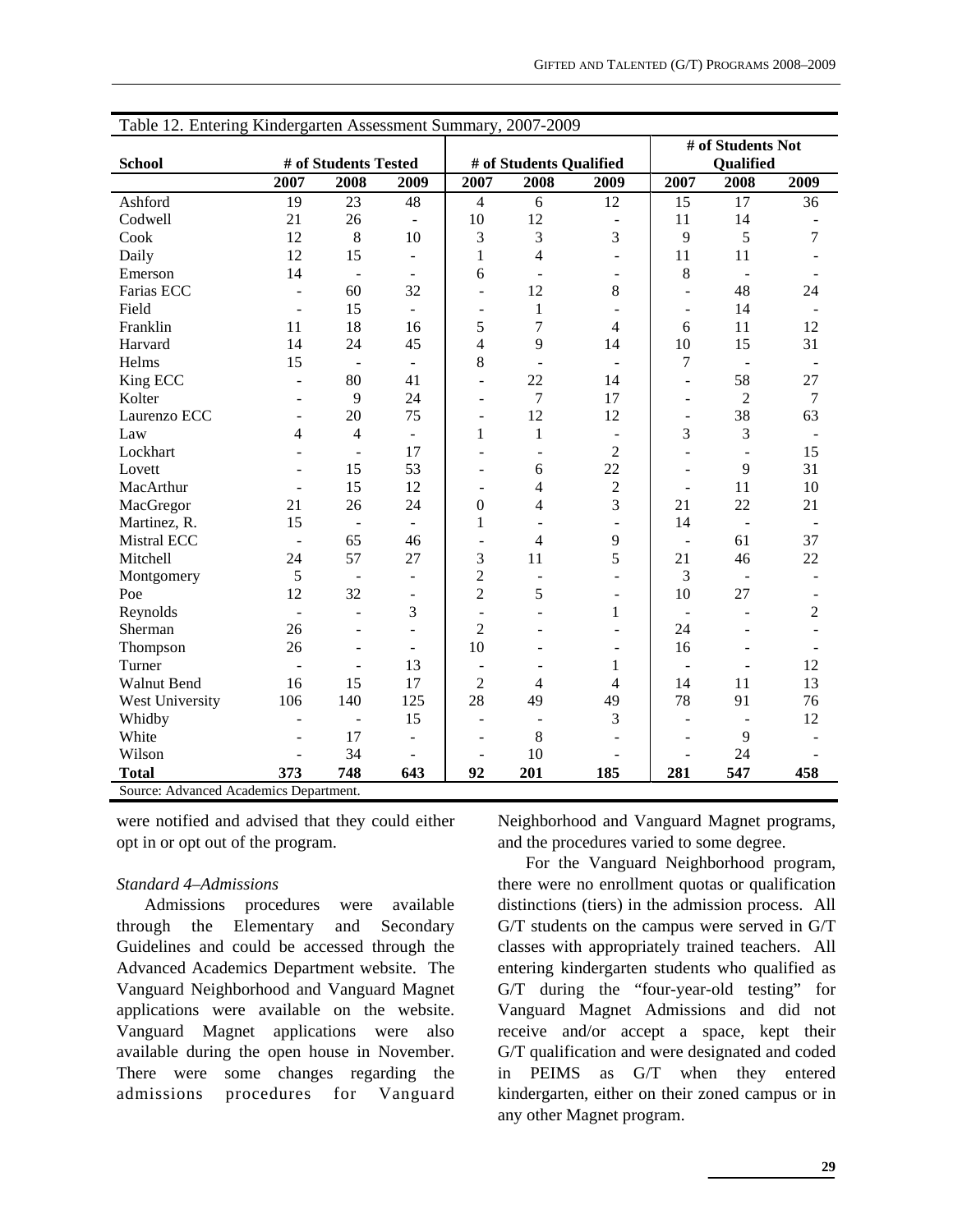For the Vanguard Magnet program, any elementary and middle schools with an attendance zone that offered a Vanguard Magnet program followed the SWP Magnet program design model. The entire G/T program at these schools was designated as Vanguard Magnet. These schools followed the established Magnet (transfer) quotas.

- **For Zoned Students**–Zoned students will apply to that specific Vanguard Magnet program (and are not part of the transfer quota for the campus) and if qualified, served through the Vanguard Magnet program without going through Vanguard Magnet admission lotteries.
- **For Non-zoned/Magnet Transfer Students**–When there are more qualified non-zoned Magnet transfer applicants than Magnet transfer spaces, an admissions lottery is conducted centrally through the Advanced Academics Department in accordance with established Advanced Academics guidelines.

Qualification distinctions (tiers) were used in the admissions process for the 2007–2008 school year. However, they were phased out in the 2008–2009 admissions cycle. Similarly, qualified siblings of enrolled or wait-listed students were given priority in admissions. Effective 2008–2009, qualified siblings did not take up more than 25 percent of the spaces in the Vanguard Magnet entry grades. If there are more than 25 percent qualified siblings, a lottery determined which students would be enrolled. If the remaining qualified siblings were not drawn in the regular lottery, there was a wait-list sibling lottery for positions at the top of the wait list, followed by a wait-list lottery for maintaining qualified students.

#### **What evidence existed to document positive student performance trends for students participating in the gifted program?**

#### *Standard 8–Student Success (Expectations)*

According to the *Texas State Plan*, G/T programs, at a minimum, are required to provide a continuum of learning experiences that lead to the development of advanced-level products. In Texas, participation and performance on AP and IB examinations are used as high performance indicators in AEIS, the Texas Gold Performance Acknowledgment System (GPA), and the Distinguished Achievement Program (DAP). The DAP requires students to complete four advanced measures in addition to successfully completing all course requirements in order to earn this distinction. Since advanced measures may include performance on AP or IB tests, and since G/T students are required to enroll in advanced courses, AP and IB participation and results reflect appropriate outcome measures for evaluating program effectiveness. In addition, the district administers the Stanford 10, a normreferenced achievement test for students enrolled in grades 1–11, so that performance may be measured at all educational levels. In addition, the district developed a standard on the Texas Assessment of Knowledge and Skills, where G/T students are expected to score at the commended level. The student achievement standards developed for the Stanford 10, Aprenda 3, and TAKS, however, were not used as part of the entrance agreement. It is to be used to evaluate the success of the program at the district and campus levels.

#### *Stanford 10 and Aprenda 3 Performance*

The Stanford 10 and Aprenda 3 achievement tests were used to assess academic performance for students enrolled in the G/T program for 2008–2009. These tests were selected because they represented national norm-referenced examinations that assessed student achievement in reading, mathematics, language, environment/ science, and social science. Since G/T students represent a special population, assessing the academic performance is problematic due to a number of issues. Callahan (1992) addressed the limitations in using standardized instruments for assessing the effectiveness of educational services for G/T students. For example, many of the instruments used to assess student progress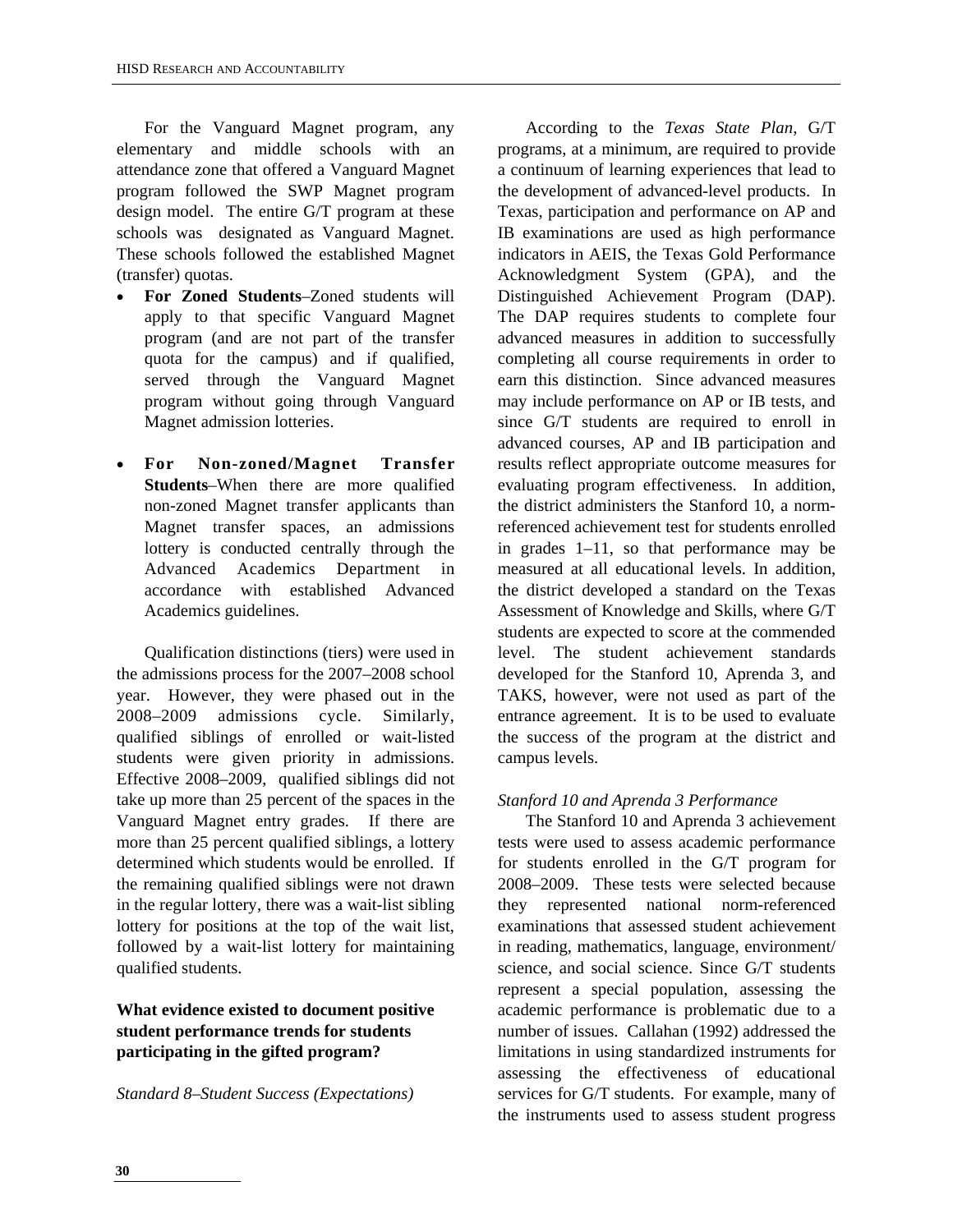may only address traditional curricular areas such as mathematics, science, language arts/ reading, and social studies. Tests typically do not have enough items at the upper end of the range to assess performance for G/T students. Additionally, statistical effects, such as regression to the mean, may mask progress. When examining the goals of the program, there is not a match with those areas being tested. Finally, HISD uses Stanford 10 as one of the quantitative measures to assess students for the G/T program, limiting comparisons between G/T and non-G/T students. The district, however, established outcome measures for the Stanford/ Aprenda, where students were expected to score above grade level. For this analysis, National Percentile Rank Scores that were 61 or above were considered to be above grade level.

**ables 13 and 14** summarize the number of students taking the Stanford 10 along with the percent of students scoring a 61 NPR or higher for each subtest and the complete battery by

|       | Table 13. Percentage of G/T Students Scoring 61 NPR or Above on the Stanford 10 by |               |                                                                                                                                    |               |               |      |                |      |                       |      |                |      |
|-------|------------------------------------------------------------------------------------|---------------|------------------------------------------------------------------------------------------------------------------------------------|---------------|---------------|------|----------------|------|-----------------------|------|----------------|------|
|       |                                                                                    |               | Grade Level and Subtest, 2007 (Based on 2002 Norms)                                                                                |               |               |      |                |      |                       |      |                |      |
|       |                                                                                    |               |                                                                                                                                    |               |               |      | Envirnmt./     |      |                       |      | Complete       |      |
|       | <b>Reading</b>                                                                     |               | <b>Mathematics</b>                                                                                                                 |               | Language      |      | <b>Science</b> |      | <b>Social Science</b> |      | <b>Battery</b> |      |
|       | N<br>N<br>N<br>N<br>N<br>N                                                         |               |                                                                                                                                    |               |               |      |                |      |                       |      |                |      |
| Grade | Tested                                                                             | $\frac{0}{0}$ | <b>Tested</b>                                                                                                                      | $\frac{0}{0}$ | <b>Tested</b> | $\%$ | <b>Tested</b>  | $\%$ | <b>Tested</b>         | $\%$ | <b>Tested</b>  | $\%$ |
|       | 1,208                                                                              | 91            | 1,210                                                                                                                              | 91            | 1,207         | 93   | 1,200          | 82   |                       |      | 1,201          | 93   |
| 2     | 1,500                                                                              | 88            | 1,498                                                                                                                              | 90            | 1,503         | 85   | 1,497          | 86   |                       |      | 1,501          | 91   |
| 3     | 1,715                                                                              | 90            | 1,725                                                                                                                              | 93            | 1,720         | 88   | 1,723          | 91   | 1,721                 | 86   | 1,714          | 92   |
| 4     | 2,052                                                                              | 88            | 2,053                                                                                                                              | 95            | 2,053         | 97   | 2,052          | 85   | 2,049                 | 83   | 2,048          | 92   |
| 5     | 2,389                                                                              | 86            | 2,396                                                                                                                              | 95            | 2.393         | 85   | 2,394          | 94   | 2,388                 | 83   | 2,395          | 90   |
| 6     | 1,638                                                                              | 89            | 1,640                                                                                                                              | 96            | 1,636         | 91   | 1.640          | 91   | 1,638                 | 79   | 1,635          | 92   |
|       | 1.877                                                                              | 91            | 1.873                                                                                                                              | 97            | 1,873         | 96   | 1.873          | 94   | 1.872                 | 91   | 1,870          | 96   |
| 8     | 1,776                                                                              | 90            | 1,775                                                                                                                              | 97            | 1,773         | 93   | 1.771          | 92   | 1,770                 | 86   | 1,770          | 95   |
| 9     | 1,766                                                                              | 89            | 1,769                                                                                                                              | 96            | 1,769         | 95   | 1.762          | 86   | 1.764                 | 72   | 1,759          | 92   |
| 10    | 2.070                                                                              | 88            | 2,064                                                                                                                              | 90            | 2,066         | 81   | 2.059          | 84   | 2,058                 | 91   | 2,060          | 89   |
| 11    | 1,947                                                                              | 95            | 1.947                                                                                                                              | 89            | 1,953         | 92   | 1.944          | 85   | 1.943                 | 93   | 1.933          | 93   |
| Total | 19.938                                                                             | 90            | 19,950<br>Note: Above ande level is defined es segmento the ebove exemper mane (61 NDD on another). The compulste bettery consiste | 94            | 19,946        | 90   | 19.915         | 89   | 17,203                | 85   | 19,886         | 92   |

Note: Above grade level is defined as scoring in the above average range (61 NPR or greater). The complete battery consists of the five subtests listed above as well as spelling, thinking skills, and listening. Source: Stanford 10 Data File 2007; PEIMS 2006–2007.

Table 14. Percentage of G/T Students Scoring 61 NPR or Above on the Stanford 10 by Grade Level and Subtest, 2009 (Based on 2007 Norms)

|              | Reading                                                   |               | <b>Mathematics</b> |               | Language      |               | Envirnmt./<br><b>Science</b> |      | <b>Social</b><br><b>Science</b> |      | Complete<br><b>Battery</b> |      |
|--------------|-----------------------------------------------------------|---------------|--------------------|---------------|---------------|---------------|------------------------------|------|---------------------------------|------|----------------------------|------|
|              | N                                                         |               | N                  |               | N             |               | N                            |      | N                               |      | N                          |      |
| Grade        | <b>Tested</b>                                             | $\frac{6}{9}$ | <b>Tested</b>      | $\frac{6}{6}$ | <b>Tested</b> | $\frac{0}{0}$ | <b>Tested</b>                | $\%$ | <b>Tested</b>                   | $\%$ | <b>Tested</b>              | $\%$ |
|              | 1.405                                                     | 85            | 1.398              | 82            | 1,398         | 91            | 1.394                        | 81   |                                 |      | 1.376                      | 86   |
| 2            | 1.517                                                     | 82            | 1,519              | 87            | 1,518         | 80            | 1.514                        | 85   |                                 |      | 1,507                      | 87   |
| 3            | 1,830                                                     | 78            | 1,829              | 87            | 1,827         | 82            | 1,823                        | 85   | 1,820                           | 78   | 1,805                      | 83   |
| 4            | 2,157                                                     | 76            | 2,156              | 89            | 2,157         | 86            | 2,152                        | 81   | 2,149                           | 70   | 2,141                      | 81   |
| 5            | 2.553                                                     | 76            | 2,552              | 87            | 2,551         | 77            | 2,551                        | 88   | 2,553                           | 66   | 2,543                      | 79   |
| 6            | 1.908                                                     | 75            | 1.908              | 87            | 1.906         | 77            | 1.906                        | 87   | 1.905                           | 71   | 1.886                      | 79   |
| 7            | 1.961                                                     | 83            | 1,963              | 91            | 1,962         | 84            | 1.961                        | 92   | 1,962                           | 86   | 1,941                      | 88   |
| 8            | 1.762                                                     | 84            | 1,762              | 91            | 1,761         | 83            | 1.760                        | 93   | 1.759                           | 79   | 1.723                      | 87   |
| 9            | 1.683                                                     | 87            | 1.683              | 94            | 1,681         | 88            | 1.677                        | 90   | 1.680                           | 71   | 1.667                      | 88   |
| 10           | 1.449                                                     | 87            | 1.447              | 90            | 1.449         | 81            | 1.447                        | 89   | 1.448                           | 86   | 1.439                      | 89   |
| 11           | 1.564                                                     | 92            | 1.563              | 87            | 1,568         | 89            | 1.567                        | 86   | 1,566                           | 89   | 1,550                      | 91   |
| <b>Total</b> | 19.789<br>March - Albanna and de Langlie defined as a ser | 81            | 19,780             | 88            | 19,778        | 83            | 19,752<br>$(61$ $NCDD$       | 87   | 16,842<br>TH <sub>2</sub>       | 76   | 19,578                     | 85   |

Note: Above grade level is defined as scoring in the above average range (61 NPR or greater). The complete battery consists of the five subtests listed above as well as spelling, thinking skills, and listening. Source: Stanford 10 Data File 2009; PEIMS 2008–2009.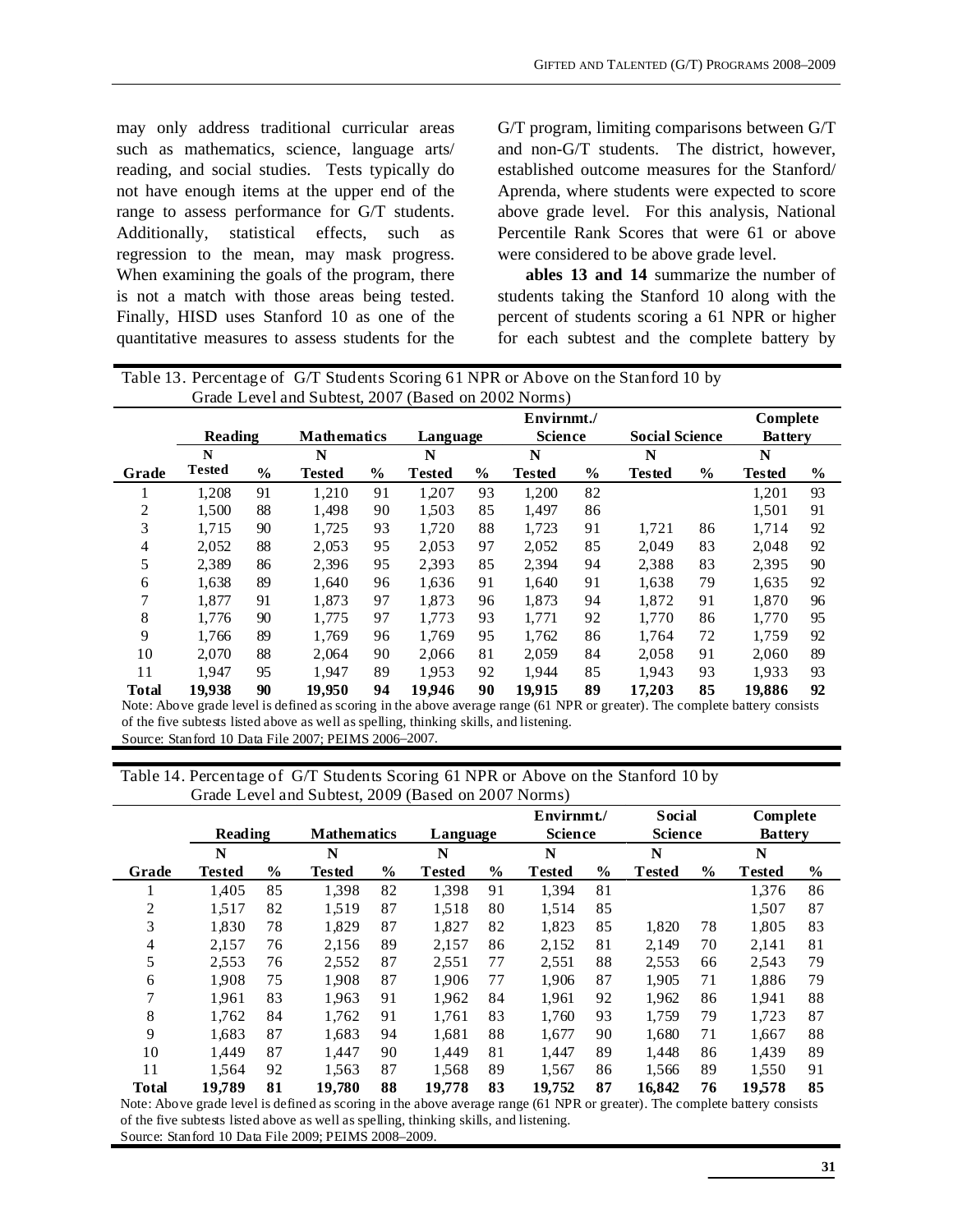grade level for 2006–2007 (baseline) and 2008– 2009 (year two of implementation). For the 2006–2007 school year, there was no grade level for which 100 percent of the students scored a 61 NPR or higher. Mathematics and language represented the two subtests with the highest percentage of students (97 percent) meeting the criterion for grades 7 and 8 and grade 4, respectively for 2006–2007. Ninth grade social science was the subtest for which only 72 percent of the G/T students scored a 61 NPR or higher in 2006–2007.

Although there was no grade level for which 100 percent of the students scored a 61 NPR or higher for 2008–2009, mathematics represented the subtest with the highest percentage of ninth grade students (94 percent) meeting the criterion. Alternatively, fifth grade social science was the subtest for which only 66 percent of the G/T students met the criterion.

The Stanford 10 achievement test was renormed in 2009. Therefore, it is inappropriate to make comparisons to the 2007 test administration because two different sets of norms were used, and with any renorming process, there will be fluctuations in the data.

**Tables 15** and **16** summarize the number and percent of students taking the Aprenda 3 along with the percent of students scoring above grade level for each subtest and the complete battery by grade level for 2006–2007 (baseline) and 2008–2009 (year 2 of implementation). Overall performance on the Aprenda 3 was

higher than performance on the Stanford 10 for participating G/T students; however, the number of students tested on the Stanford 10 was greater.

For the 2006–2007 school year, all of the students in grade 3 scored a 61 NPR or higher on the Aprenda 3 language subtest. The environment/science subtest represented the one for which performance was lowest. Only 83 percent of first grade students scored met the criterion; however 99 percent of the third grade students met the district-established criterion. Performance on the complete battery ranged from 97 percent at fourth grade to 99 percent at third grade.

For 2008–2009, 100 percent of fourth grade students achieved a 61 NPR or higher on the mathematics, science, and complete battery. On the complete battery, all second grade students met the criterion. The lowest performance rates on the Aprenda 3 occurred for first grade students taking the environment subtest where only 88 percent of the G/T students achieved a 61 NPR or higher.

When comparing districtwide G/T performance on the Aprenda 3 for 2007 and 2009, G/T students improved on the mathematics environment/science, and social science while language declined. Reading and the complete battery results were comparable when comparing 2007 performance to 2009.

#### *TAKS Performance*

|              | Reading |               | <b>Mathematics</b> |               | Language      |      | Envirnmt./<br><b>Science</b> |      | <b>Social Science</b> |        | Complete<br><b>Battery</b> |        |
|--------------|---------|---------------|--------------------|---------------|---------------|------|------------------------------|------|-----------------------|--------|----------------------------|--------|
| Grade        | N       |               | N                  |               | N             |      | N                            |      | N                     |        | N                          |        |
|              | Tested  | $\frac{6}{9}$ | Tested             | $\frac{6}{9}$ | <b>Tested</b> | $\%$ | Tested                       | $\%$ | Tested                | $\%$   | <b>Tested</b>              | $\%$   |
|              | 430     | 97            | 424                | 95            | 426           | 93   | 427                          | 83   |                       |        | 422                        | 98     |
| 2            | 567     | 97            | 566                | 97            | 566           | 98   | 565                          | 92   |                       |        | 565                        | 98     |
| 3            | 543     | 99            | 542                | 98            | 543           | 100  | 543                          | 99   | 543                   | 99     | 542                        | 99     |
| 4            | 301     | 96            | 301                | 98            | 301           | 98   | 302                          | 97   | 301                   | 96     | 301                        | 97     |
| 5            |         | ∗             |                    | $\ast$        |               | *    |                              | *    |                       | $\ast$ |                            | $\ast$ |
| <b>Total</b> | 1.842   | 98            | 1,834              | 97            | 1,837         | 97   | 1,838                        | 93   | 845                   | 98     | 1,831                      | 98     |

| Table 15. Percentage of G/T Students Scoring 61 NPR or Above on the Aprenda 3 by |  |
|----------------------------------------------------------------------------------|--|
| Grade Level and Subtest, 2006–2007                                               |  |

Note: Above grade level is defined as scoring in the above average range (61 NPR or greater). The complete battery consists of the five subtests listed above as well as spelling, thinking skills, and listening. \*Scores not reported for less than 5 students.

Source: Aprenda 3 Data File 2007; PEIMS 2006–2007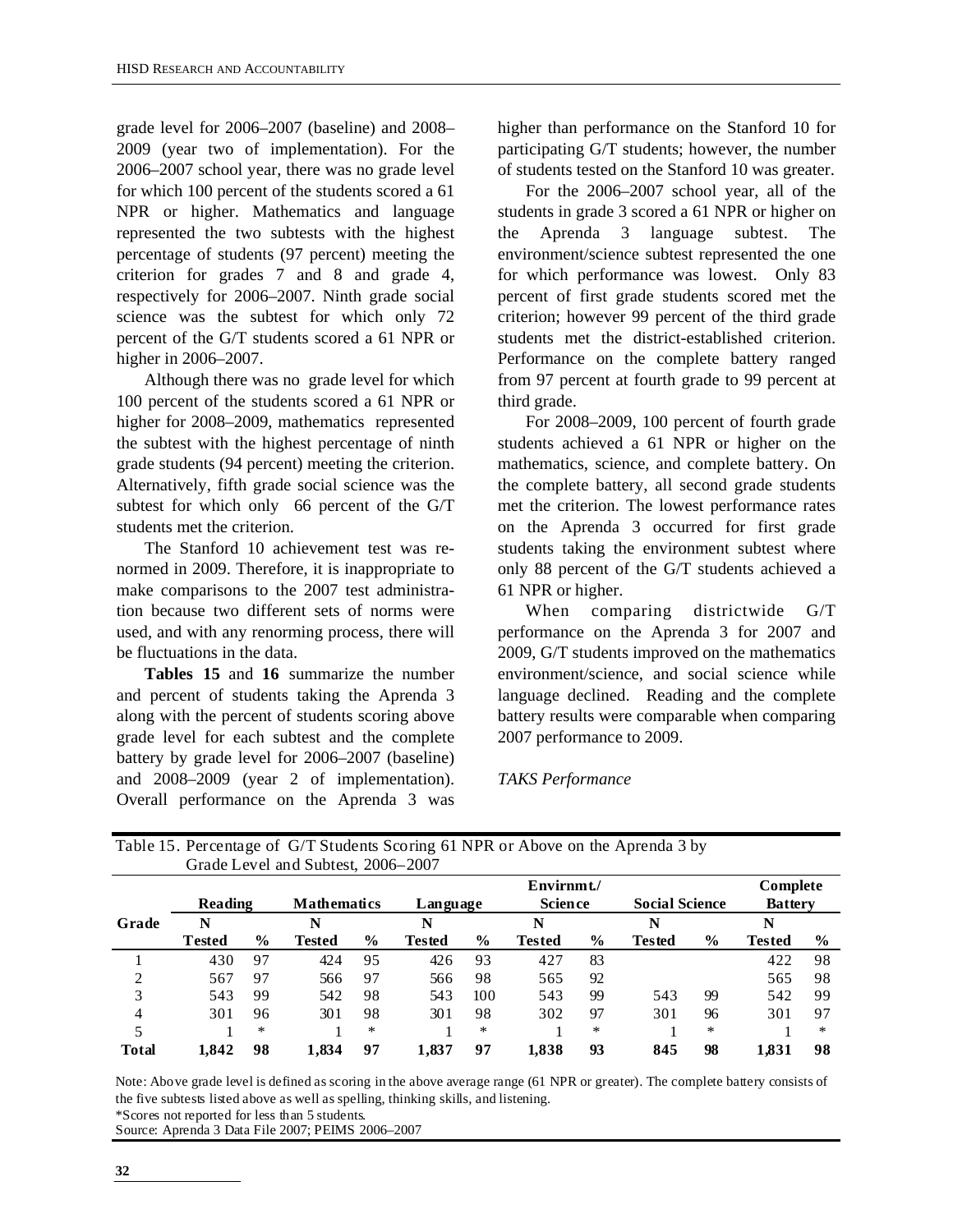|               |                |               | Grade Level and Subtest, 2008–2009 |               |               |               |                              |               |                                 |               |                            |               |
|---------------|----------------|---------------|------------------------------------|---------------|---------------|---------------|------------------------------|---------------|---------------------------------|---------------|----------------------------|---------------|
|               | <b>Reading</b> |               | <b>Mathematics</b>                 |               | Language      |               | Envirnmt./<br><b>Science</b> |               | <b>Social</b><br><b>Science</b> |               | Complete<br><b>Battery</b> |               |
|               | N              |               | N                                  |               | N             |               | N                            |               | N                               |               | N                          |               |
| Grade         | Tested         | $\frac{6}{9}$ | <b>Tested</b>                      | $\frac{0}{0}$ | <b>Tested</b> | $\frac{6}{9}$ | <b>Tested</b>                | $\frac{6}{6}$ | <b>Tested</b>                   | $\frac{6}{9}$ | <b>Tested</b>              | $\frac{0}{0}$ |
|               | 760            | 97            | 761                                | 95            | 760           | 95            | 761                          | 88            |                                 |               | 757                        | 98            |
| 2             | 669            | 99            | 667                                | 99            | 667           | 99            | 666                          | 97            |                                 |               | 664                        | 100           |
| 3             | 679            | 99            | 679                                | 97            | 678           | 99            | 677                          | 99            | 67'                             | 99            | 675                        | 99            |
| 4             | 423            | 97            | 424                                | 100           | 422           | 97            | 424                          | 100           | 424                             | 99            | 421                        | 100           |
| <b>T</b> otal | 2,531          | 98            | 2,531                              | 98            | 2.527         | 95            | 2,528                        | 99            | 1.101                           | 99            | 2,517                      | 98            |

| Table 16. Percentage of G/T Students Scoring 61 NPR or Above on the Aprenda 3 by |
|----------------------------------------------------------------------------------|
| Grade Level and Subtest, 2008–2009                                               |

Note: Above grade level is defined as scoring in the above average range (61 NPR or greater). \*Scores not reported for less than 5 students.

Source: Aprenda 3 Data File 2009; PEIMS 2008–2009.

The TAKS is a criterion-referenced exam that is mandated by the state for students in grades 3 through 11 enrolled in Texas public schools and state-approved charter schools. For the 2007–2008 school year, the district developed achievement expectations for students participating in the G/T program to score at the commended level on the TAKS. Therefore, baseline data were collected during the 2006– 2007 year for TAKS. **Table 17** summarizes the number of G/T students taking the English TAKS and the percent scoring at the commended level on the five subtests by grade level for the spring 2007 administration. Districtwide, 57.6 percent of G/T students scored at the commended level on reading, 53.9 percent scored at the commended level on mathematics, 55.8 percent scored at the commended level on writing, 40.8 percent scored on the commended

level on science, and 66.8 percent scored at the commended level on social studies.

**Table 18** summarizes the G/T English TAKS results by grade level for the five subtests for 2009 administration reflecting achievement for G/T students after two years of program implementation. Districtwide, 64.7 percent of G/T students scored at the commended level on reading, 67.5 percent scored at the commended level on the mathematics subtest, 64.2 percent scored at the commended level on the writing subtest, and 58.8 percent and 77.6 percent scored at the commended level on the science and social studies subtests, respectively.

The results indicate that a greater percentage of G/T students scored at the commended level in 2009 compared to 2007 on the English TAKS. The greatest gains were seen on the science subtest where the percentage scoring at the commended level increased by 18.0 percentage

| Table 17.      |          |      | Districtwide G/T English TAKS Percent Commended Performance, 2007                                            |               |          |               |                |               |                       |      |
|----------------|----------|------|--------------------------------------------------------------------------------------------------------------|---------------|----------|---------------|----------------|---------------|-----------------------|------|
|                | Reading  |      | <b>Mathematics</b>                                                                                           |               | Writing  |               | <b>Science</b> |               | <b>Social Studies</b> |      |
| Grade          | N Tested | $\%$ | <b>N</b> Tested                                                                                              | $\frac{0}{0}$ | N Tested | $\frac{0}{0}$ | N Tested       | $\frac{6}{9}$ | N Tested              | $\%$ |
|                |          |      |                                                                                                              |               |          |               |                |               |                       |      |
| 3              | 1.717    | 69.4 | 1.721                                                                                                        | 60.2          |          |               |                |               |                       |      |
| $\overline{4}$ | 2.049    | 58.2 | 2.049                                                                                                        | 64.6          | 2.030    | 45.7          |                |               |                       |      |
| 5              | 2,385    | 49.1 | 2,373                                                                                                        | 70.2          |          |               | 2.379          | 58.3          |                       |      |
| 6              | 1,630    | 87.0 | 1,631                                                                                                        | 68.5          |          |               |                |               |                       |      |
| 7              | 1.869    | 57.9 | 1.869                                                                                                        | 40.6          | 1,855    | 66.7          |                |               |                       |      |
| 8              | 1.773    | 78.1 | 1.773                                                                                                        | 49.4          |          |               | 1.768          | 46.8          | 1,766                 | 71.5 |
| 9              | 1,745    | 52.7 | 1,743                                                                                                        | 47.0          |          |               |                |               |                       |      |
| 10             | 2.074    | 26.0 | 2.072                                                                                                        | 37.8          |          |               | 2.064          | 28.4          | 2,065                 | 61.5 |
| 11             | 1.963    | 51.8 | 1.968                                                                                                        | 45.0          |          |               | 1.966          | 27.3          | 1,960                 | 68.4 |
| <b>Total</b>   | 17,205   | 57.6 | 17.199                                                                                                       | 53.9          | 3.885    | 55.8          | 8.177          | 40.8          | 5,791                 | 66.8 |
|                |          |      | Note: For subjects and grades with multiple test administrations, the first administration results are used. |               |          |               |                |               |                       |      |

Source: TAKS Data File 2007.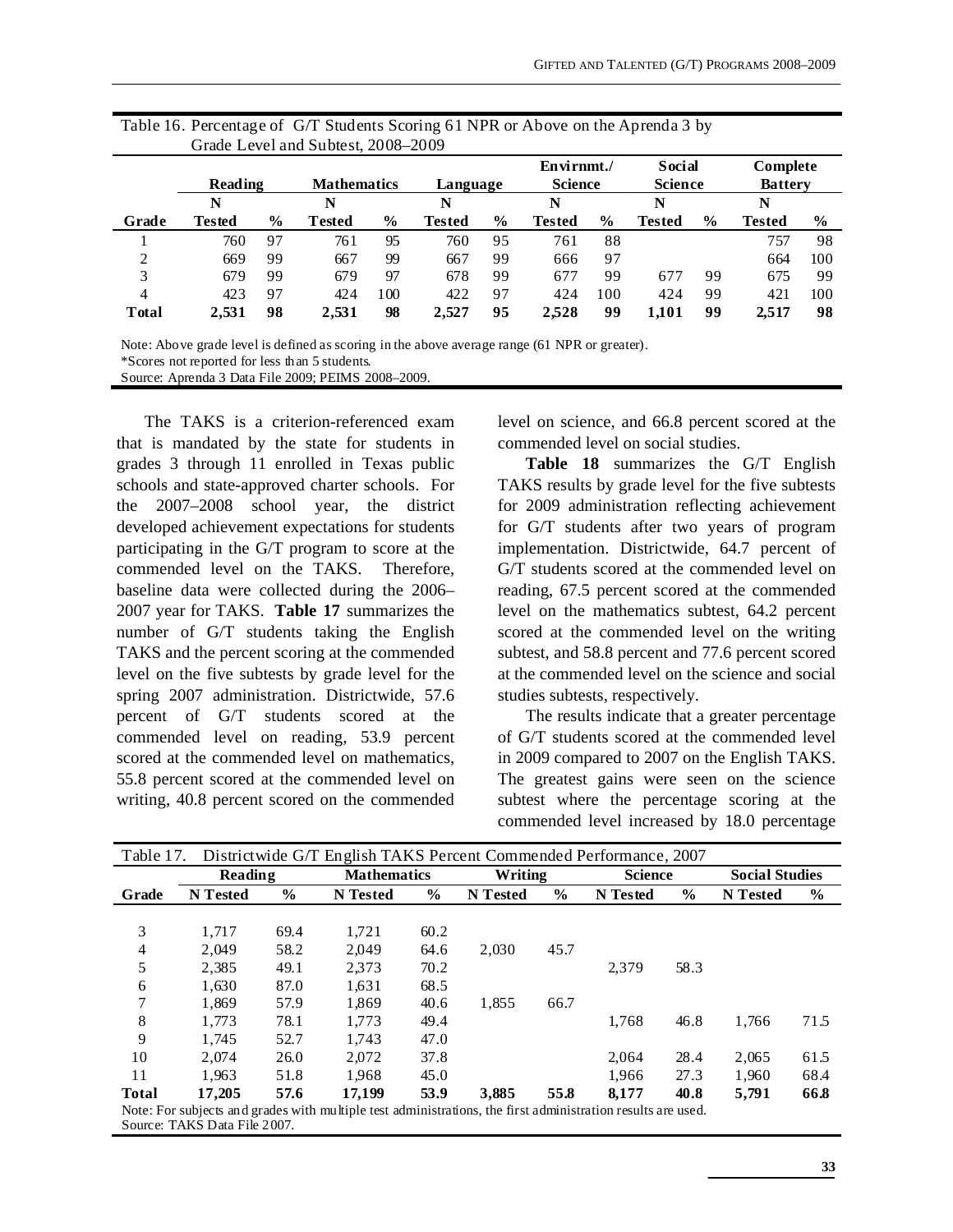| Table 18.    |                              |               | Districtwide G/T English TAKS Percent Commended Performance, 2009                                            |               |          |               |                |               |                       |      |
|--------------|------------------------------|---------------|--------------------------------------------------------------------------------------------------------------|---------------|----------|---------------|----------------|---------------|-----------------------|------|
|              | Reading                      |               | <b>Mathematics</b>                                                                                           |               | Writing  |               | <b>Science</b> |               | <b>Social Studies</b> |      |
|              | N Tested                     | $\frac{6}{6}$ | N Tested                                                                                                     | $\frac{6}{6}$ | N Tested | $\frac{6}{9}$ | N Tested       | $\frac{6}{9}$ | N Tested              | $\%$ |
| Grade        |                              |               |                                                                                                              |               |          |               |                |               |                       |      |
| 3            | 1,818                        | 80.6          | 1,821                                                                                                        | 74.6          |          |               |                |               |                       |      |
| 4            | 2,131                        | 60.5          | 2,138                                                                                                        | 78.3          | 2,125    | 62.0          |                |               |                       |      |
| 5            | 2,525                        | 60.3          | 2,531                                                                                                        | 82.5          |          |               | 2,513          | 77.5          |                       |      |
| 6            | 1.890                        | 74.8          | 1.894                                                                                                        | 75.8          |          |               |                |               |                       |      |
| 7            | 1,950                        | 59.6          | 1.949                                                                                                        | 49.0          | 1,933    | 66.6          |                |               |                       |      |
| 8            | 1.756                        | 86.1          | 1.749                                                                                                        | 62.1          |          |               | 1.749          | 60.1          | 1.746                 | 78.6 |
| 9            | 1.672                        | 51.0          | 1.671                                                                                                        | 60.7          |          |               |                |               |                       |      |
| 10           | 1.449                        | 43.1          | 1.453                                                                                                        | 47.2          |          |               | 1.437          | 37.9          | 1.439                 | 74.1 |
| 11           | 1.568                        | 64.3          | 1,560                                                                                                        | 65.1          |          |               | 1.557          | 46.2          | 1,564                 | 79.5 |
| <b>Total</b> | 16.759                       | 64.7          | 16.766                                                                                                       | 67.5          | 4.058    | 64.2          | 7.256          | 58.8          | 4,749                 | 77.6 |
|              |                              |               | Note: For subjects and grades with multiple test administrations, the first administration results are used. |               |          |               |                |               |                       |      |
|              | Source: TAKS Data File 2009. |               |                                                                                                              |               |          |               |                |               |                       |      |

points compared to the 2007. The percentage of students scoring at the commended level on the reading, mathematics, writing, and social studies subtests increased by 7.1, 13.6, 8.4, and 10.8 percentage points, respectively.

**Table 19** summarizes the number of G/T students taking the Spanish TAKS and the percent scoring at the commended level on the three subtests by grade level for the 2007 administration. Districtwide, scores ranged from 49.2 percent on the writing subtest to 71.1 percent on the mathematics subtest.

**Table 20** (page 35) summarizes the number of G/T students taking the Spanish TAKS and the percent scoring at the commended level on the three subtests by grade level for the 2009 administration. For grade 6, the percentage scoring at the commended level was not reported because fewer than five students were tested. There were no students test at grade 5. For reading, mathematics, and writing, the percentage of students scoring at the commended level was 68.5, 71.8, and 57.4 percent, respectively. There were increases on the reading, mathematics and writing subtests by 6.3 0.7, and 8.2 percentage points, respectively, when comparing 2007 to 2009.

#### *HISD Advanced Placement (AP) and International Baccalaureate (IB) Examination Results*

In Texas, participation and performance on AP and IB examinations are indicators included in the AEIS and the Texas Gold Performance Acknowledgments (GPA), which recognize districts and campuses for high levels of participation and performance on AP and IB examinations. Moreover, high school G/T students are required to enroll each year in at least two advanced level classes (Pre-AP, AP, Pre-IB, IB, or Dual Credit) to remain identified as G/T. As such, AP and IB examination results for G/T students are monitored as part of this evaluation.

**Tables 21** and **22** (pages 36 and 37) show G/T student participation and performance on

|              | Table 19. Districtwide G/T Spanish TAKS Percent Commended Performance, 2007 |                                          |          |               |          |               |  |  |  |  |  |  |
|--------------|-----------------------------------------------------------------------------|------------------------------------------|----------|---------------|----------|---------------|--|--|--|--|--|--|
|              |                                                                             | Writing<br>Reading<br><b>Mathematics</b> |          |               |          |               |  |  |  |  |  |  |
|              | <b>N</b> Tested                                                             | $\frac{6}{9}$                            | N Tested | $\frac{0}{0}$ | N Tested | $\frac{6}{9}$ |  |  |  |  |  |  |
| Grade        |                                                                             |                                          |          |               |          |               |  |  |  |  |  |  |
|              | 544                                                                         | 59.6                                     | 543      | 65.4          |          |               |  |  |  |  |  |  |
|              | 301                                                                         | 67.1                                     | 301      | 81.4          | 301      | 49.2          |  |  |  |  |  |  |
| <b>Total</b> | 845                                                                         | 62.2                                     | 844      | 71.1          | 301      | 49.2          |  |  |  |  |  |  |
| $\sim$       | .                                                                           |                                          |          |               |          |               |  |  |  |  |  |  |

\*Scores not reported for less than five students.

Note: For subjects and grades with multiple test administrations, the first administration results are used. Social Studies is not tested in grades 3–6.

Source: TAKS Data File 2007.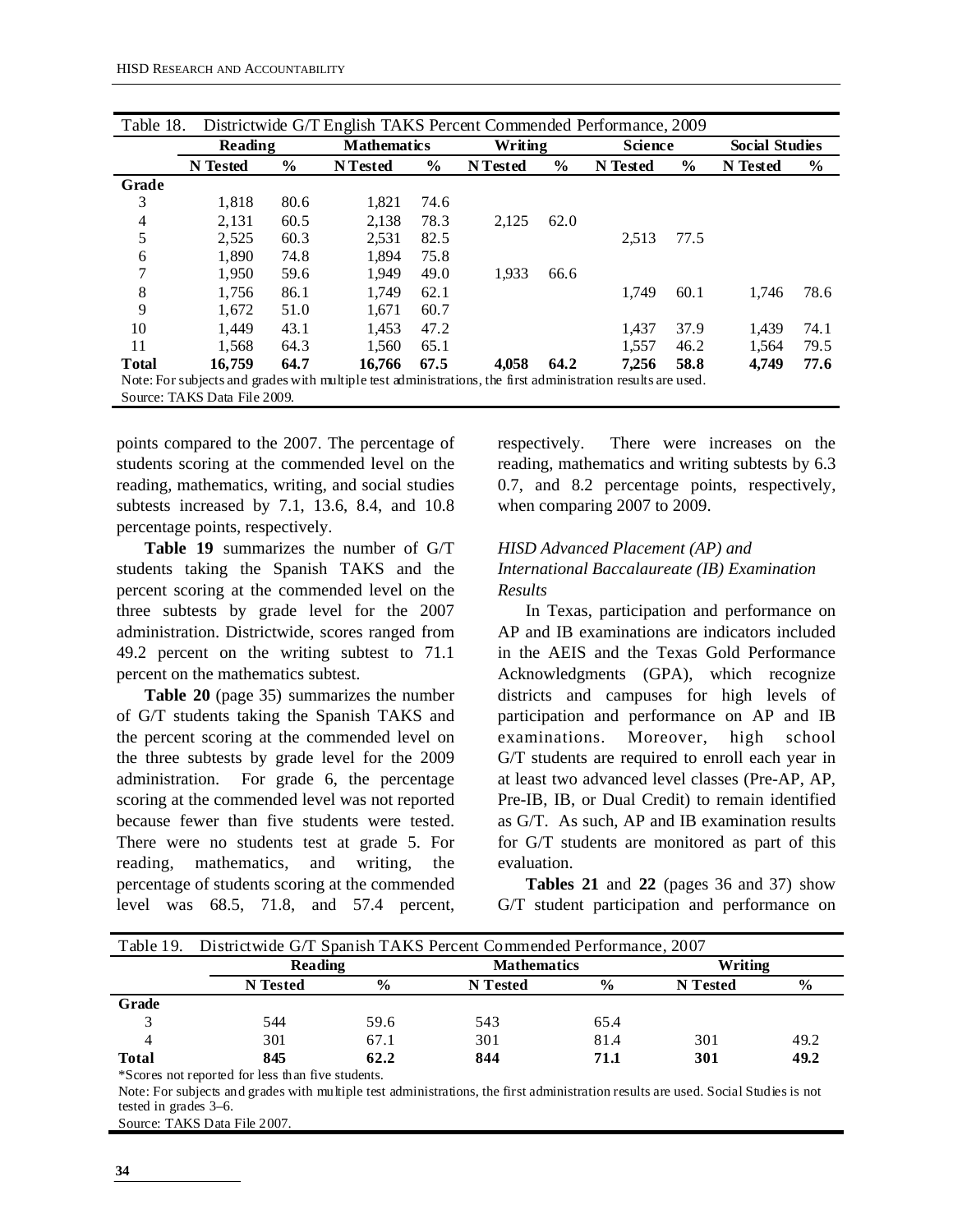| Table 20.                                                                                                                                                                       | Districtwide G/T Spanish TAKS Percent Commended Performance, 2009 |               |                    |               |          |               |  |
|---------------------------------------------------------------------------------------------------------------------------------------------------------------------------------|-------------------------------------------------------------------|---------------|--------------------|---------------|----------|---------------|--|
|                                                                                                                                                                                 | Reading                                                           |               | <b>Mathematics</b> |               |          | Writing       |  |
|                                                                                                                                                                                 | N Tested                                                          | $\frac{6}{6}$ | N Tested           | $\frac{0}{0}$ | N Tested | $\frac{6}{9}$ |  |
| Grade                                                                                                                                                                           |                                                                   |               |                    |               |          |               |  |
|                                                                                                                                                                                 | 674                                                               | 69.6          | 671                | 64.1          |          |               |  |
| 4                                                                                                                                                                               | 419                                                               | 66.8          | 421                | 84.1          | 420      | 57.4          |  |
|                                                                                                                                                                                 |                                                                   |               |                    |               |          |               |  |
| 6                                                                                                                                                                               |                                                                   | $*$           |                    | *             |          |               |  |
| <b>Total</b>                                                                                                                                                                    | 1.094                                                             | 68.5          | 1.093              | 71.8          | 420      | 57.4          |  |
| *Scores not reported for less than five students.<br>Note: For which and oneder with my kinds toot edministrations, the first edministration new teacher we used. Covered Coast |                                                                   |               |                    |               |          |               |  |

Note: For subjects and grades with multiple test administrations, the first administration results are used. Science and Social Studies are not tested in grades 3 and 4.

Source: TAKS Data File 2009.

AP examinations for 2007 and 2009, respectively. Typically, a score of three qualifies a student to receive advanced placement and/or college credit. Of the 7,691 G/T students in grades 9–12 districtwide, 2,972 or 38.6 participated in taking AP examinations for the 2007 administration.

For 2007, a total of 2,972 HISD G/T students took 6,409 AP examinations, and 57.0 percent of the scores were three or higher (Table 21). AP participation and performance also varied markedly for campuses with G/T students (Table 21). Out of a total of 30 high school campuses, 28 campuses had five or more G/T participants. Levels of participation ranged from 2.4 percent at Eastwood Academy to 63.6 percent at Cesar Chavez High School. The percentage of exams that were scored at three or higher ranged from 0.0 percent at Jesse Jones and Evan Worthing high schools to 85.8 percent at Bellaire High School.

For 2009, of the 6,424 G/T students in grades 9–12 districtwide, 2,985 or 46.5 percent of G/T students took AP exams for the 2009 AP test administration (**Table 22**, page 37). Of the 6,818 AP exams taken by G/T students, more than 54.0 percent of the exams scored three or higher.

Table 22 (page 37) summarizes G/T AP participation and performance by high school campus for 2009. Levels of AP participation ranged from 3.1 percent at Mirabeau Lamar High School to 84.8 percent at Robert E. Lee High School. The percentage of AP exams scored at three or higher ranged from 0.0 percent at Kashmere and Evan Worthing high schools to 84.8 percent at Bellaire High School.

**Figure 2** compares the percentage for HISD G/T AP tests scoring three or higher by race/ ethnicity based upon the total number of G/T AP tests taken for each racial/ethnic group for 2007 and 2009, respectively. The percentage of exams scoring three or higher for African American and and Hispanic students increased from 2007 to 2009 by 6.1 and 0.2 percentage point(s), respectively, while the percentage of exams for Asian and White students decreased from 2007 to 2009 by -4.9 and –9.9 percentage points, respectively. There clearly is a disparity in the performance levels of G/T AP exams for African American and Hispanic students scoring three or



Figure 2. Percentage of HISD G/T AP exams scoring three or higher by race/ethnicity, 2007 and 2009.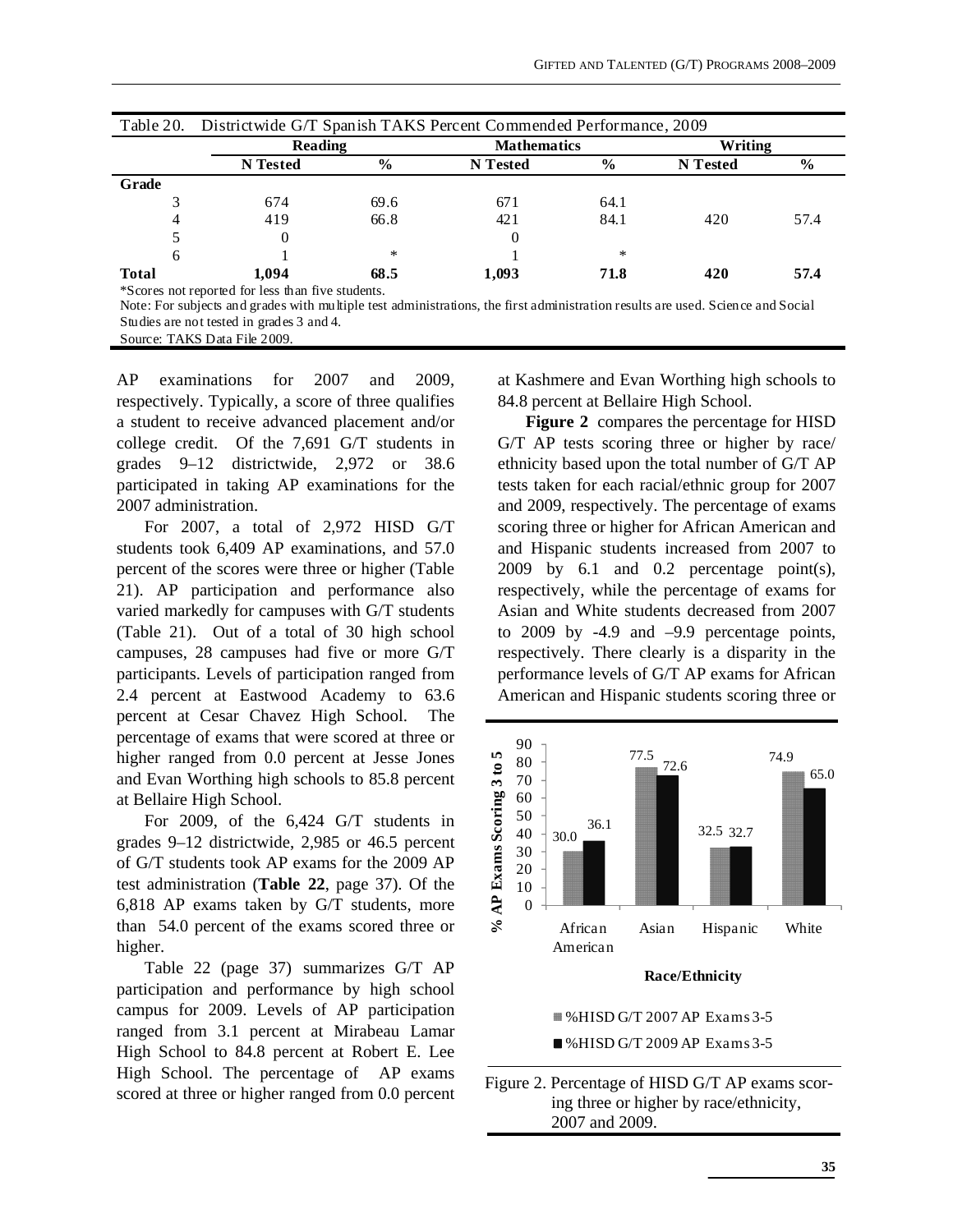|                   | <b>G/T Participation Rate</b> |                  |              | <b>AP Exams at or Above Criterion</b> |                           |              |  |
|-------------------|-------------------------------|------------------|--------------|---------------------------------------|---------------------------|--------------|--|
| Campus            | $G/T$ 9-12<br>Enrollment      | Number<br>Tested | Rate<br>$\%$ | Number of<br>Exams                    | Number Scoring<br>$3 - 5$ | Rate<br>$\%$ |  |
|                   |                               |                  |              |                                       |                           |              |  |
| Austin            | 185                           | 76               | 41.1         | 121                                   | 12                        | 9.9          |  |
| <b>Bellaire</b>   | 1,113                         | 703              | 63.2         | 2,109                                 | 1809                      | 85.8         |  |
| Carnegie Vanguard | 349                           | 132              | 37.8         | 254                                   | 158                       | 62.2         |  |
| Challenge         | 143                           | 37               | 25.9         | 43                                    | 27                        | 62.8         |  |
| Chavez            | 247                           | 157              | 63.6         | 330                                   | 67                        | 20.3         |  |
| Davis             | 162                           | 63               | 38.9         | 74                                    | 10                        | 13.5         |  |
| <b>DeBakey</b>    | 277                           | 160              | 57.8         | 384                                   | 303                       | 78.9         |  |
| Eastwood          | 85                            | $\overline{c}$   | 2.4          | 2                                     | $\ast$                    | $\ast$       |  |
| Furr              | 47                            | 21               | 44.7         | 51                                    | 9                         | 17.6         |  |
| Houston           | 227                           | 110              | 48.5         | 189                                   | 8                         | 4.2          |  |
| <b>HSLECJ</b>     | 189                           | 50               | 26.5         | 86                                    | 41                        | 47.7         |  |
| <b>HSPVA</b>      | 664                           | 180              | 27.1         | 400                                   | 277                       | 69.3         |  |
| Jones             | 50                            | 20               | 40.0         | 31                                    | 0                         | 0.0          |  |
| Jordan            | 52                            | 7                | 13.5         | 14                                    | 1                         | 7.1          |  |
| Kashmere          | 15                            | $\overline{4}$   | 26.7         | 5                                     | $\ast$                    | $\ast$       |  |
| Lamar             | 1,143                         | 39               | 3.4          | 39                                    | 31                        | 79.5         |  |
| Lee               | 88                            | 43               | 48.9         | 96                                    | 13                        | 13.5         |  |
| Madison           | 197                           | 84               | 42.6         | 112                                   | 6                         | 5.4          |  |
| Milby             | 260                           | 127              | 48.8         | 232                                   | 78                        | 33.6         |  |
| Reagan            | 232                           | 82               | 35.3         | 131                                   | 15                        | 11.5         |  |
| Scarborough       | 57                            | 12               | 21.1         | 19                                    | $\overline{\mathbf{4}}$   | 21.1         |  |
| Sharpsto wn       | 72                            | 26               | 36.1         | 53                                    | 5                         | 9.4          |  |
| Sterling          | 77                            | 27               | 35.1         | 29                                    | $\mathbf{1}$              | 3.4          |  |
| Waltrip           | 353                           | 54               | 15.3         | 120                                   | 40                        | 33.3         |  |
| Washington        | 120                           | 26               | 21.7         | 55                                    | 24                        | 43.6         |  |
| Westbury          | 139                           | 57               | 41.0         | 113                                   | 23                        | 20.4         |  |
| Westside          | 943                           | 599              | 63.5         | 1,205                                 | 684                       | 56.8         |  |
| Wheatley          | 79                            | 27               | 34.2         | 46                                    | 1                         | 2.2          |  |
| Worthing          | 61                            | 27               | 44.3         | 37                                    | $\boldsymbol{0}$          | 0.0          |  |
| Yates             | 65                            | 20               | 30.8         | 29                                    | $\mathbf{1}$              | 3.4          |  |
| <b>HISD</b>       | 7,691                         | 2,972            | 38.6         | 6,409                                 | ÷                         | 57.0         |  |

Table 21. HISD High School G/T Advanced Placement Participation and Examination Performance by Campus, 2007

Source: 2007 College Board Data file; PEIMS: 2006–2007 enrollment data and G/T status.

Note: Bellaire and Lamar offer the International Baccalaureate program. G/T identification code was missing for 51 students in 2007. HISD 9–12 enrollment reflects only G/T enrollment for schools participating in AP testing. There were 59 G/T

students from 9 campuses that did not participate in AP testing. **†**Totals not reported because two schools tested less than five students.

\*Scores not reported for less than 5 students.

higher compared to G/T AP exams for White and Asian students scoring three or higher. In 2007, the percentage of G/T AP exams taken by Asian students that scored three or higher exceeded the percentage of exams taken by African American and Hispanic students scoring three or higher by 47.5 and 45.1 percentage points, respectively. Similarly, G/T AP tests taken by White students that scored three or higher in 2007 exceeded the percentage of G/T AP tests taken by African American and Hispanic students scoring three or higher by 44.9 and 42.4 percentage points, respectively.

In 2009, the differences in performance for G/T AP exams taken by White and Asian students scoring three or higher and G/T AP tests taken by African American and Hispanic students decreased because the overall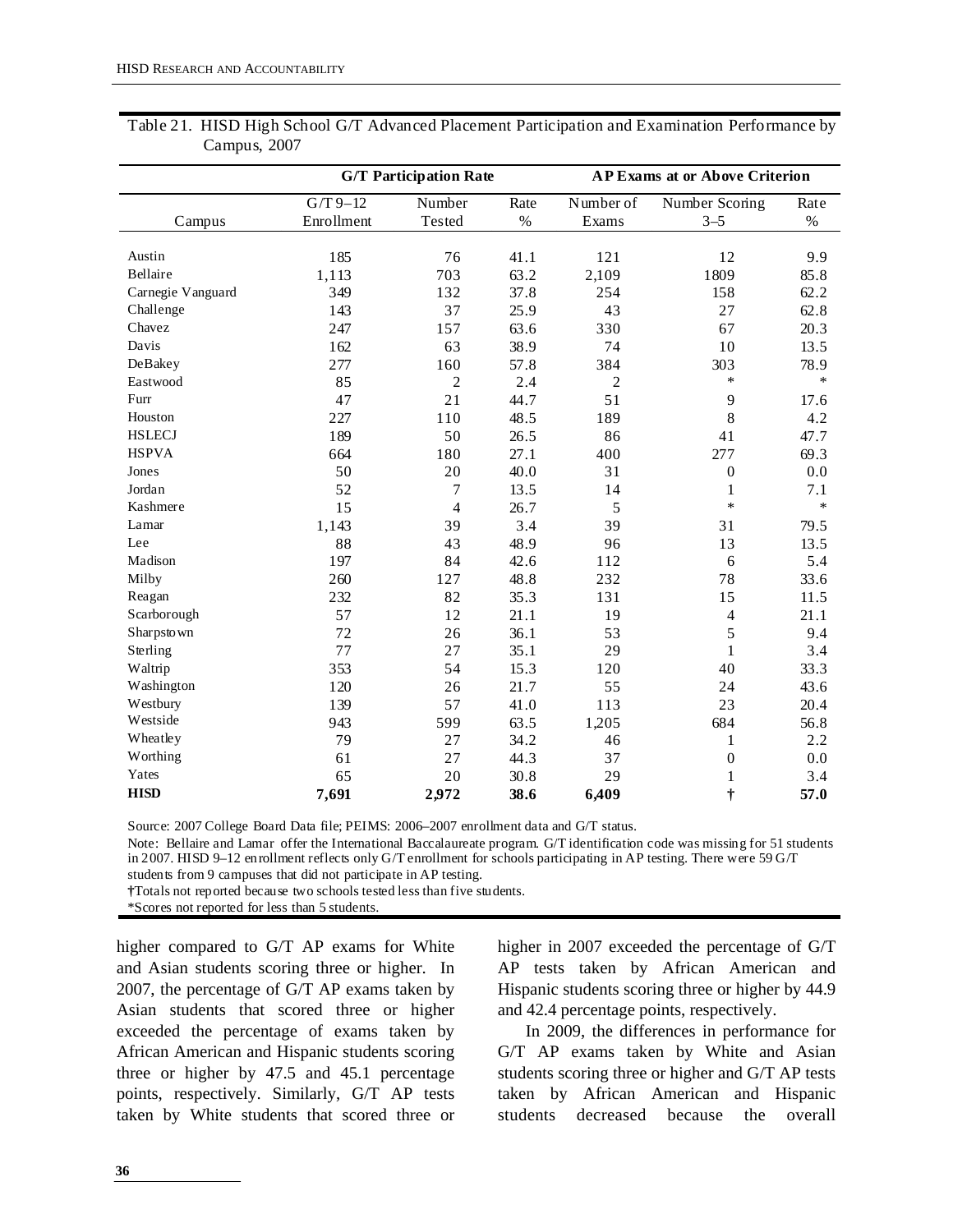|                      |                   | <b>G/T Participation Rate</b><br><b>G/T AP Exams at or Above Criterion</b> |               |                |                       |               |
|----------------------|-------------------|----------------------------------------------------------------------------|---------------|----------------|-----------------------|---------------|
|                      | $G/T$ 9-12        | <b>Number</b>                                                              | Rate          | Number of      | <b>Number Scoring</b> | Rate          |
| Campus               | <b>Enrollment</b> | <b>Tested</b>                                                              | $\frac{0}{0}$ | <b>Exams</b>   | $3 - 5$               | $\frac{0}{0}$ |
|                      |                   |                                                                            |               |                |                       |               |
| Austin               | 169               | 90                                                                         | 53.3          | 158            | 21                    | 13.3          |
| <b>Bellaire</b>      | 1,008             | 671                                                                        | 66.6          | 2,134          | 1,810                 | 84.8          |
| Camegie Vanguard     | 398               | 210                                                                        | 52.8          | 464            | 286                   | 61.6          |
| Challenge            | 137               | 37                                                                         | 27.0          | 40             | 24                    | 60.0          |
| Chavez               | 138               | 101                                                                        | 73.2          | 220            | 57                    | 25.9          |
| Davis                | 152               | 50                                                                         | 32.9          | 75             | 10                    | 13.3          |
| DeBakey              | 245               | 205                                                                        | 83.7          | 436            | 355                   | 81.4          |
| Eastwood             | 106               | 19                                                                         | 17.9          | 23             | 12                    | 52.2          |
| Empowerment          | 3                 | $\overline{c}$                                                             | 66.7          | $\overline{2}$ | $\ast$                | $\ast$        |
| Furr                 | 51                | 11                                                                         | 21.6          | 24             | 8                     | 33.3          |
| Houston+             | 143               | 99                                                                         | 69.2          | 263            | 28                    | 10.6          |
| <b>HSLECJ</b>        | 144               | 57                                                                         | 39.6          | 86             | 27                    | 31.4          |
| <b>HSPVA</b>         | 649               | 200                                                                        | 30.8          | 367            | 204                   | 55.6          |
| Jones                | 25                | 3                                                                          | 12.0          | 3              | $\ast$                | $\ast$        |
| Jordan               | 106               | 20                                                                         | 18.9          | 30             | $\overline{c}$        | 6.7           |
| Kashmere             | 18                | 7                                                                          | 38.9          | 8              | $\boldsymbol{0}$      | 0.0           |
| Lamar                | 804               | 25                                                                         | 3.1           | 25             | 11                    | 44.0          |
| Lee                  | 66                | 56                                                                         | 84.8          | 170            | 56                    | 32.9          |
| Madison              | 139               | 86                                                                         | 61.9          | 135            | 8                     | 5.9           |
| Milby                | 218               | 111                                                                        | 50.9          | 267            | 55                    | 20.6          |
| Reagan               | 216               | 84                                                                         | 38.9          | 113            | 18                    | 15.9          |
| Scarborough          | 32                | 18                                                                         | 56.3          | 57             | 11                    | 19.3          |
| Sharpstown           | 64                | 41                                                                         | 64.1          | 91             | 18                    | 19.8          |
| Sterling             | 29                | 21                                                                         | 72.4          | 32             | $\mathbf{1}$          | 3.1           |
| Waltrip              | 298               | 98                                                                         | 32.9          | 227            | 84                    | 37.0          |
| Washington           | 112               | 41                                                                         | 36.6          | 67             | 10                    | 14.9          |
| Westbury             | 118               | 60                                                                         | 50.8          | 135            | 17                    | 12.6          |
| Westside             | 692               | 504                                                                        | 72.8          | 1,089          | 578                   | 53.1          |
| Wheatley             | 47                | 18                                                                         | 38.3          | 31             | 2                     | 6.5           |
| Worthing             | 30                | 17                                                                         | 56.7          | 22             | $\boldsymbol{0}$      | 0.0           |
| Yates                | 67                | 23                                                                         | 34.3          | 24             | $\overline{c}$        | 8.3           |
| <b>G/T HISD 9-12</b> | 6,424             | 2,985                                                                      | 46.5          | 6,818          | $\dagger$             | 54.5          |

Table 22. HISD High School G/T Advanced Placement Participation and Examination Performance by Campus, 2009

Source: 2009 College Board Data file; PEIMS: 2009 Fall PEIMS snapshot.

Note: Bellaire and Lamar offer the International Baccalaureate program. G/T identification code was missing for 56 students. G/T HISD 9–12 enrollment reflects only enrollment for schools participating in AP testing.

± For 2008–2009, Sam Houston High School was closed and two new campuses were opened: Houston

Math/Science/Technology Center and Houston Ninth Grade Prep Academy. However, AP College Board results for the two new campuses were sent under the old campus designation. Enrollment information reflects the two new campuses.

**†**Totals not reported because two schools tested less than five students.

\*Scores not reported for less than 5 students.

performance for exams taken by Asian and White students decreased from 2007 to 2009. At the same time, Hispanic and especially African American performance improved.

**Table 23** (page 38) summarizes the number of G/T and districtwide IB test-takers, number of exams, and the percent of exams scoring four or higher by campus for 2007 and 2009. A total of 417 students took 1,071 IB examinations districtwide, with 77.0 percent of the exams scored at four or higher for 2007. For 2009, a total of 419 students took 1,431 IB examinations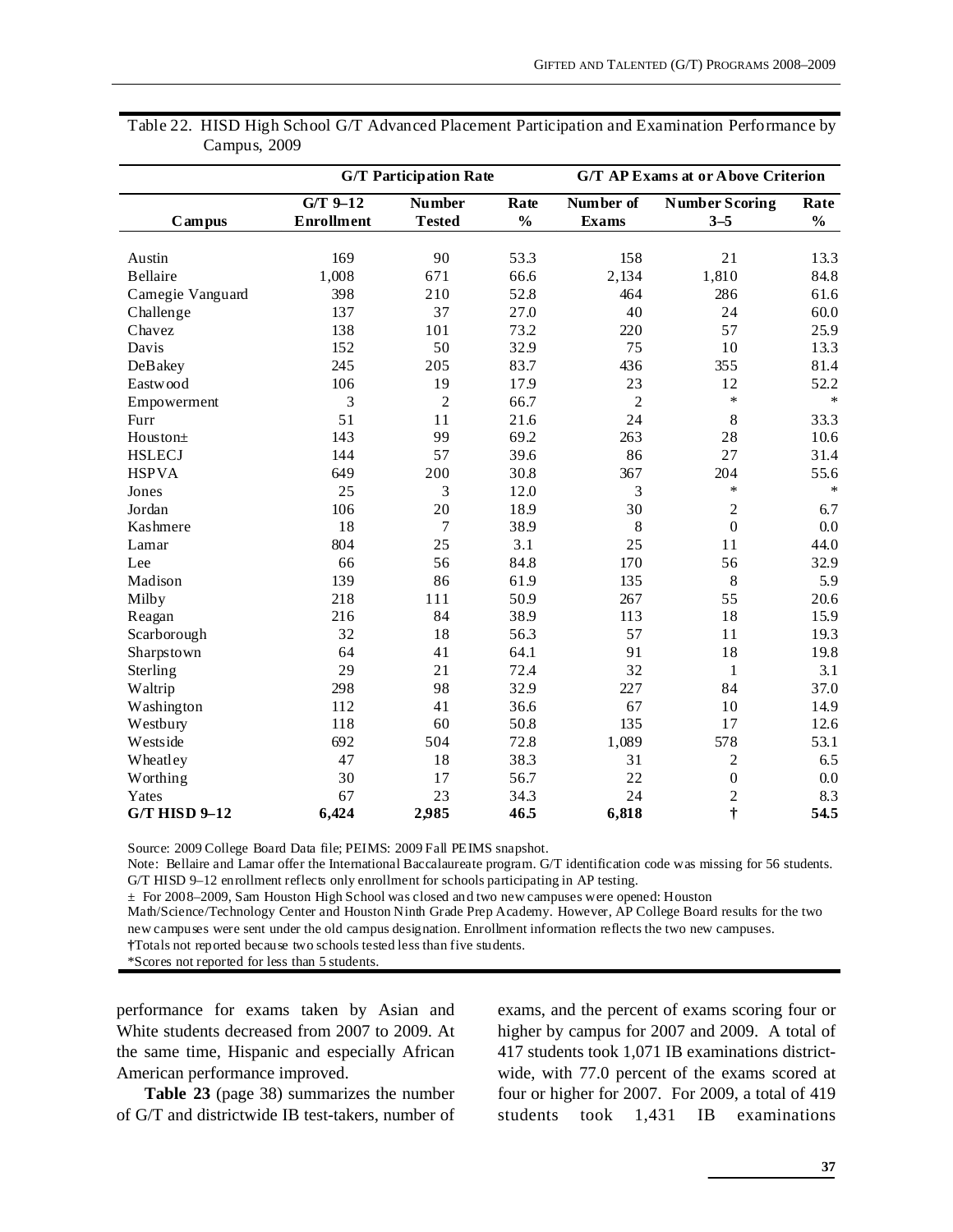districtwide, with 77.0 percent of the exams scored at four or higher.

In 2007, a total of 313 G/T students took 859 IB examinations with 80.8 percent scoring four or higher. In 2009, a total of 302 G/T students took 1,093 IB examinations with 81.4 percent scoring four or higher. When comparing 2007 to 2009 G/T participation and performance data, the number of IB test-takers decreased by 11 students, but the number of exams taken increased by 234; moreover, overall performance increased by 0.6 percentage point. According to the International Baccalaureate Organization (2007), 78.0 percent of IB exams scored in the 4–7 range in Texas for 2007. For 2009, 76.3 percent scored 4–7 in Texas. Overall, a higher percentage of G/T students received passing scores on the IB examination for both years when compared to performance in Texas.

Alternatively, results in 2007 and 2009 differed by campus. At Bellaire, 59 students took a total of 168 IB exams where 94.6 percent of the exams were scored at four or higher in 2007. For 2009, 42 students took 151 IB exams where 88.7 percent scored at four or higher. At Lamar High School, 358 students took a total of 903 IB exams where 73.8 percent of the exams were scored at four or higher in 2007. In 2009, 377 students at Lamar took 1,280 IB exams and 75.6 percent scored four or higher.

For G/T IB test-takers at Bellaire High School, 54 G/T students took a total of 162 IB exams where 95.7 percent of the exams scored four or higher in 2007. For 2009, 39 G/T students took 141 IB exams where 90.8 percent were scored at four or higher.

At Lamar High School, 259 G/T students took a total of 697 IB exams where 77.3 percent of the exams were scored at four or higher in 2007. For 2009, 263 G/T students took 952 IB exams where 80.0 percent scored at four or higher.

Students who were Diploma Candidates were required to study and take examinations in six different academic subjects. They were also required to take a critical thinking class known as *Theory of Knowledge*; document participation in 150 hours of *Creativity*, *Action, and Service* activities; and write an extended essay based upon original research. If a student fulfilled these requirements and earned a total of twentyfour points on six exams (each exam was graded on a scale from 1 to 7), an IB diploma was awarded.

**Table 24** (page 39) depicts the number of candidates and students who earned the IB diploma districtwide and for students participating in the G/T program for 2007 and 2009. Overall, there were 93 diplomates in 2007 and 139 in 2009. Regarding G/T students, there were 84 diplomates in 2007 compared to 124 in 2009. For G/T students, there was an increase of 40 more diplomates when comparing 2007 to 2009.

The number of IB diploma recipients differed markedly by campus. At Bellaire High School, 26 out of 29 candidates earned an IB diploma in 2007. In 2009, Bellaire had 29 candidates, and 23 earned an IB diploma. Lamar High School awarded the IB diploma to 67 students out of a total of 89 candidates in 2007,

| Table 23. Districtwide and G/T IB Exam Participation and Performance, 2007 and 2009                                       |      |          |       |                       |             |            |          |      |      |                          |                           |      |
|---------------------------------------------------------------------------------------------------------------------------|------|----------|-------|-----------------------|-------------|------------|----------|------|------|--------------------------|---------------------------|------|
|                                                                                                                           |      |          |       | <b>District</b>       |             |            |          |      |      | G/T                      |                           |      |
|                                                                                                                           |      | # Tested |       | # of $\mathbf{Exams}$ | Scoring 4–7 | % of Exams | # Tested |      |      | # of $\mathbf{Examples}$ | % of Exams<br>Scoring 4-7 |      |
| <b>School</b>                                                                                                             | 2007 | 2009     | 2007  | 2009                  | 2007        | 2009       | 2007     | 2009 | 2007 | 2009                     | 2007                      | 2009 |
|                                                                                                                           |      |          |       |                       |             |            |          |      |      |                          |                           |      |
| Bellaire                                                                                                                  | 59   | 42       | 168   | 151                   | 94.6        | 88.7       | 54       | 39   | 162  | 141                      | 95.7                      | 90.8 |
| Lamar                                                                                                                     | 358  | 377      | 903   | 1.280                 | 73.8        | 75.6       | 259      | 263  | 697  | 952                      | 77.3                      | 80.0 |
| Total                                                                                                                     | 417  | 419      | 1.071 | 1.431                 | 77.0        | 77.0       | 313      | 302  | 859  | 1.093                    | 80.8                      | 81.4 |
| Note: Scores of P-pending or N-no credit were not included. G/T identification code was missing for one student attending |      |          |       |                       |             |            |          |      |      |                          |                           |      |

Lamar High School for 2007. G/T identification code was missing for one student attending Bellaire High School for 2009. Source: 2007 and 2009 International Baccalaureate Organization Candidate Results and PEIMS 2007 and 2009.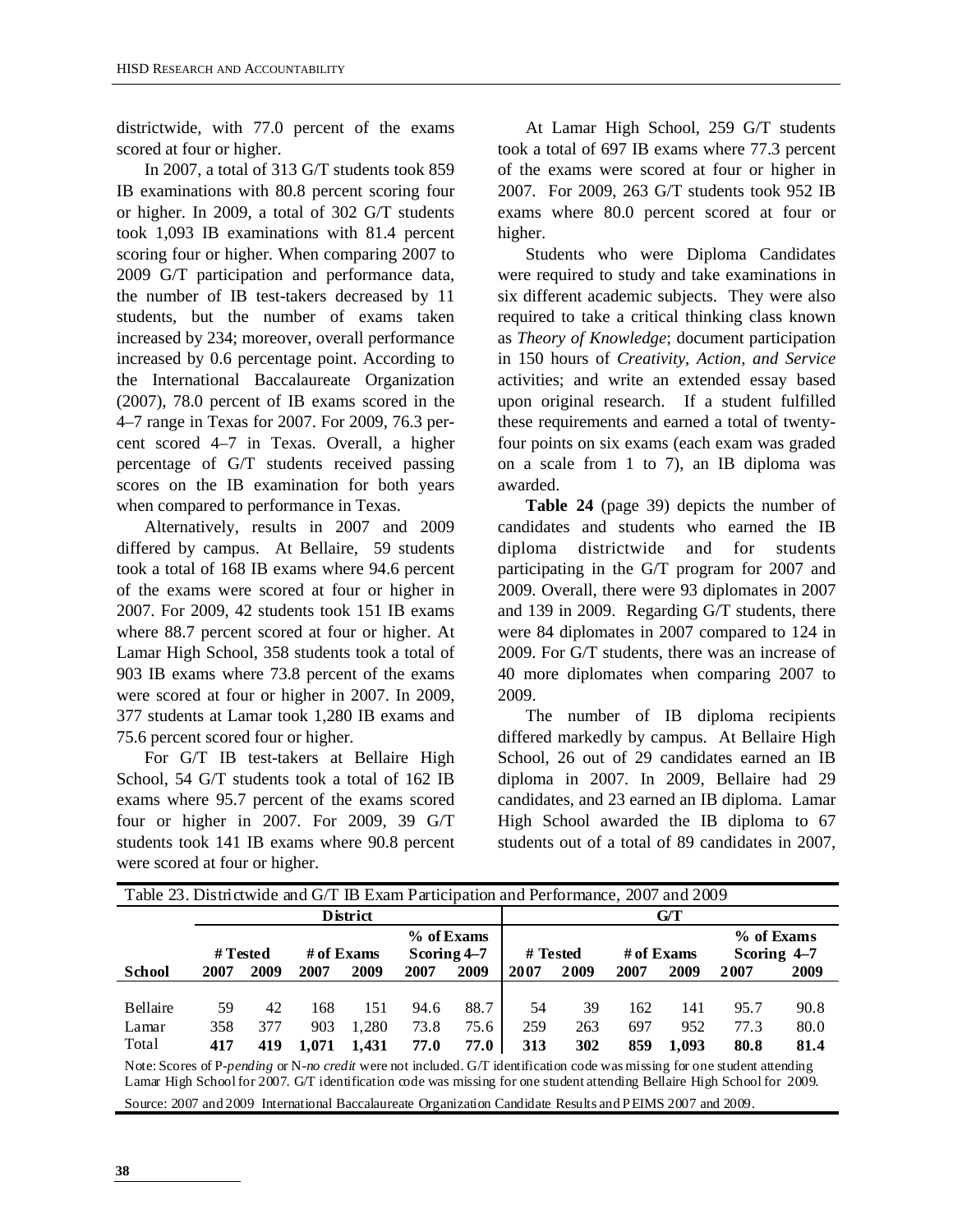|                                                                                                           |      |                                 | District |                   | Table 24. Number of Districtwide and G/T IB Candidates and Diplomates by School, 2007 and 2009<br>G/T |                   |      |      |
|-----------------------------------------------------------------------------------------------------------|------|---------------------------------|----------|-------------------|-------------------------------------------------------------------------------------------------------|-------------------|------|------|
| <b>School</b>                                                                                             |      | Candidates<br><b>Diplomates</b> |          | <b>Candidates</b> |                                                                                                       | <b>Diplomates</b> |      |      |
|                                                                                                           | 2007 | 2009                            | 2007     | 2009              | 2007                                                                                                  | 2009              | 2007 | 2009 |
| <b>Bellaire</b>                                                                                           | 29   | 29                              | 26       | 23                | 29                                                                                                    | 28                | 26   | 23   |
| Lamar                                                                                                     | 89   | 161                             | 67       | 116               | 74                                                                                                    | 128               | 58   | 101  |
| <b>Total</b>                                                                                              | 118  | 190                             | 93       | 139               | 103                                                                                                   | 156               | 84   | 124  |
| Note: G/T identification code was missing for one student attending Lamar High School for 2007.           |      |                                 |          |                   |                                                                                                       |                   |      |      |
| Source: 2007 and 2009 International Baccalaureate Organization Candidate Results and PEIMS 2007 and 2009. |      |                                 |          |                   |                                                                                                       |                   |      |      |

and increased the number of candidates to 161 and diplomates to 116 in 2009.

For students participating in the G/T program, Bellaire High School had a total of 29 candidates and 26 of these earned an IB diploma in 2007. For 2009, the number decreased to 28 candidates and 23 students earned an IB diploma in 2007. Since all of the IB candidates were also identified as G/T at Bellaire in 2007, the schoolwide results are the same as the G/T results. Lamar High School had 74 G/T candidates in 2007 and 58 of these earned an IB diploma. The number of G/T diplomates increased to 101 in 2009 out of 128 G/T candidates. When comparing IB diplomates from 2007 to 2009, there were increases for all students and for G/T students attending Bellaire and Lamar high schools.

#### *Standard 6–Curriculum and Instruction*

All Vanguard programs (Neighborhood or Magnet) continued to implement the district's G/T Curriculum Framework, *Scholars & Knowledge*, in grades K–12 for the 2008–2009 school year. Elementary school G/T students were to receive instruction in the four core content areas (reading, mathematics, science, and social studies), emphasizing advanced level products. Middle school G/T students were to

receive instruction daily in the four core content areas (language arts, reading, mathematics, science, and social studies) in Pre-AP or IBMYP classes with a G/T Pre-AP and/or IBMYP trained teacher implementing *Scholars & Knowledge*, emphasizing advanced level products. In grades 9–12, G/T students were to be enrolled in at least two advanced classes (Pre-AP, AP, dual credit, IBMYP, and/or IB) with appropriately trained teachers emphasizing advanced level products.

**Table 25** summarizes the number and percent of G/T middle school students enrolled in Pre-AP/IBMYP courses in the four core content areas for 2006–2007 (prior to implemenation of the standards) and 2008–2009 (year 2). Overall, 91.2 percent and 91.9 percent of G/T middle school students were enrolled in advanced courses in the four core content areas in 2006–2007 and 2008–2009.

**Table 26** (page 40) depicts the number of G/T high school students taking at least two advanced level courses for 2006–2007 (prior to implementation of the standards) and 2008–2009 (year 2). Prior to implementing the standards, G/T high school students were required to enroll in only one advanced course to keep their G/T status. When the analysis for 2006–2007 was conducted, however, the new standard of two

|              |                |                      | Content Area Courses, 2006–2007 and 2008–2009 |                     |                  |                     |  |  |
|--------------|----------------|----------------------|-----------------------------------------------|---------------------|------------------|---------------------|--|--|
|              |                | 2006–2007 (Baseline) |                                               | 2008–2009 (Year 2)  |                  |                     |  |  |
|              | $#$ Taking 4   | <b>Total G/T</b>     |                                               |                     | <b>Total G/T</b> |                     |  |  |
|              | Core           | Course               | % Taking 4                                    | # Taking $4$        | Course           | % Taking 4          |  |  |
|              | <b>Courses</b> | <b>Enrollment</b>    | <b>Core Courses</b>                           | <b>Core Courses</b> | Enrollment       | <b>Core Courses</b> |  |  |
| 6            | 1.277          | 1,636                | 78.1                                          | 1,701               | 1,899            | 89.6                |  |  |
|              | 1.806          | 1,865                | 96.8                                          | 1,805               | 1.955            | 92.3                |  |  |
| 8            | 1.723          | 1,769                | 97.4                                          | 1,648               | 1,754            | 94.0                |  |  |
| <b>Total</b> | 4.806          | 5.270                | 91.2                                          | 5,154               | 5,608            | 91.9                |  |  |

Table 25. Number and Percent of G/T Middle School Students Enrolled in Pre-AP/IBMYP Core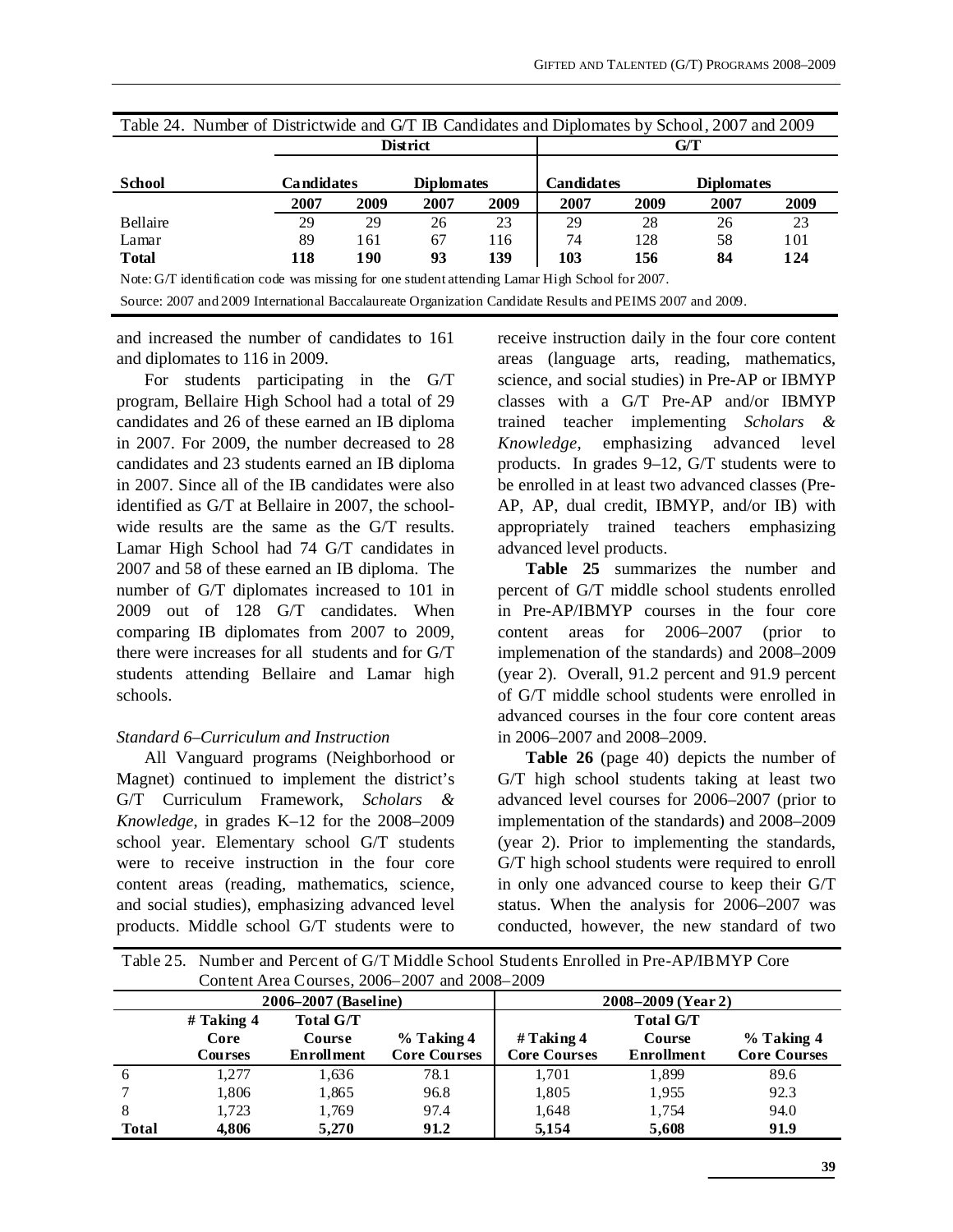|              |                                            |                                                        | Level Courses, 2006–2007 and 2008–2009     |                                                   |                                                 |                                                   |
|--------------|--------------------------------------------|--------------------------------------------------------|--------------------------------------------|---------------------------------------------------|-------------------------------------------------|---------------------------------------------------|
|              |                                            | 2006–2007 (Baseline)                                   |                                            |                                                   | 2008-2009 (Year 2)                              |                                                   |
|              | # Taking $2$<br><b>Advanced</b><br>Courses | <b>Total G/T</b><br><b>Course</b><br><b>Enrollment</b> | $%$ Taking 2<br>Advanced<br><b>Courses</b> | # Taking $2$<br><b>Advanced</b><br><b>Courses</b> | <b>Total G/T</b><br><b>Course</b><br>Enrollment | $%$ Taking 2<br><b>Advanced</b><br><b>Courses</b> |
| 9            | 1.671                                      | 1.700                                                  | 98.3                                       | 1,608                                             | 1,690                                           | 95.1                                              |
| 10           | 1,885                                      | 1.919                                                  | 98.2                                       | 1,378                                             | 1,469                                           | 93.8                                              |
| 11           | 1,556                                      | 1,650                                                  | 94.3                                       | 1,480                                             | 1,594                                           | 92.8                                              |
| 12           | 706                                        | 843                                                    | 83.7                                       | 1,600                                             | 1,748                                           | 91.5                                              |
| <b>Total</b> | 5.818                                      | 6.112                                                  | 95.2                                       | 6,066                                             | 6,501                                           | 93.3                                              |

Table 26. Number and Percent of G/T High School Students Enrolled in at Least Two Advanced Level Courses, 2006–2007 and 2008–2009

advanced classes was used to gather baseline data. Overall, 95.2 percent and 93.3 percent of G/T high school students enrolled in at least two advanced level courses for 2006–2007 and 2008–2009. Although this represents an overall decline from the baseline year, the percentage of G/T seniors that enrolled in two or more advanced level courses increased by 7.8 percentage points.

#### *Standard 7–Monitoring Program Implementation-Quality-Rigor*

During the 2008–2009 academic year, a total of 152 campus G/T coordinators, regional staff, principals, and teachers attended meetings and trainings to facilitate the delivery of information at the campus level.

One hundred and seventy-one principals submitted a copy of their Instructional Delivery Model(s) to their regional office for approval along with documentation to support the approval of their model(s) by the Campus Shared Decision-Making Committee (SDMC).

A total of 102 staff members attended training with regard to the G/T standards during the 2008-2009 school year accumulating 306 hours of training.

#### **What evidence indicated that personnel involved in the G/T program met state mandates regarding professional development and certification?**

#### **Professional Development**

Texas law requires that teachers who provide instruction and services to G/T students have a minimum of 30 hours of staff development that

includes the nature and needs of G/T students, assessing students' needs, and curriculum and instruction for G/T students (19 TAC §89.2(1)). These teachers are also required to complete a minimum of six hours annually of professional development in G/T education (19 TAC §89.2 (3)). Administrators and counselors who have authority for program decisions are required to receive a minimum of six hours of professional development that includes nature and needs of G/T students and program options for G/T students (19 TAC §89.2(4)). In addition to the state's professional development requirements, HISD requires teachers to complete the six-hour G/T Curriculum Framework, *Scholars & Knowledge*. Although this training is not mandated for administrators or counselors, information on *Scholars & Knowledge* is incorporated in many of the professional development opportunities offered.

#### *Standards 9 and 10: Professional Development for Administrators and Teachers*

The director of e-TRAIN provided an extract of G/T training sessions offered by the district extending from June 1, 2008 through May 31, 2009. It is important to reiterate that these data do not reflect training opportunities outside of e-TRAIN. For example, summer training through the AP Institute was not included. During the 2008–2009 school year, 2,111 participants completed G/T training sessions. This represents an unduplicated count for participation in professional development activities. For the 2008–2009 school year, the professional development opportunities focused on Pre-AP training (Laying the Foundation), Advanced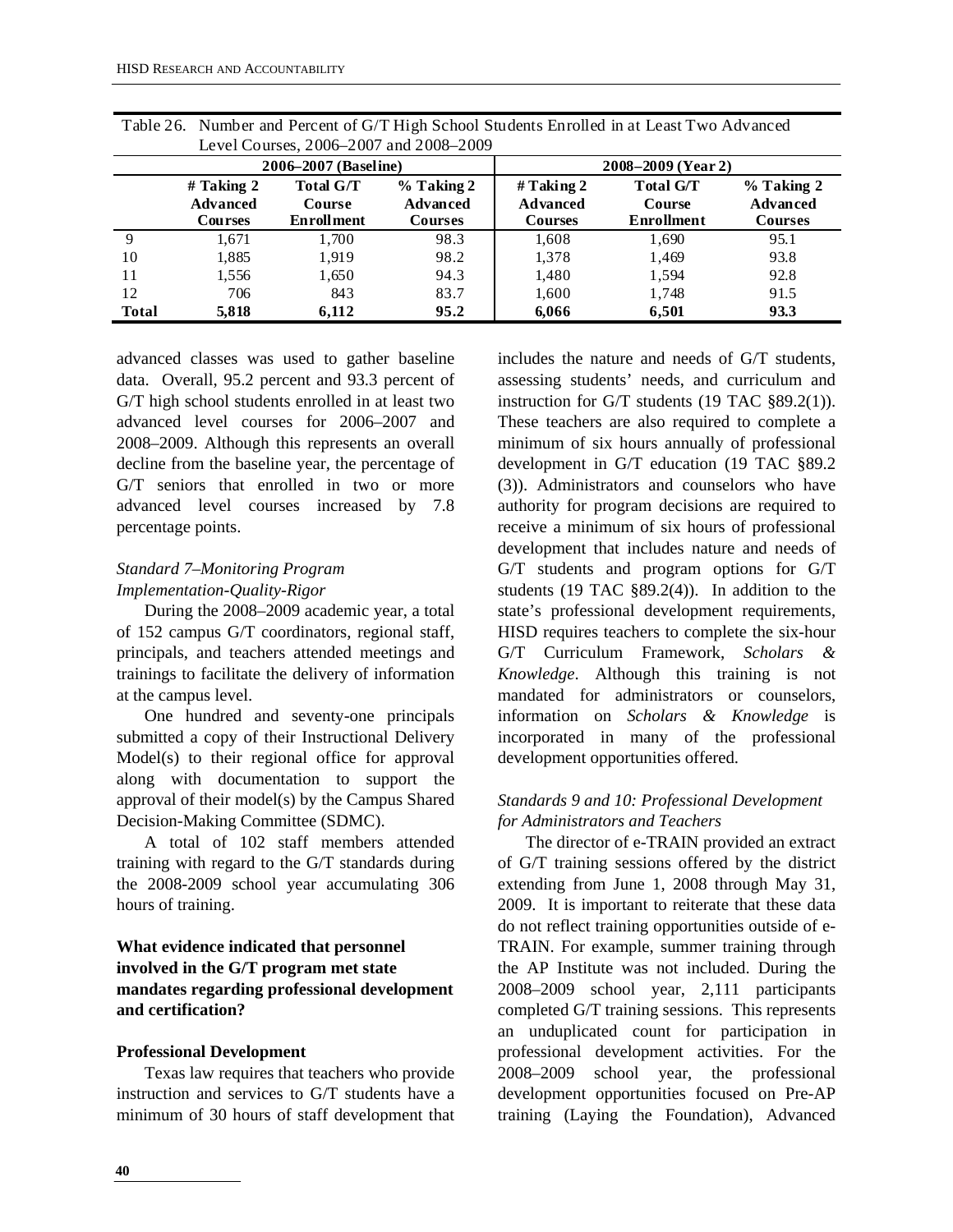Placement Social Studies Vertical Teams, G/T Performance Standards, and Renzulli training. There were a number of training sessions designed to provide support to G/T campuses. Elementary Vanguard G/T coordinators, Vanguard Magnet Coordinators, Regional Office G/T meetings, Secondary Vanguard/AP Coordinator meetings, and Vanguard Neighborhood Tester Training all occurred during the 2008–2009 school year in order to provide different levels of support for the program. In the district, there were 5,789 participants who completed 33,720 hours of training. Since participants may take more than one course, the participation represented a duplicated count. Since the state and district require G/T teachers to receive a minimum of six hours of professional development, there were a total of 1,566 teachers that earned six or more hours during the 2008–2009 school year. This represents an unduplicated count.

#### **To what extent did the district encourage community and family participation in services designed for G/T students?**

#### **G/T Program Evaluation**

According to Texas law, school districts are required to evaluate the effectiveness of G/T programs annually and to include parents in the evaluation process (TEC §11.251-11.253), and to provide an array of learning opportunities for G/T students in kindergarten through grade 11, and to inform parents of the opportunities (TAC §89.3)

#### *Standard 12: Parent/Community Communication and Involvement and Standard 13: Evaluation*

The Department of Research and Accountability has conducted an annual evaluation of the G/T program since the 2001–2002 academic year (Department of Research and Accountability, 2002; 2003; 2004; 2005; 2006; 2007 and 2008). Data collected from the evaluations have been used at the administrative and campus levels. Program information for parents may be disseminated at the campus level in the form of brochures, letters, flyers, open houses, meetings, and/or posted on the HISD or school web site.

#### **District and Campus Improvement Plans**  *Standard 12: Parent/Community Communication*

*and Involvement and Standard 13: Evaluation* 

Texas law requires that district and campus improvement plans include provisions to improve/modify services to G/T students (TEC §11.252, §11.253). In order to gauge compliance at the campus level, 20 school improvement plans were selected and reviewed. Since the review of selected schools during the 2007–2008 school year revealed schools that had not incorporated G/T planning in their School Improvement Plans, the same schools were reviewed for 2008–2009 to see whether changes were incorporated. Selected schools were from each of the five regions and encompassed campuses implementing a Vanguard Neighborhood and/or a Vanguard Magnet program design. The schools included: Askew, Felix Cook, James Law, Edgar Lovett, Pleasantville, Roberts, Roosevelt, Pearl Rucker, Travis, and Windsor Village elementary schools; Burbank, Daniel Ortiz, Pin Oak, Ryan, and Carter Woodson (K–8) middle schools; and, Bellaire, Carnegie Vanguard, Chavez, Jefferson Davis, and George Scarborough high schools.

The following areas were analyzed with respect to the school improvement plan: program design, student achievement, informing parents/ community, recruitment/assessment, professional development, needs assessment/ action plan, and budget. A total of 17 schools provided information concerning the program design; descriptions ranged from providing data on the G/T population from the school to providing an in-depth description of the program model or models implemented.

Six campuses provided student achievement data on the G/T population. Since G/T students are served at the secondary level through Advanced Placement courses, one school outlined the need to contact parents in order to communicate the benefits afforded through the AP program, and provided financial information on how AP award and incentive money would be used to subsidize AP tests. One school included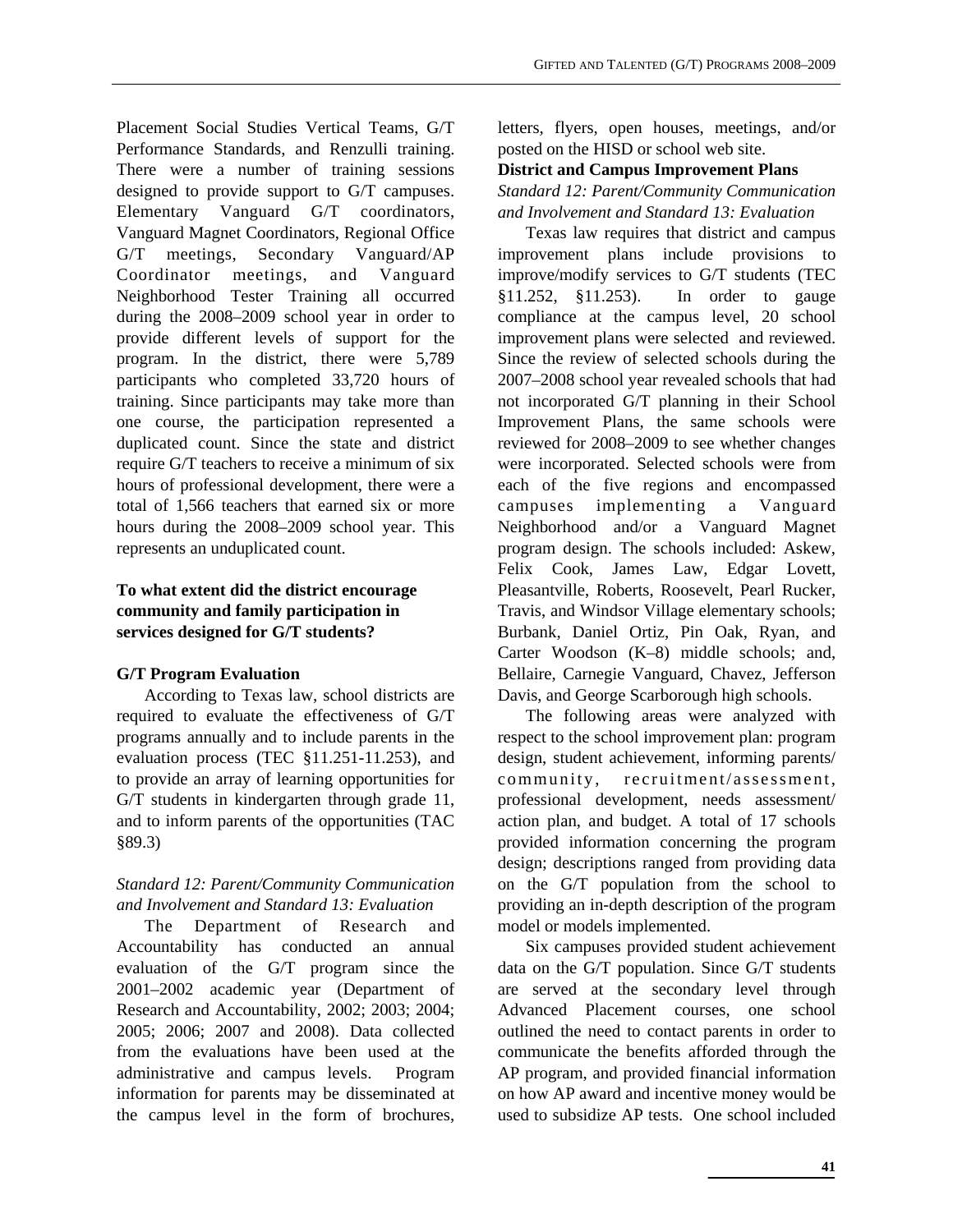information on the necessity of targeting G/T identification and introducing more rigor into the curriculum. Nine campuses provided information on the professional development opportunities available so that the campus was in compliance with the annual 6-hour professional update.

Fifteen campuses included a needs assessment/action plan concerning strategies for serving the G/T students with formative and summative outcome measures. Three schools provided information concerning the expenditure of G/T funds and or funding sources directed to support the G/T program.

When comparing School Improvement Plans over the last two years, there was a marked improvement regarding information included, particularly setting specific G/T program goals with formative and summative outcome measures and strategies to incorporate. There was only one school that did not include any aspect of their Vanguard program.

#### Campus Shared Decision-Making Committee

G/T Program input was sought from parents that served on the Campus SDMC for the 2008–2009 school year with regard to the selection of the G/T Instructional Delivery Model. One hundred and seventy-one principals provided documentation. Parents were active participants in this important process.

#### G/T Expo

For 2008–2009, selected elementary campuses hosted a G/T Expo to share with parents and community members their students' advanced products. Fifty-three campuses hosted a G/T Expo on their campus and invited parents and community members to attend.

The West Region hosted their Gifted and Talented Expo at Rice University in the Rice Memorial Center Grand Hall from 5 p.m. to 7 p.m. on Monday, May 18, 2009. Twenty-seven elementary schools participated. The approximate attendance was 2,245 students, parents/families, district staff members, and community members.

 A representative from Renzulli Learning was available to sign up parents so that they

could access the Renzulli Learning web site. Renzulli Learning is an internet-based educational tool with activities that were tailored to meet each child's individual interests and needs. All participants received a thumb drive from Renzulli Learning. There were computers set up for students to occupy themselves as well as refreshments. West Region staff provided a list of questions that could be posed to the participants to facilitate conversations about their advanced products. Some examples of advanced products that were exhibited included: *Save the penguins*, *Three Cups of Tea*, *Rainforest*, *Pokeman*, and *Tessellations*. To complete the evening, a string orchestra played during the exhibition.

#### **Discussion**

A quality G/T program must comply with state guidelines as outlined in the *Texas State Plan for the Education of Gifted/Talented Students*, which forms the basis of program accountability for state mandated services (TEC §29.123). There are five components addressed in the plan:

- Student Assessment,
- Program Design,
- Curriculum and Instruction.
- Professional Development, and
- Family-Community Involvement.

The purpose of this evaluation was to comply with state mandates requiring school districts to evaluate the effectiveness of the G/T program annually (TEC §11.251–11.253). Consequently, this evaluation focused on the degree to which the G/T program operated in compliance with the policies and procedures developed by the legal and administrative authorities. In addition to addressing issues of compliance to state mandates, baseline data were collected for each of the 14 G/T Standards from 2006–2007 and compared to the second year of implementation in 2008–2009.

#### **Program Services**

Based on the recommendations of the G/T Peer Committee, the district developed 14 G/T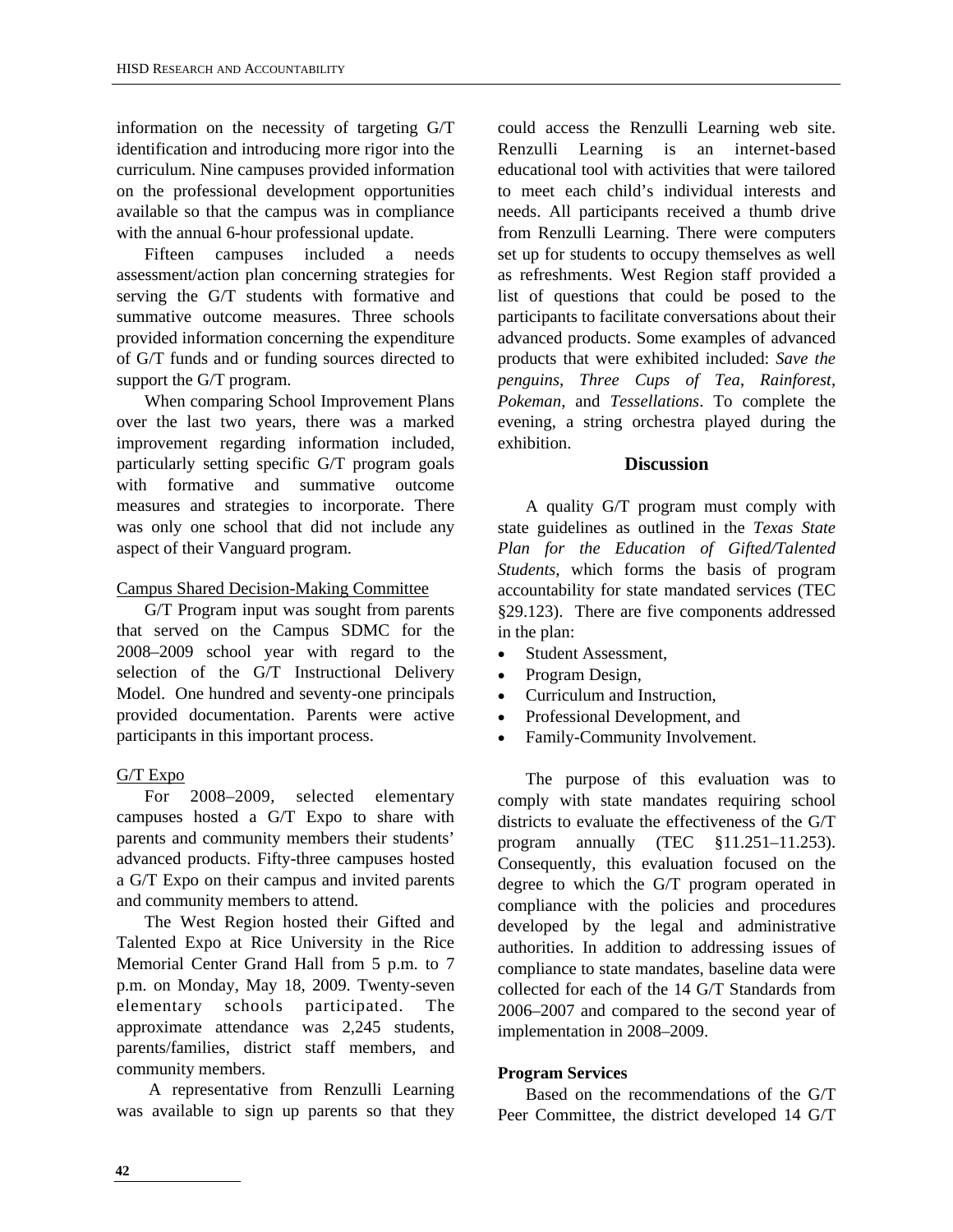**43** 

standards to ensure that a quality program would implemented across the district. For the 2007–2008, there was one program name, Vanguard, for all G/T programs. The purpose of having one program name was to eliminate the misconception that one program was better than the other. Prior to the 2007–2008 school year, there were differences in the implementation of the Vanguard Neighborhood and Vanguard Magnet program designs.

Previously, Vanguard Magnet students were served in homogenous classrooms while the predominant model used by the Vanguard Neighborhood program was to integrate G/T students in the regular classroom (Department of Research and Accountability, 2006). Vanguard Magnet programs had strict enrollment goals so that class sizes rarely exceeded the state requirements. Since all G/T students at the Vanguard Neigborhood schools required program services, waivers would be obtained if needed.

For 2007–2008, the program design options changed. Campuses offered either a Vanguard Neighborhood or Vanguard Magnet program design. The changes largely affect the Vanguard Magnet program design. In the past, the instructional delivery model used by Vanguard Magnet schools was a homogeneous classroom with a qualified G/T teacher. With the implementation of Standard 5, campuses have more flexibility, and they can implement a G/T homogenous classroom, G/T clusters in the general classroom, or a combination of both.

Since research indicates that G/T students' academic and social emotional needs are best met in classrooms with other students with similar abilities, it will be important to monitor academic achievement in both instructional delivery models. Borland (1989) identifies advantages and disadvantages to different instructional delivery models. For the homogeneous G/T classroom, the advantages are that students have the opportunity to work with peers of the same ability and age. G/T students can be integrated with students in the regular education program for ancillary subjects such as art, music, lunch, and physical education. Teachers can differentiate the curriculum and compact the curriculum with the knowledge that all of the students are G/T. Disadvantages center on friction between gifted and non-gifted students when the program uses a school-withina-school model, and competition may result for admission into the program and grades.

With regard to serving G/T students in the regular classroom, Borland (1989, p.142) states, "On the basis of principle and experience, I am skeptical of the efficacy of this program format." This instructional model can be viewed as an inexpensive way to serve gifted students. The quality of the G/T teacher, the composition of the classroom, and the class size represent variables that can greatly impact successful implementation.

There are currently 84 schools for which fewer than 3 students were identified as G/T on a particular grade level. According to state mandates, G/T students are required to work at least part of the instructional day with their cognitive peers (minimum of 3 students). In a setting without peer interaction, an important part of the educational process is lost. Survey results from 2005–2006 indicated that one of the biggest obstacles faced by elementary campuses implementing the Vanguard Neighborhood program was identifying a critical mass of G/T students on their campuses (Department of Research and Accountability, 2006). In a Vanguard Neighborhood setting, a classroom may be composed of many different types of students such as special education, regular education, G/T, bilingual, and/or ESL. Teachers must address the needs of all of their students; it is difficult to find time in the instructional day to meet those needs on a daily basis, and the needs of the G/T student are not always met. Where G/T student enrollment has been traditionally low, it may be beneficial to work out an agreement with another neighboring HISD school so that a critical mass of students may be served.

The district provides support to the G/T program by monitoring, training, administering and documenting grants, financial support, regional office support, central office support,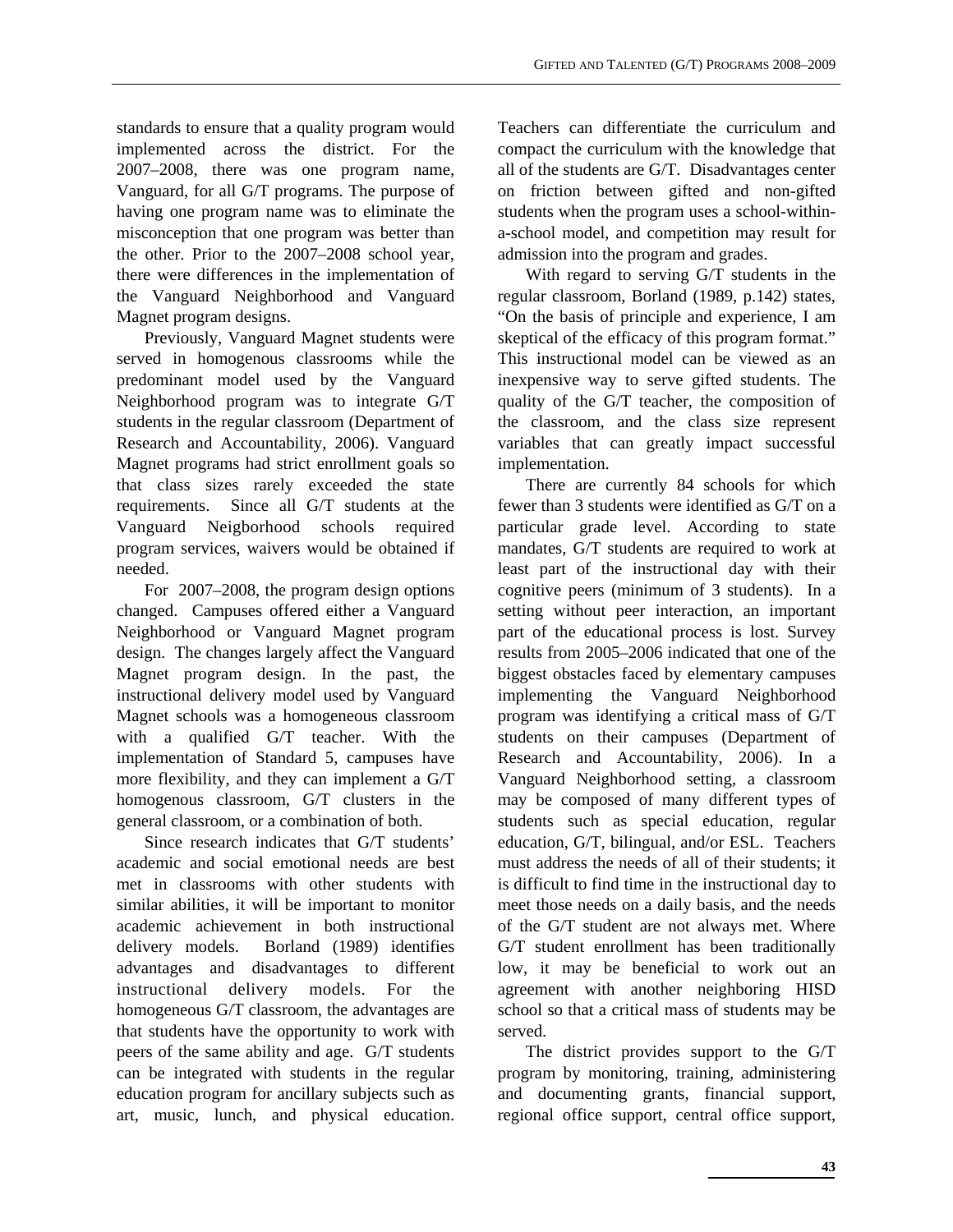and HISD bus transportation. Data were collected during the 2008–2009 school year regarding bus transportation for eligible Vanguard Magnet students. A total of 2,169 Vanguard Magnet students requested information for bus transportation, and a total of 1,993 students were eligible to receive transportation services out of a total of 5,502 Vanguard Magnet students. There was a drop in the number of students that were eligible to receive bus transportion when comparing 2008– 2009 to the baseline year, particularly for elementary students. In 2006–2007, 669 elementary students were eligible to ride the bus compared to only 414 in 2008–2009. It is important to understand that the number of eligible students does not necessarily reflect actual bus ridership. Students may request and be eligible for services, but choose not to utilize those services.

#### **Student Assessment**

Over the past five years, the percentage of students in HISD identified as G/T has increased, while G/T enrollment at the state level has declined over the same time period. District G/T percentages have exceeded state G/T percentages over the past five years, with the largest differential occurring for the 2006–2007 school year (4.5 percentage points). These data indicate that the district has an overrepresentation of students in the G/T program, especially when previously published state documentation established that districts should have approximately eight percent of the students identified as G/T (Texas Education Agency, 2002). There are primarily two factors impacting the number of students identified for G/T program services. These include the policies outlined by the district for student assessment and the logistical aspects of implementing those policies.

One of the difficulties faced by educators in identifying G/T students is capturing those students who are typically under-represented. These groups would include economically disadvantaged students, minority students, and students who are limited English proficient. By casting a wider net, there is a greater chance to

have students from these groups identified. In addition, the district implemented a program for assessing students who would be entering kindergarten at their neighborhood campus. This has increased the number of G/T students identified on the PEIMS database, and these students were provided services early in their educational tenure. Another policy change that was implemented during the 2007–2008 school year focuses on having students who were identified prior to entering kindergarten keep their G/T identification even if they choose not to participate in a Vanguard Magnet program. Previously, students who did not enter the Vanguard Magnet program in kindergarten did not retain their G/T status, but had the opportunity to be reassessed in kindergarten, and if identified, then they were served.

According to the Texas Education Agency's study, Equity in Gifted Education, (2006, p.8), "equity exists when the various population groups are reflected in the same proportions as they are represented in the larger population." Therefore, if 60 percent of the district's population is comprised of Hispanic students, then 60 percent of the identified G/T students should be Hispanic. Based upon this research, African American and Hispanic students are under-represented and White and Asian students are over-represented. If socioeconomic status is taken into account, all of the racial/ethnic groups that are economically disadavantaged are underrepresented.

According to the Texas Administrative Code, all populations of the district must have access to assessment and be served. The district offers two universal testing windows, one in kindergarten, and the other for students entering sixth grade. Based upon information extracted from students applying for the Vanguard Magnet program in kindergarten and sixth grade, the data indicate that minorities apply for the kindergarten and sixth grade Vanguard program at disproportionately lower rates compared to the composition of the district.

The district has developed strategies to address this issue as part of the new G/T Standards. First, the district is implementing a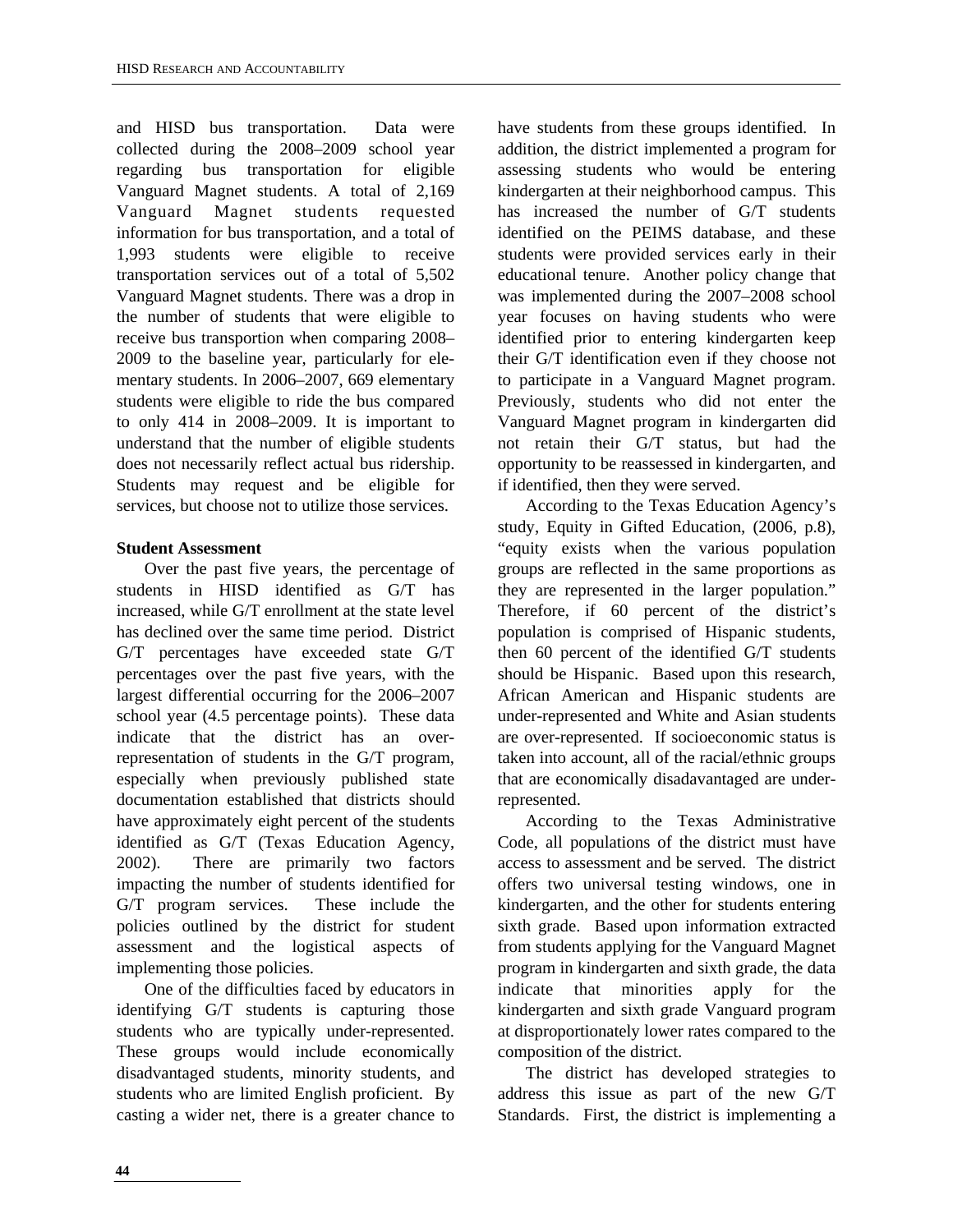kindergarten assessment program for the Vanguard Neighborhood students as part of Standard 2. Second, the district has developed rosters for the new entering kindergarten and sixth grade students that automatically identify G/T students. This will enable the district to identify and serve students that qualify for the G/T program without having to apply. The district has also developed one G/T matrix for grades K–12 so that all students will be assessed using the same identification criteria. Evaluating the effectiveness of these measures can be accomplished by looking at the demographics of the students in the G/T program and comparing them with the district population.

There are two changes that have taken place with regard to Vanguard Magnet admissions. Elementary and middle schools with an attendance zone that offer a Vanguard Magnet program will follow the School Wide Program (SWP) Magnet program design model. The entire G/T program at these schools will be designated as Vanguard Magnet and subject to Magnet (transfer) quotas. All zoned students need to apply to the Vanguard Magnet program and are not part of the transfer quota, and they do not have to go through the lottery process. Nonzoned students must apply and proceed with the necessary assessment. Those who qualify as G/T may be admitted so long as there is space available. If there are more applications than spaces, a lottery is conducted. Therefore, the number of Magnet transfers that are available each year, will depend largely on the number of zoned G/T students. This change will postively impact zoned students by automatically serving them in their neighborhood schools.

In 2008–2009, the district phased out the use of qualification distinctions (tiers). Previously, students in Tier 1 would receive placement in their first choice school as long as the program did not fill more than 50% of the spaces. These students represented some of the highest achieving students in the district.

When comparing baseline data to the first year of implementation without the tier system, a comparable percentage of students stayed in the district (82.6 percent and 83.1 percent, respectively). The number of middle schools that Tier I students enrolled, however, increased from 21 campuses to 27 campuses. With regard to Vanguard Magnet campuses, Lanier and Rogers middle schools attracted the highest number of Tier I students. With regard to Vanguard Neighborhood campuses, Pershing and Pin Oak had the highest number of Tier I students. This was true for baseline and year 1 of implementation of the G/T standards. Results of the analysis indicated that not all Tier I students had the opportunity to enroll in a Vanguard Magnet program.

The other policy that was modified and phased in for the 2008–2009 school year concerned qualified siblings of enrolled or waitlisted students. Qualified siblings took up no more than 25 percent of the spaces in the Vanguard Magnet entry grades. This may negatively impact a family that is not zoned to a Vanguard Magnet school because there may not be space available, and the family may be forced to enroll their children at two different schools.

#### **Curriculum and Instruction**

 To address curriculum alignment, the Advanced Academics Department developed a curricular framework entitled *Scholars & Knowledge*. The framework consisted of four strands: ascending levels of intellectual demand, concepts, differentiation, and products. Implementation of this curricular framework represents an important step toward ensuring that students make a seamless move from elementary to middle to high school.

On May 27, 2008, HISD released Standard Practice Memorandum 5610.A, a document designed to describe and provide guidelines regarding the implementation of the *Advanced Placement Initiative*. As part of the guidelines, campuses are required to offer Pre-AP and AP courses in the four core content areas (reading/ English language arts, mathematics, science, and social studies). Prior to the release of this document, campuses determined which Pre-AP and AP courses to offer (Houston Independent School District (2007b). Although it is important to offer courses in the four core content areas, it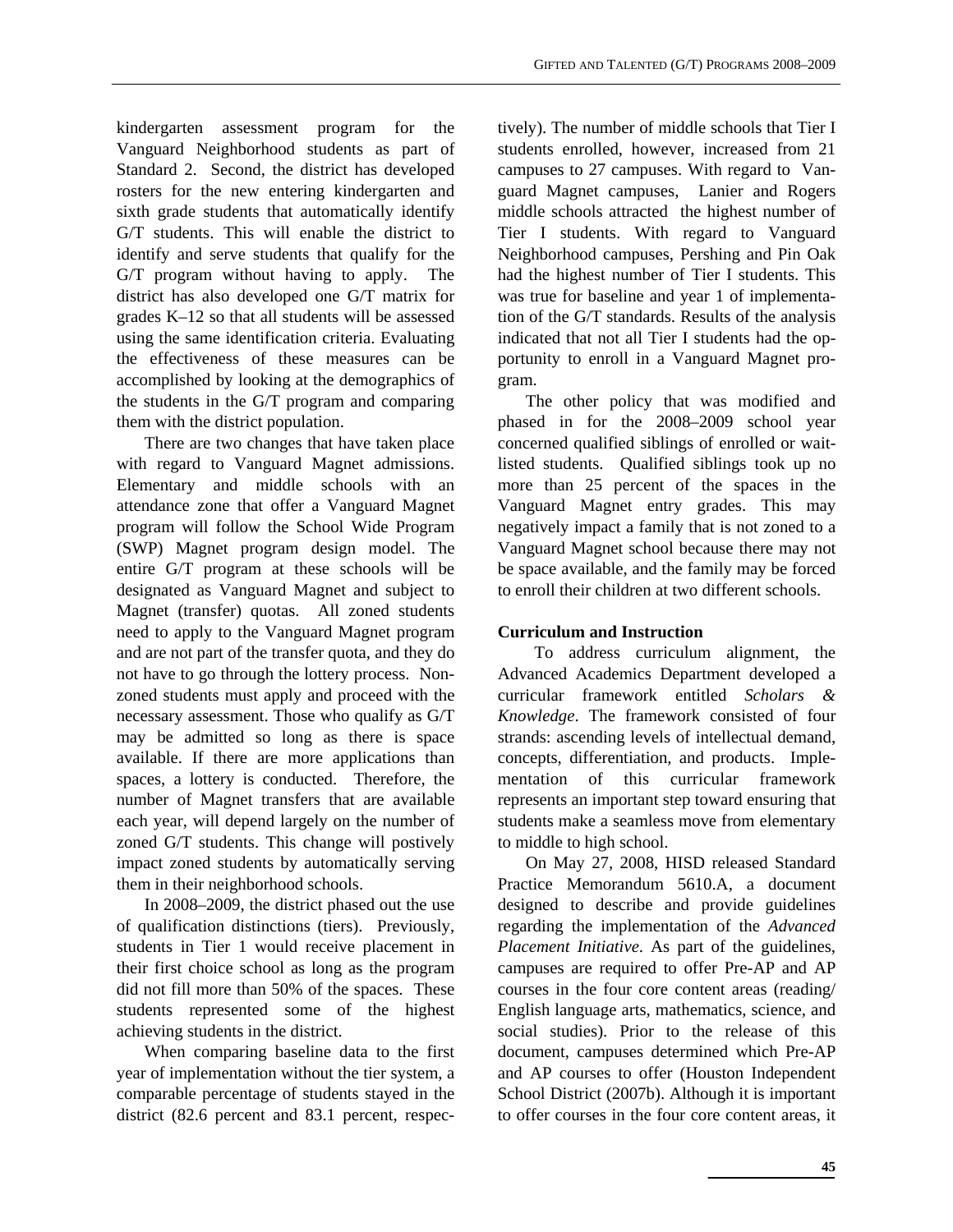is equally important to ensure that there is alignment of the Pre-AP and AP courses offered at both the middle school and high school level so that students have a seamless transition and a proper foundation. Since G/T students are primarly served at the secondary level through Pre-AP and AP courses, this policy will positively impact the opportunities afforded not only to G/T students, but to all students across the district. Additionally, special issues are faced by magnet schools, which enroll students from all over the district. Developing strategies to ensure that students have the educational foundation so that they are prepared to take advanced classes is paramount.

Standard 6–Curriculum and Instruction, addresses the issue of rigor by ensuring that students in middle school receive instruction daily in the four core content areas (language arts/reading, mathematics, science, and social studies). For 2008–2009, 91.9 percent of G/T middle school students were enrolled in advanced core courses, with only 89.6 percent placed in an advanced course for grade 6. With the production of sixth grade rosters that identify students as G/T, this should assist in properly assigning advanced classes to qualified G/T students.

An important issue in evaluating the quality of a G/T program is the achievement of its students. Students entering the program have high achievement scores as measured by the Stanford/Aprenda, TAKS, and/or NNAT. Since G/T students represent a special population, assessing the academic performance of G/T students is problematic due to a number of issues. For one, many of the instruments used to assess student progress only address traditional curricular areas such as mathematics, science, language arts/reading, and social studies. Tests typically do not have enough items in the upper end of the range to assess performance for G/T students. Additionally, statistical effects, such as regression to the mean, may mask progress. For example, G/T students do not represent a normal distribution with regard to achievement. They cluster at one extreme of the distribution of standardized test scores. Missing just one question may cause students who scored very high one year to slip back a little or appear to "regress" the next year. Finally, when examining the goals of the program, there is no match with those areas being tested (Callahan, 1992).

Alternatively, Beggs, Mouw, & Barton (1989) suggested using nationally normed achievement tests as a way of identifying overall strengths or weaknesses of a program, while recognizing that limitations exist such as those outlined by Callahan (1992).

With the adoption of the Standards, achievement expectations have been developed. All sudents taking the Stanford and Aprenda are expected to achieve above grade level. This performance standard was directed more to evaluate campuses than students. The Stanford 10 was renormed in 2009, and therefore, comparisons to 2006–2007 are not appropriate because with any renorming process there will be fluctuations in the data.

A second measure for achievement centers on the TAKS. All G/T students are expected to score at the commended level. The nature and needs of a G/T student must be considered when performance measures center on the TAKS, especially at the high school level. Students are interested in college preparation, and the TAKS may not be perceived as important as performance on the PSAT, SAT, or AP/IB tests. Percentages meeting commended performance were particularly low when looking at district performance by grade level. Only 46.2 percent of eleventh grade students scored at the commended level on the science TAKS for 2008.

With the continued implementation of the AP Initiative, enrollment in advanced courses of all students would represent an important strategy to increasing the number of students taking challenging courses. In addition to increasing enrollment, strategies for retention represent the second strategy. Affective support groups, individual counseling, practices focusing on time management, study skills, organizational skills, along with a tutoring program would be important components for success. Since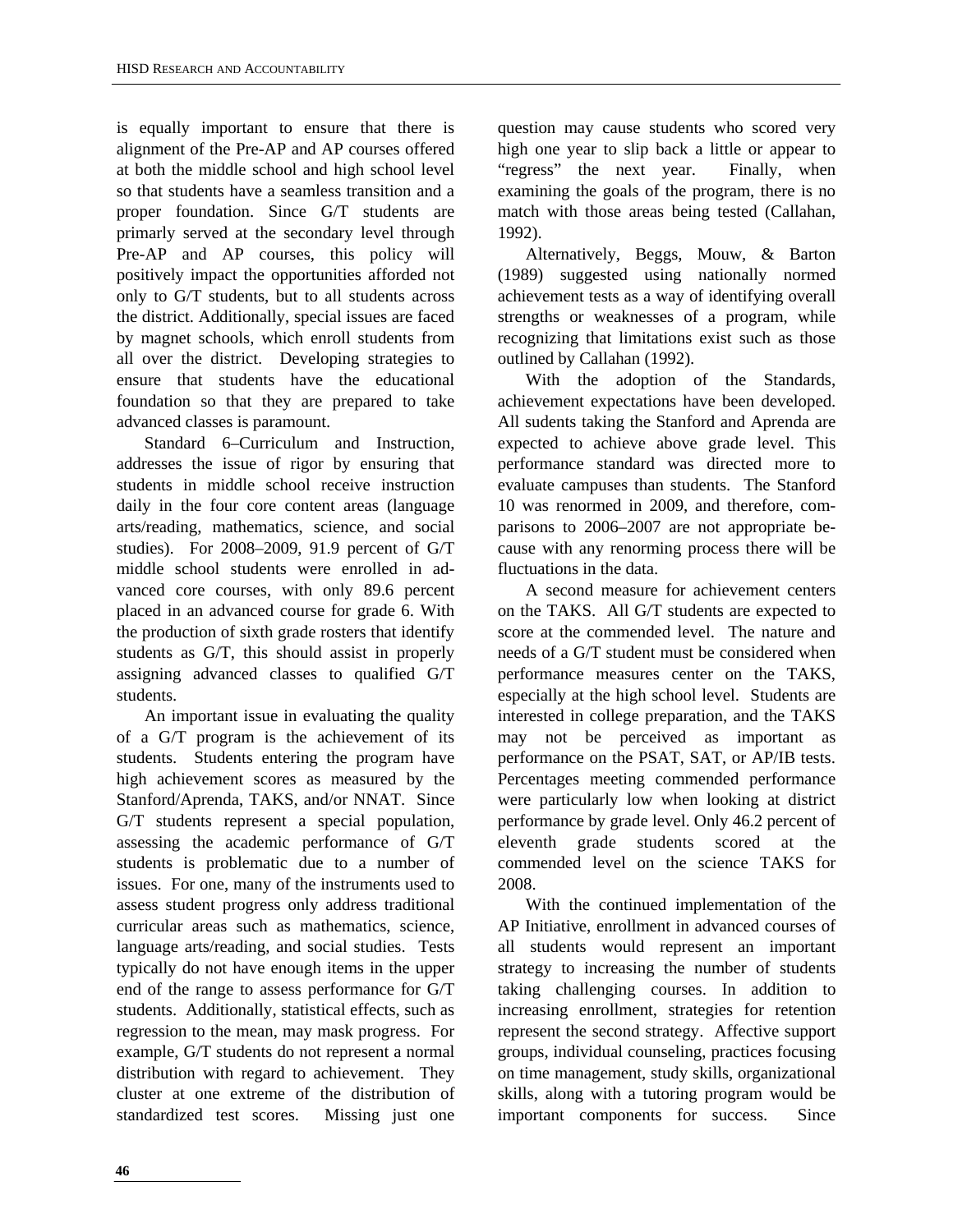participation and performance in advanced academic programs varied markedly by campus, stakeholders interested in raising the participation and level of performance in advanced academic programs need to monitor the quality and rigor of the Pre-AP and AP courses, strengthen professional development, and strengthen the foundation of all students at all educational levels through vertical teams. AP course rigor can be monitored by analyzing 2009 AP exams that scored 3 or higher by campus, and by examining the number of students taking AP courses and the number actually testing.

#### **Professional Development**

The district has moved forward with regard to creating a database of G/T professional development/training opportunities. For the current year, 2,111 participants completed G/T training, and of those 1,566 participants received a minimum of six or more hours of professional development, fulfilling the annual state and district professional development requirement. This represents an unduplicated count. The focus on training for the 2008–2009 school year centered on Pre-AP and AP training, Renzulli training, Vanguard Neighborhood Tester Training, and training related to the G/T Performance Standards. The number of participants does not fully capture the training received by district staff members because not all professional development opportunities are tracked through e-TRAIN.

#### **Family-Community Involvement**

The Department of Research and Accountability has conducted an annual evaluation of the G/T program for the past seven years (Department of Research and Accountability, 2002; 2003; 2004; 2005; 2006; 2007 and 2008). Data collected from previous evaluations have been used at the administrative and campus levels.

Analysis of the School Improvement Plans (SIP) from 20 campuses indicated that schools were out of compliance regarding state mandates. There was one school that did not include any aspect of the G/T program on the SIP.

Professional development is needed to assist schools in formulating proactive measures for their G/T students. Alternatively, campuses may be planning appropriately, but not documenting their outcome measures on their SIP.

The G/T program provides the educational foundation for our future leaders. However, for the program to reach its full potential, state, district, and school level support are essential. The commitment on the part of the district to support a program that challenges students reaffirms their strategic intent, which is to make HISD the educational system of choice.

#### **Recommendations**

- 1. To increase student achievement and academic rigor, develop a network of regional and campus-based personnel to monitor the academic rigor and support the implementation of the Vanguard program. Develop a plan and incorporate the components into the Elementary and Secondary Guidelines. The plan should include an observation protocol, a rubric to assess advanced products, descriptions of the responsibilities of all personnel, including the coordinator, and identify all levels of accountability so that the district is in compliance with the *Texas State Plan*.
- 2. To build teacher capacity and increase academic rigor, provide G/T teachers with results of their formative assessment.
- 3. Improve the program design at the secondary level by considering additional components such as an intervention team to help students develop study and organizational skills, opportunities for students to take prerequisite mathematics and science courses during the year in an accelerated block or during the summer of ninth and tenth grade, an affective counseling component to address underachieving gifted and talented students, and expand/develop mentoring/internship programs.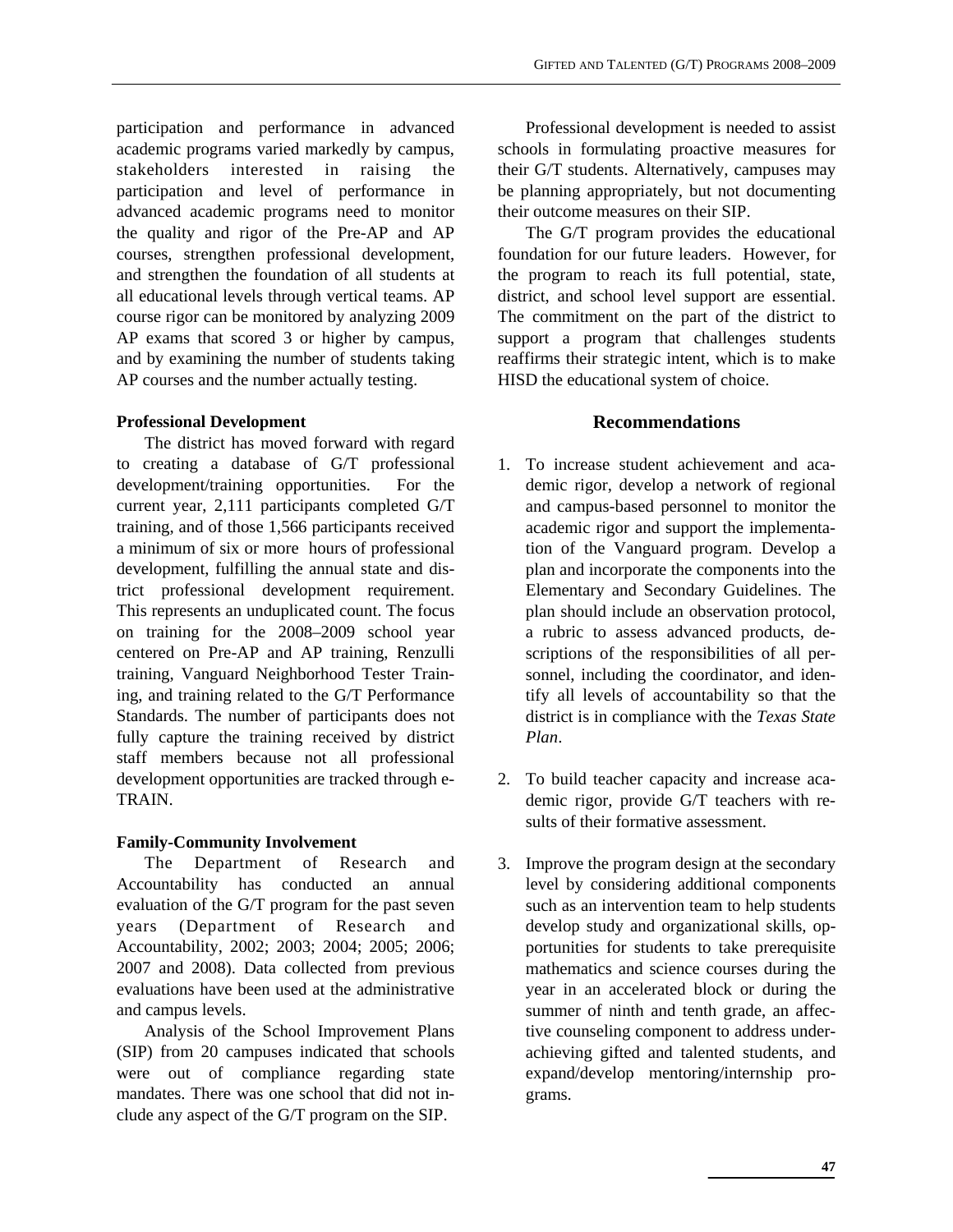- 4. For high school campuses, conduct a needs assessment of the AP program focusing on courses that should be offered along with content areas with low AP performance results, and identify content areas for which qualified teachers are needed.
- 5. To build capacity and increase the rigor of the G/T program, target professional development needs to those teachers that have low student performance on the Stanford 10/ Aprenda 3 achievement tests and AP exams.
- 6. To increase student achievement, strengthen the curriculum in middle school so that students have a strong educational foundation not only academically, but also with regard to the development of higher order thinking skills and time management skills.
- 7. Monitor the implementation of Standard Practice Memorandum 5610A to ensure that secondary campuses offer Pre-AP and AP courses in the four core content areas and that course selections are vertically aligned.
- 8. Provide additional support to those campuses that are out of compliance with regard to placing fewer than three G/T students in a regular classroom.
- 9. To ensure compliance with state mandates, continue offering the G/T Expo and invite parents and community members to the event.
- 10. Measure the effectiveness of G/T training through surveys and/or classroom observations
- 11. In accordance with the *Texas State Plan*, results of this year's evaluation should be reflected in the district and campus improvement plans.

#### **References**

Academic Excellence Indicator System Report. (2005).

2004–05 District Performance. Retrieved June 7, 2006 from http://www.tea.state.tx.us/perfreport/aeis/2005/ index.html

- Academic Excellence Indicator System Report. (2006). 2005–06 District Performance. Retrieved January 24, 2007 from http://www.tea.state.tx.us/cgi/sas/broker
- Academic Excellence Indicator System Report. (2007). 2006–07 District Performance. Retrieved November 29, 2007 from http://www.tea.state.tx.us/cgi/sas/broker
- Academic Excellence Indicator System Report. (2008). 2007–08 District Performance. Retrieved December 16, 2008 from http://www.tea.state.tx.us/cgi/sas/broker
- Academic Excellence Indicator System Report. (2008). 2007–08 District Performance. Retrieved December 16, 2008 from http://www.tea.state.tx.us/cgi/sas/broker
- Academic Excellence Indicator System Report. (2009). 2007–08 District Performance. Retrieved April 20, 2009 from http://www.tea.state.tx.us/cgi/sas/broker
- Beggs, D.L., Mouw, J.T., & Barton, J. (1989). Evaluating gifted programs: Documenting individual and programmatic outcomes. *Roeper Review*, 12, 73-76.
- Borland, J.H. (1989). "Program Format: The Effective Delivery of Services," in *Planning and Implementing Programs for the Gifted*. New York: Teachers College Press.
- Callahan, C.M. (1992). *Determining the Effectiveness of Educational Services: Assessment Issues*. (ERIC Document Research Services No. ED344416)
- Department of Research and Accountability. (1994). *Vanguard Program: 1993–94*. Houston, Texas: Printing Services.
- Department of Research and Accountability. (2002, 2003, 2004). *Gifted and Talented Program Evaluation*. Houston, TX: HISD.
- Department of Research and Accountability. (2005). *An Evaluation of Programs Serving Gifted and Talented Students in HISD*. Houston, TX: HISD.
- Department of Research and Accountability. (2006, 2007, 2008). *Gifted and Talented (G/T) Programs*. Houston, TX: HISD.
- Houston Independent School District. (2008a). *Elementary School Guidelines:* Ad*vanced Academics, XIX*. Houston, Texas: Printing Services.
- Houston Independent School District. (2008b). *Secondary School Guidelines:* Ad*vanced Academics, XIII*. Houston, Texas: Printing Services.
- Houston Independent School District. (2008a). The HSPVA Philosophy. Retrieved June 27, 2008 from http:// hspva.org/policies/
- Houston Independent School District. (2009b). *District and School Profiles*. Houston, TX: HISD.
- International Baccalaureate Organization. (2009). *Personal Communication from Michael Dean, Global Head of Research, Schools Division on October 14, 2009.*
- International Baccalaureate Organization. (2007). *Examination Review & Summary Data 2007: Profile of Diploma Programme Test Takers*. Retrieved on December 18, 2006 from http://www.ibo.org/ibna/ recognition/documents/DataSummary2007.FINAL.pdf
- International Baccalaureate Organization. (2005–2009). Primary Years Programme at a Glance. Retrieved on October 20, 2009 from http://www.ibo.org/pyp/
- Texas Education Agency. (2000). *Texas State Plan for the*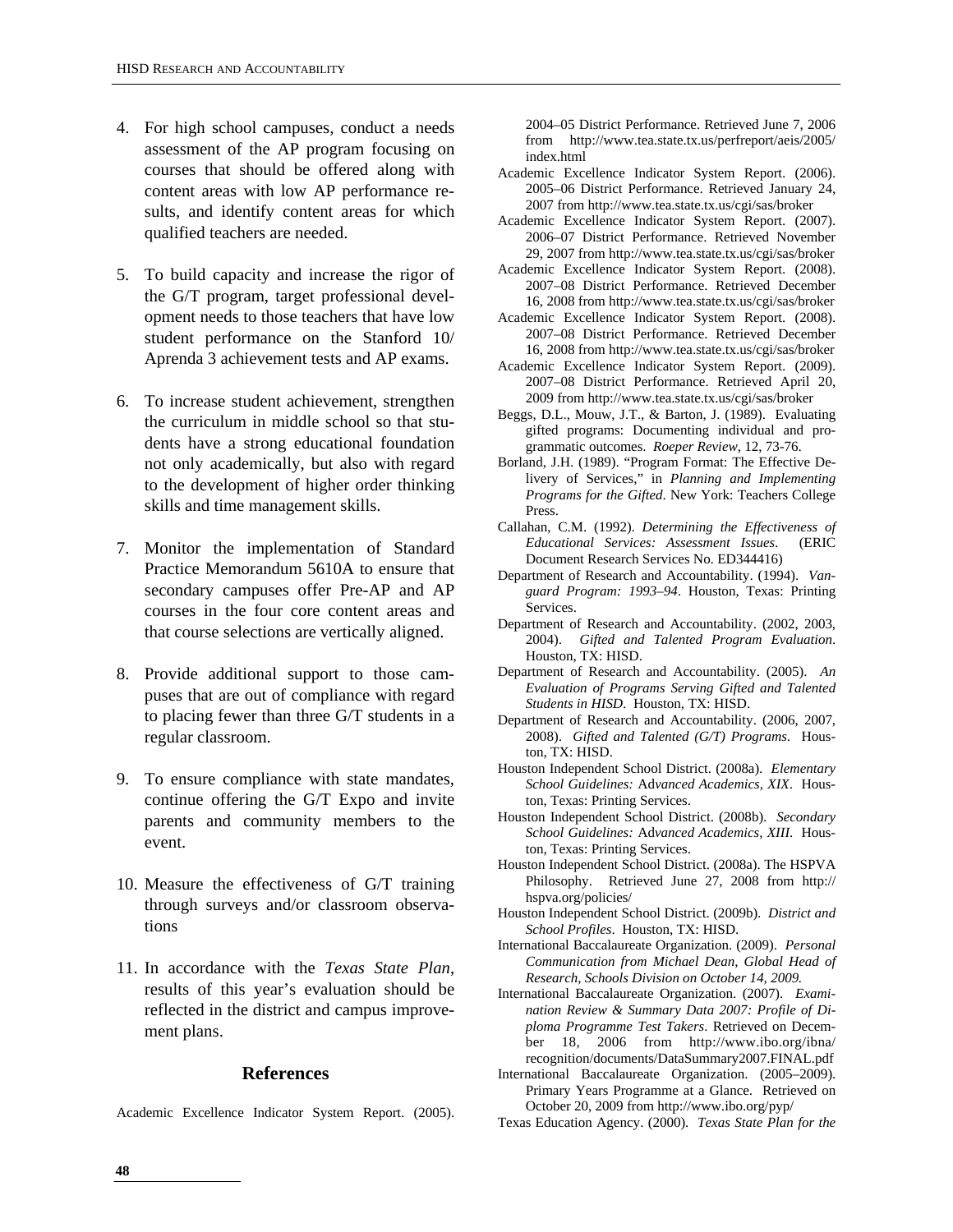*Education of Gifted/Talented Students.*  Texas Education Agency. (2001). *The Texas State Plan for the Education of Gifted/Talented Students: Questions and Answers*. Retrieved on August 30, 2001 from http://www.tea.state.tx.us/gted/steplanq.html

Texas Education Agency. (2002). *Program Analysis System and Special Education Data Analysis System: Methodology for Analyzing Data Elements, 2002–2003*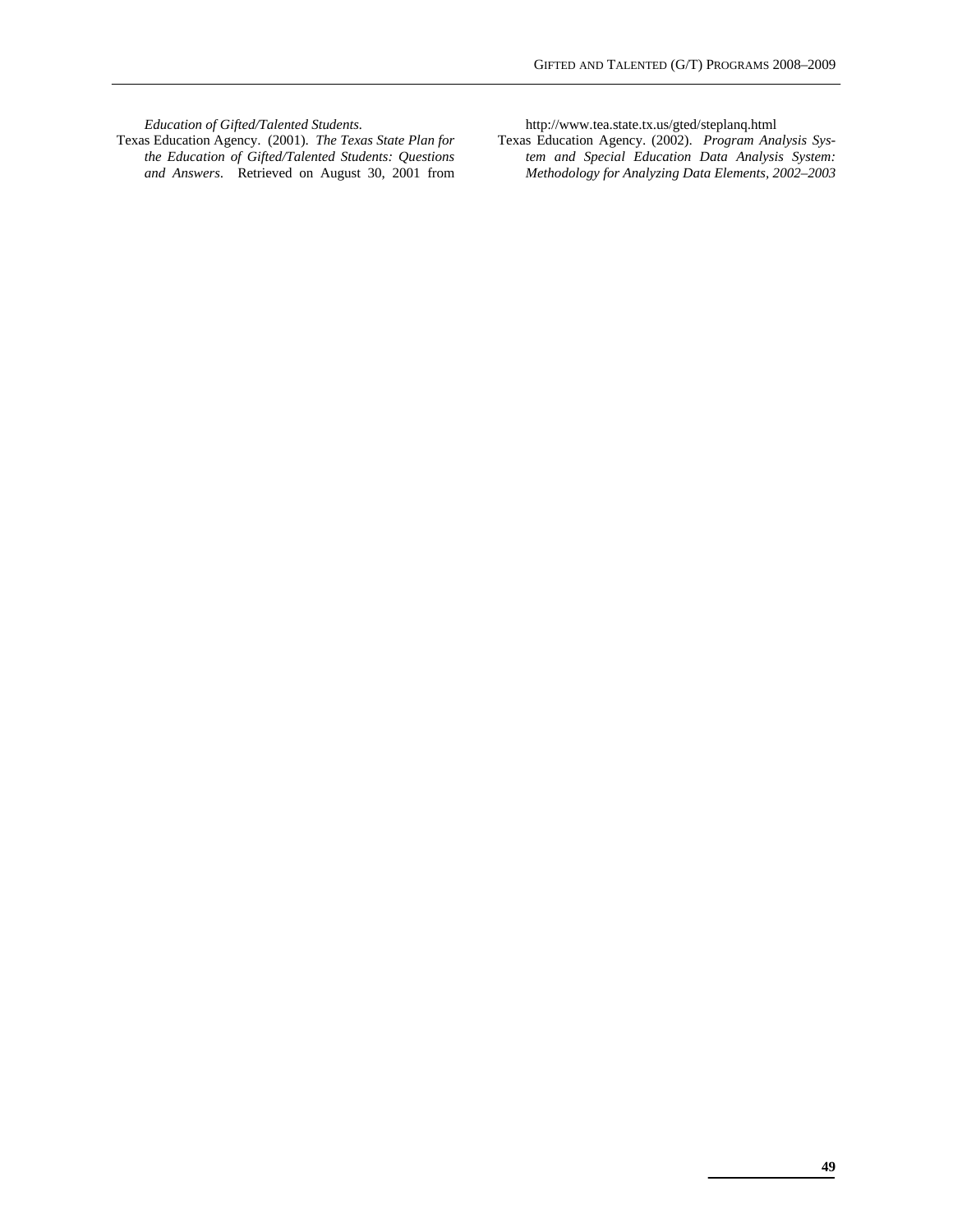

**Appendix A**  *Texas State Plan for the Education of Gifted/Talented Students*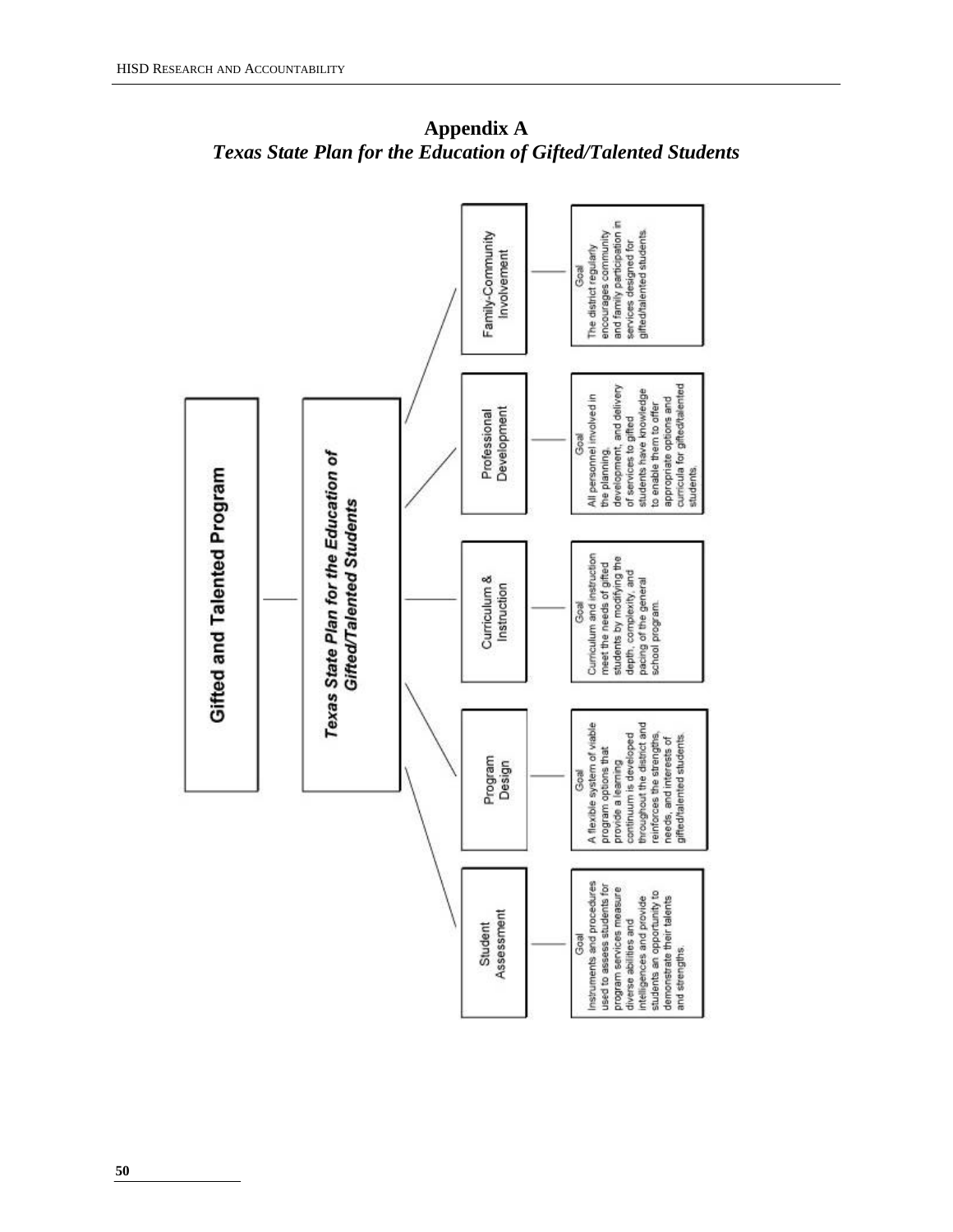### **Appendix B Vanguard Neighborhood Campuses with Fewer than 3 G/T Students for At Least One Grade Level**

| <b>Region Name</b> | <b>School</b>                             |
|--------------------|-------------------------------------------|
| Central            | <b>Benbrook Elementary School</b>         |
| Central            | <b>Blackshear Elementary School</b>       |
| Central            | Dodson Elementary School                  |
| Central            | <b>Foster Elementary School</b>           |
| Central            | Garden Oaks Elementary School             |
| Central            | Gregory-Lincoln Education Center (ES)     |
| Central            | Hartsfield Elementary School              |
| Central            | Love Elementary School                    |
| Central            | MacGregor Elementary School               |
| Central            | Peck Elementary School                    |
| Central            | Stevens Elementary School                 |
| Central            | <b>Stevenson Elementary School</b>        |
| Central            | <b>Thompson Elementary School</b>         |
| Central            | <b>Turner Elementary School</b>           |
| Central            | <b>Wharton Elementary School</b>          |
| Central            | Wilson Elementary School                  |
| Central            | Houston Academy for International Studies |
| Central            | Scarborough High School                   |
| East               | <b>Briscoe Elementary School</b>          |
| East               | <b>Oates Elementary School</b>            |
| East               | Port Houston Elementary School            |
| East               | Sanchez Elementary School                 |
| East               | Whittier Elementary School                |
| East               | Deady Middle School                       |
| East               | <b>Rusk Elementary School</b>             |
| North              | Allen Elementary School                   |
| North              | <b>Bruce Elementary School</b>            |
| North              | <b>Burrus Elementary School</b>           |
| North              | <b>Cook Elementary School</b>             |
| North              | <b>Crawford Elementary School</b>         |
| North              | De Chaumes Elementary School              |
| North              | Dogan Elementary School                   |
| North              | <b>Durkee Elementary School</b>           |
| North              | Garcia Elementary School                  |
| North              | Hohl Elementary School                    |
| North              | Houston Gardens Elementary School         |
| North              | Kashmere Gardens Elementary School        |
| North              | Kennedy Elementary School                 |
| North              | Ketelsen Elementary School                |
| North              | <b>Looscan Elementary School</b>          |
| North              | <b>Lyons Elementary School</b>            |
| North              | Martinez, C., Elementary School           |
|                    |                                           |
| North              | Martinez, R., Elementary School           |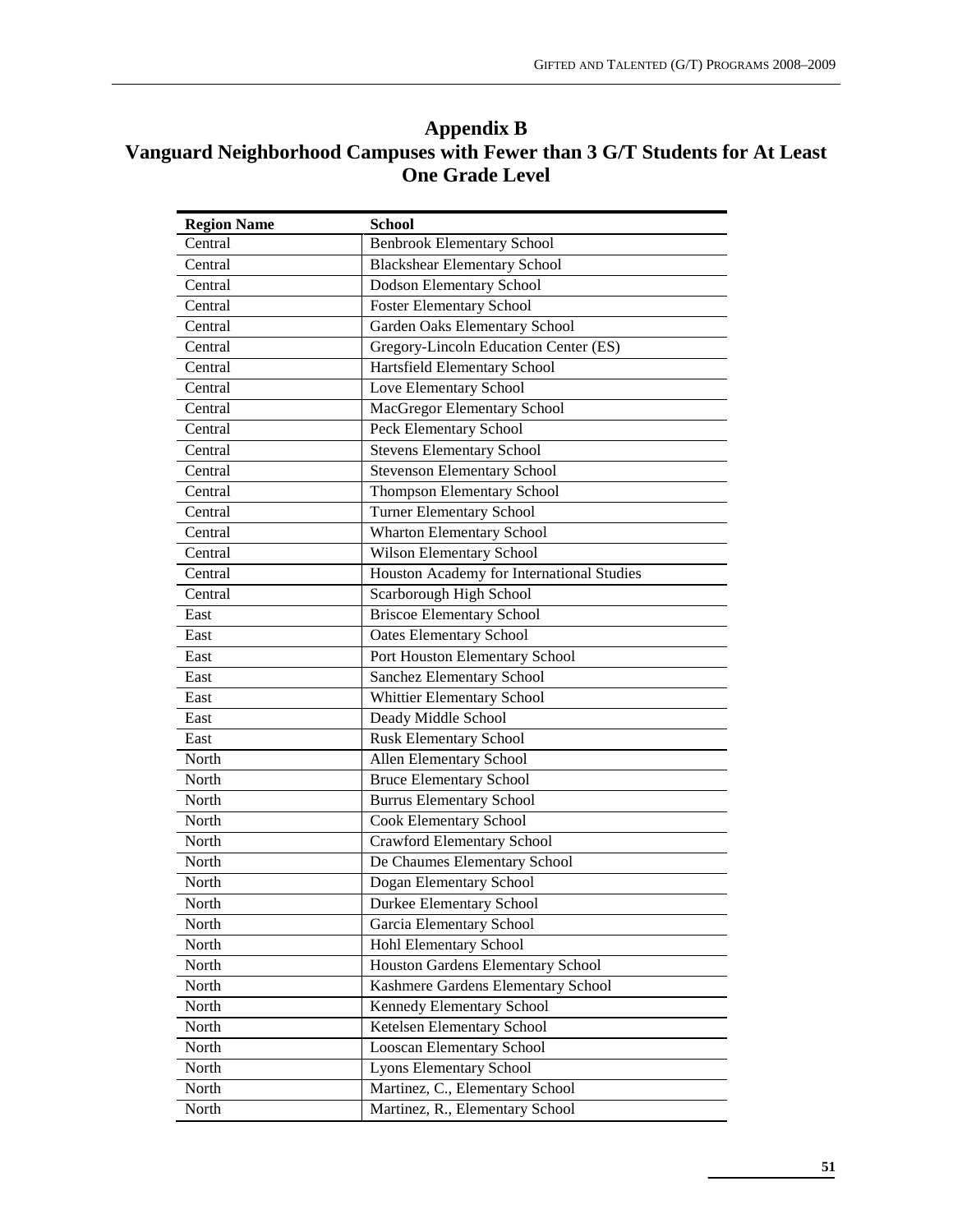#### **Appendix B (continued) Vanguard Neighborhood Campuses with Fewer than 3 G/T Students for At Least One Grade Level**

| <b>Region Name</b> | <b>School</b>                            |
|--------------------|------------------------------------------|
| North              | Paige Elementary School                  |
| North              | <b>Pugh Elementary School</b>            |
| North              | <b>Scott Elementary School</b>           |
| North              | Smith, E.O Elementary School             |
| North              | Wesley Elementary                        |
| North              | <b>Smith Education Center</b>            |
| North              | Kashmere High School                     |
| South              | <b>Bastian Elementary School</b>         |
| South              | <b>Brookline Elementary School</b>       |
| South              | <b>Cornelius Elementary School</b>       |
| South              | Frost Elementary School                  |
| South              | <b>Golfcrest Elementary School</b>       |
| South              | <b>Gregg Elementary School</b>           |
| South              | <b>Grimes Elementary School</b>          |
| South              | <b>Grissom Elementary School</b>         |
| South              | Hobby Elementary School                  |
| South              | <b>Kelso Elementary School</b>           |
| South              | Law Elementary School                    |
| South              | Petersen Elementary School               |
| South              | Reynolds Elementary School               |
| South              | Rhoads Elementary School                 |
| South              | South Alternative School                 |
| South              | Woodson Elementary School                |
| South              | Young Elementary School                  |
| South              | <b>Thomas Middle School</b>              |
| South              | Woodson Middle School                    |
| South              | Empowerment College Prep High School     |
| West               | Anderson Elementary School               |
| West               | Briarmeadow Charter Elementary School    |
| West               | Daily Elementary School                  |
| West               | <b>Elrod Elementary School</b>           |
| West               | <b>Foerster Elementary School</b>        |
| West               | Gordon Elementary School                 |
| West               | <b>Gross Elementary</b>                  |
| West               | Red Elementary School                    |
| West               | Sands Point Elementary School            |
| West               | School at St. George Place               |
| West               | <b>Sugar Grove Elementary School</b>     |
| West               | <b>Briarmeadow Charter Middle School</b> |
| West               | Pilgrim Elementary School                |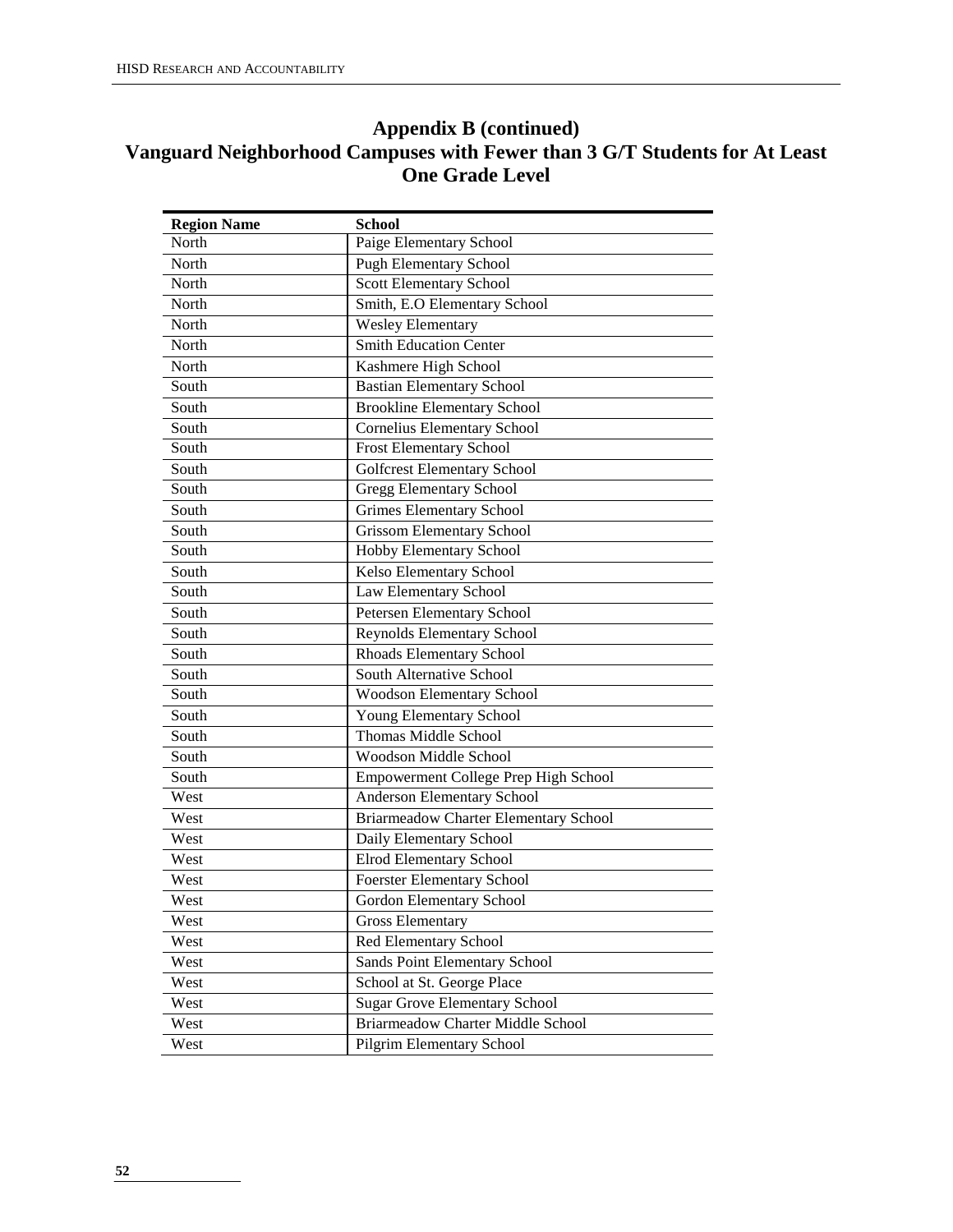| Appendix C                                                             |
|------------------------------------------------------------------------|
| 2006–2007 Tier I Students Who Enrolled in HISD by Campus for 2007–2008 |

| <b>Region Name</b>          | <b>SCHOOL NAME</b>                | N              |
|-----------------------------|-----------------------------------|----------------|
| Central                     | <b>Black Middle School</b>        | 1              |
| Central                     | Clifton Middle School             | 1              |
| Central                     | Hamilton Middle School            | 10             |
| Central                     | Lanier Charter Middle School      | 51             |
| Central                     | Rice School Middle School         | 1              |
| Central                     | <b>Wharton Elementary School</b>  | 1              |
| East                        | Deady Middle School               | 2              |
| East                        | Jackson Middle School             | 1              |
| East                        | Ortiz Middle School               | $\overline{4}$ |
| East                        | <b>Rusk School</b>                | 1              |
| East                        | Stevenson Middle School           | 2              |
| North                       | Burbank Middle School             | 4              |
| North                       | Henry Middle School               | 1              |
| South                       | Dowling Middle School             | 1              |
| West                        | Briarmeadow Charter Middle School | 1              |
| West                        | Johnston Middle School            | 8              |
| West                        | Pershing Middle School            | 9              |
| West                        | Pin Oak Middle School             | 10             |
| West                        | Revere Middle School              | $\mathbf{1}$   |
| West                        | Rogers, T.H. Middle School        | 37             |
| West                        | West Briar Middle School          | 5              |
| <b>Total</b>                |                                   | 152            |
| Source: Chancery: 2007-2008 |                                   |                |